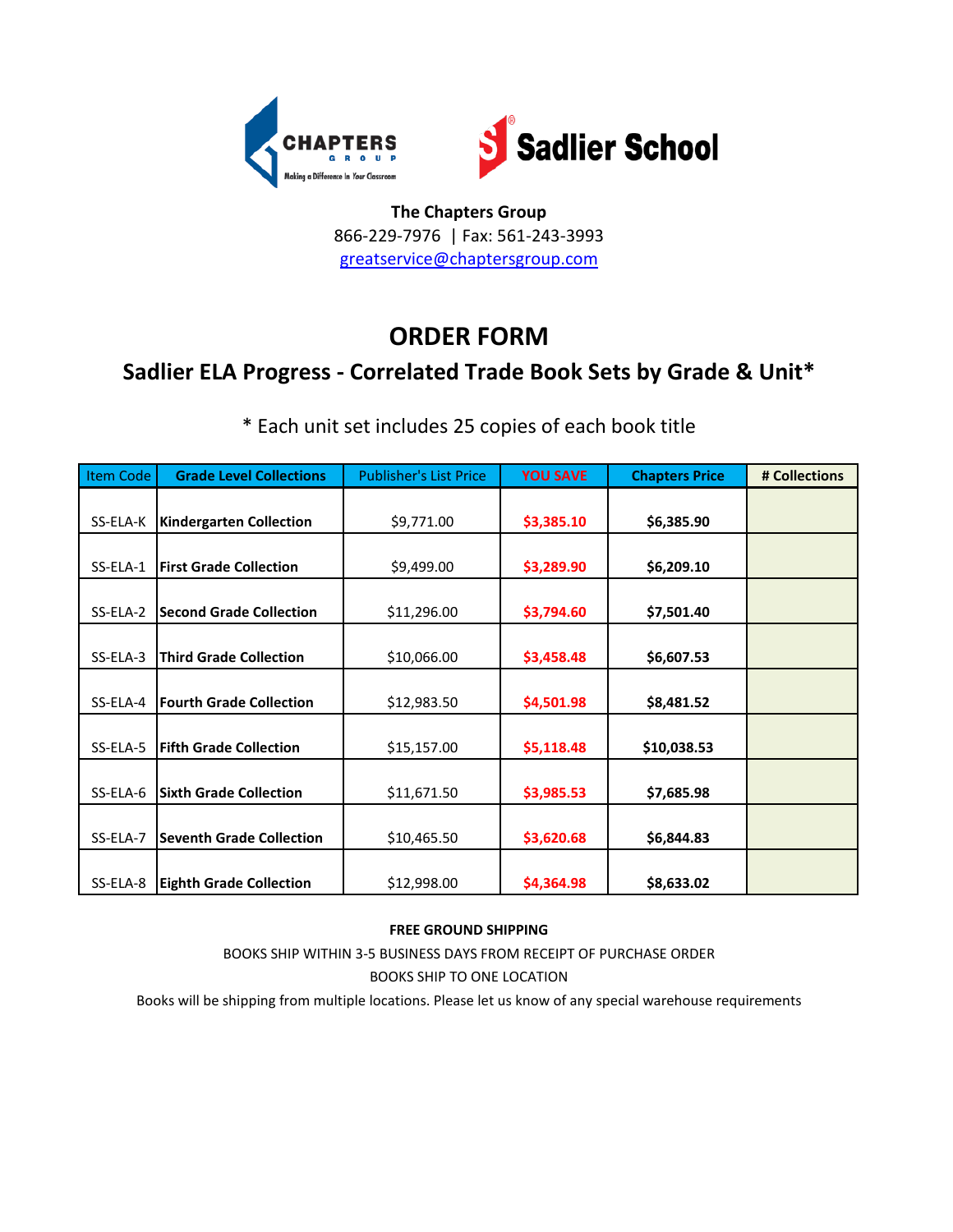

### **Sadlier ELA Progress - KINDERGATEN Correlated Trade Book Sets by Unit (Item SS-ELA-K)**

| <b>ISBN</b>   | <b>GRL</b>             | <b>TITLE</b>                                        | <b>Copies</b><br>per Set | <b>Publisher's</b><br><b>List Price</b> | <b>Chapters</b><br><b>Price</b> | YOU<br><b>SAVE</b> | <b>Unit</b><br><b>Total</b> | # Classroom<br><b>Sets</b> |  |
|---------------|------------------------|-----------------------------------------------------|--------------------------|-----------------------------------------|---------------------------------|--------------------|-----------------------------|----------------------------|--|
|               |                        | Unit 1: Time Fiction                                |                          |                                         |                                 |                    |                             |                            |  |
| 9780753471432 |                        | Kingfirsher Readers: Time                           | 25                       | \$3.99                                  | \$2.59                          | \$34.91            | 64.84                       |                            |  |
| 9780060557690 | E.                     | It's About Time                                     | 25                       | \$5.99                                  | \$3.89                          | \$52.41            | 97.34                       |                            |  |
| 9780789473578 |                        | DK Readers: Feeding Time                            | 25                       | \$3.99                                  | \$2.59                          | \$34.91            | 64.84                       |                            |  |
| 9780152058500 |                        | What Time is it, Mr Crocodile                       | 25                       | \$7.00                                  | \$4.55                          | \$61.25            | 113.75                      |                            |  |
|               | Unit 2: About Yourself |                                                     |                          |                                         |                                 |                    |                             |                            |  |
| 9780060287610 |                        | I'm Gonna Like Me, Letting Off a Little Self-esteem | 25                       | \$16.99                                 | \$11.04                         | \$148.66           | 276.09                      |                            |  |
| 9780061882715 |                        | Fancy Nancy: My Family History                      | 25                       | \$3.99                                  | \$2.59                          | \$34.91            | 64.84                       |                            |  |
| 9780060511166 |                        | Amelia Bedelia's Family Album                       | 25                       | \$3.99                                  | \$2.59                          | \$34.91            | 64.84                       |                            |  |
| 9780778794608 |                        | Arms and Legs, Fingers and Toes                     | 25                       | \$5.95                                  | \$3.87                          | \$52.06            | 96.69                       |                            |  |
|               |                        | Unit 3: Animals & Plants Non-Fiction                |                          |                                         |                                 |                    |                             |                            |  |
| 9780152325800 | H                      | <b>Growing Vegetable Soup</b>                       | 25                       | \$7.00                                  | \$4.55                          | \$61.25            | 113.75                      |                            |  |
| 9780064451963 |                        | A Tree is a Plant                                   | 25                       | \$5.99                                  | \$3.89                          | \$52.41            | 97.34                       |                            |  |
| 9780064451321 |                        | M What's Alive?                                     | 25                       | \$5.99                                  | \$3.89                          | \$52.41            | 97.34                       |                            |  |
| 9781561456994 |                        | About Birds: A Guide for Children (Revised)         | 25                       | \$7.95                                  | \$5.17                          | \$69.56            | 129.19                      |                            |  |
| 9780688075361 | C                      | Spots, Feathers and Curly Tails                     | 25                       | \$16.99                                 | \$11.04                         | \$148.66           | 276.09                      |                            |  |
|               |                        | Unit 4: Insects NonFiction                          |                          |                                         |                                 |                    |                             |                            |  |
| 9780064452038 |                        | M Bugs are Insects                                  | 25                       | \$5.99                                  | \$3.89                          | \$52.41            | 97.34                       |                            |  |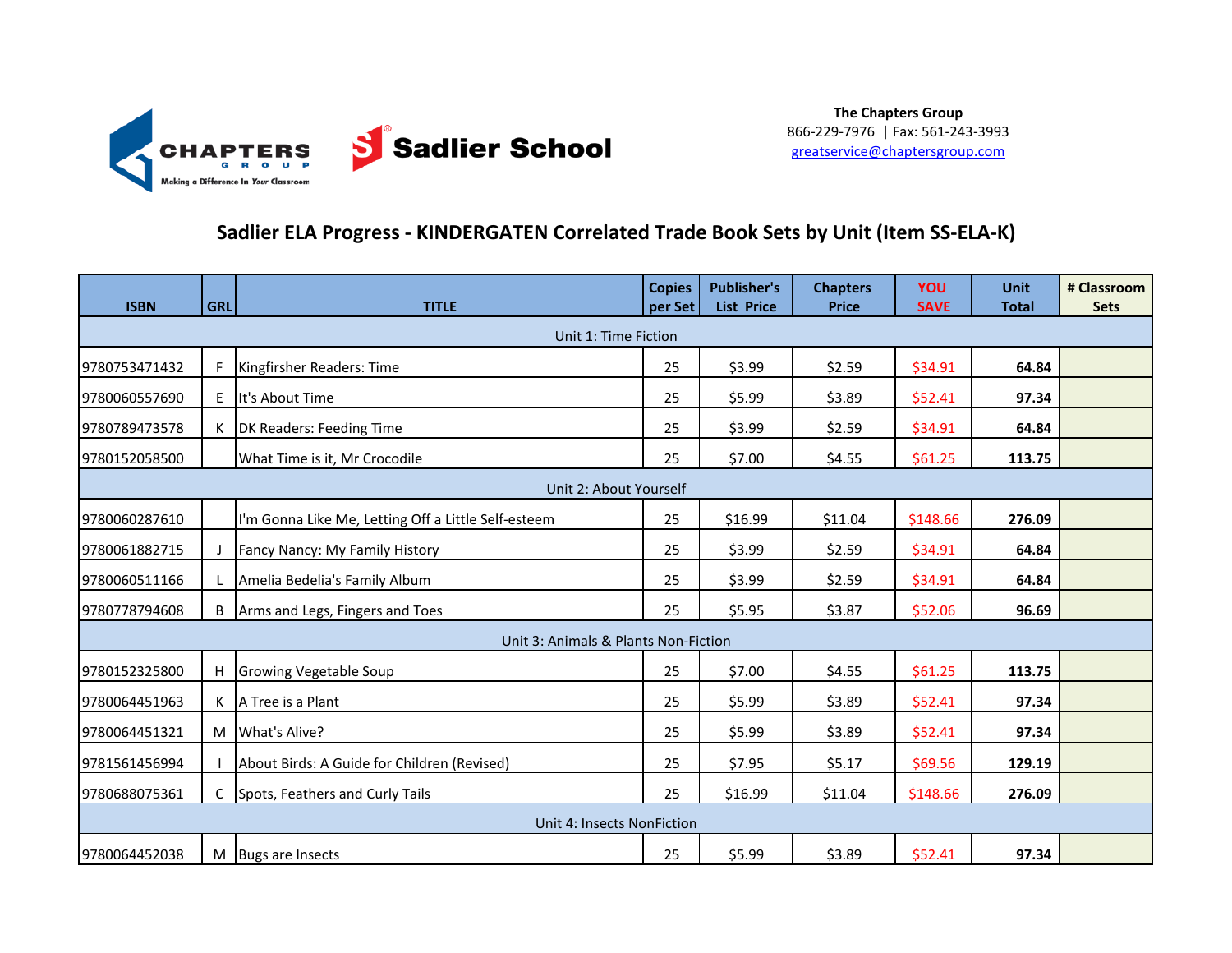| 9780064451017 |   | M Fireflies in the Night (Revised)            | 25 | \$5.99  | \$3.89  | \$52.41  | 97.34  |  |
|---------------|---|-----------------------------------------------|----|---------|---------|----------|--------|--|
|               |   |                                               |    |         |         |          |        |  |
| 9780756672058 |   | M Bugs! Bugs! Bugs!                           | 25 | \$3.99  | \$2.59  | \$34.91  | 64.84  |  |
| 9780064450799 |   | O Ant Cities                                  | 25 | \$5.99  | \$3.89  | \$52.41  | 97.34  |  |
| 9780881064964 |   | M The Icky Bug Counting Book                  | 25 | \$7.95  | \$5.17  | \$69.56  | 129.19 |  |
|               |   | Unit 5: Neighborhood                          |    |         |         |          |        |  |
| 9781620658833 |   | People in My Neighborhood                     | 25 | \$6.95  | \$4.52  | \$60.81  | 112.94 |  |
| 9780152048488 |   | D A New Home                                  | 25 | \$3.95  | \$2.57  | \$34.56  | 64.19  |  |
| 9780316798808 |   | Jonathan and His Mommy                        | 25 | \$7.00  | \$4.55  | \$61.25  | 113.75 |  |
| 9780753469026 |   | Where We Live                                 | 25 | \$3.99  | \$2.59  | \$34.91  | 64.84  |  |
|               |   | Unit 6: Transportation                        |    |         |         |          |        |  |
| 9780688092351 | C | Flying                                        | 25 | \$6.99  | \$4.54  | \$61.16  | 113.59 |  |
| 9780140547412 |   | F Cars                                        | 25 | \$5.99  | \$3.89  | \$52.41  | 97.34  |  |
| 9781433335716 | C | On the Go                                     | 25 | \$4.99  | \$3.24  | \$43.66  | 81.09  |  |
| 9781416994152 |   | Locomotive                                    | 25 | \$17.99 | \$11.69 | \$157.41 | 292.34 |  |
|               |   | Unit 7: Books                                 |    |         |         |          |        |  |
| 9780152002428 |   | Mr Putter & Tabby Write a Book                | 25 | \$5.99  | \$3.89  | \$52.41  | 97.34  |  |
| 9780763611477 |   | <b>B</b> Well Done, Worm                      | 25 | \$5.99  | \$3.89  | \$52.41  | 97.34  |  |
| 9780064431279 |   | A  Do You Want to be my Friend                | 25 | \$6.99  | \$4.54  | \$61.16  | 113.59 |  |
| 9781442427471 |   | My First Soccer Game                          | 25 | \$9.99  | \$6.49  | \$87.41  | 162.34 |  |
|               |   | Unit 8: Opinion, Think or Feel                |    |         |         |          |        |  |
| 9780316043465 |   | The Feelings Book                             | 25 | \$7.00  | \$4.55  | \$61.25  | 113.75 |  |
| 9780152048549 |   | A What I See                                  | 25 | \$3.95  | \$2.57  | \$34.56  | 64.19  |  |
| 9780689807688 |   | Dear Mr Blueberry                             | 25 | \$6.99  | \$4.54  | \$61.16  | 113.59 |  |
| 9780688147389 |   | K Sheila Rae, the Brave                       | 25 | \$6.99  | \$4.54  | \$61.16  | 113.59 |  |
|               |   | Unit 9: World Cultures and Places Non-Fiction |    |         |         |          |        |  |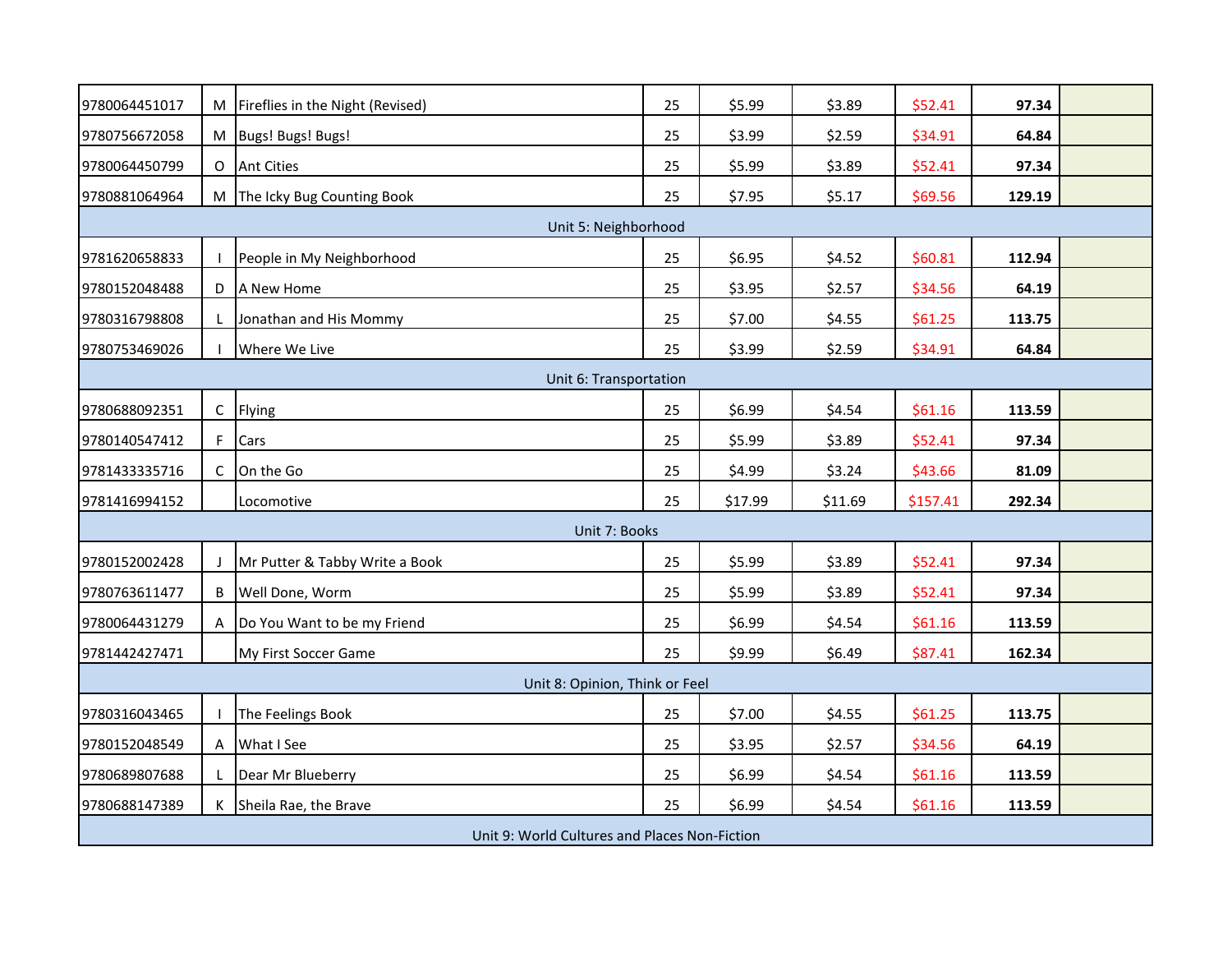| 9780876148952 |   | M Everybody Bakes Bread                        | 25 | \$6.95  | \$5.21        | \$43.44    | 130.31   |  |
|---------------|---|------------------------------------------------|----|---------|---------------|------------|----------|--|
| 9780876145913 |   | M Everybody Cooks Rice                         | 25 | \$6.95  | \$5.21        | \$43.44    | 130.31   |  |
| 9780064435284 |   | On the Same Day in March                       | 25 | \$6.99  | \$4.54        | \$61.16    | 113.59   |  |
| 9780590331272 |   | We Just Moved                                  | 25 | \$3.99  | \$2.59        | \$34.91    | 64.84    |  |
| 9780778795438 |   | H My Culture                                   | 25 | \$6.95  | \$4.52        | \$60.81    | 112.94   |  |
|               |   | Unit 10: Children Around the World Non-Fiction |    |         |               |            |          |  |
| 9780865057098 |   | N Homes Around the World                       | 25 | \$6.95  | \$4.52        | \$60.81    | 112.94   |  |
| 9781553376842 |   | Children Around the World                      | 25 | \$7.95  | \$5.17        | \$69.56    | 129.19   |  |
| 9781433335990 |   | Time for Kids: Kids Around the World           | 25 | \$4.99  | \$3.24        | \$43.66    | 81.09    |  |
| 9781433335983 |   | Time for Kids: Homes Around the World          | 25 | \$4.99  | \$3.24        | \$43.66    | 81.09    |  |
| 9780547428628 |   | <b>Little Treasures</b>                        | 25 | \$16.99 | \$11.04       | \$148.66   | 276.09   |  |
|               |   | Unit 11: Seasons Non-Fiction                   |    |         |               |            |          |  |
| 9781560659617 |   | E Animals in the Fall                          | 25 | \$5.95  | \$3.87        | \$52.06    | 96.69    |  |
| 9780689854415 |   | H Clouds                                       | 25 | \$3.99  | \$2.59        | \$34.91    | 64.84    |  |
| 9781404863880 |   | Apples, Apples Everywhere!                     | 25 | \$7.95  | \$5.17        | \$69.56    | 129.19   |  |
| 9780064451079 |   | How a Seed Grows                               | 25 | \$5.99  | \$3.89        | \$52.41    | 97.34    |  |
| 9780312371388 |   | The First Day of Winter                        | 25 | \$7.99  | \$5.19        | \$69.91    | 129.84   |  |
| 9781570914980 |   | Leaf Jumpers                                   | 25 | \$7.95  | \$5.17        | \$69.56    | 129.19   |  |
| 9781465416742 | E | <b>Colorful Days</b>                           | 25 | \$3.99  | \$2.59        | \$34.91    | 64.84    |  |
| 9780152063429 |   | M In November                                  | 25 | \$6.99  | \$4.54        | \$61.16    | 113.59   |  |
| 9781429693622 | G | Plants in Spring                               | 25 | \$6.95  | \$4.52        | \$60.81    | 112.94   |  |
| 9780060592059 |   | Sun Makes the Seasons                          | 25 | \$5.99  | \$3.89        | \$52.41    | 97.34    |  |
| 9781570913617 |   | O Our Seasons                                  | 25 | \$7.95  | \$5.17        | \$69.56    | 129.19   |  |
| 9780385753647 |   | Secrets of the Garden                          | 25 | \$7.99  | \$5.19        | \$69.91    | 129.84   |  |
|               |   |                                                |    | Total:  | Item SS-ELA-K | \$3,385.10 | 6,385.90 |  |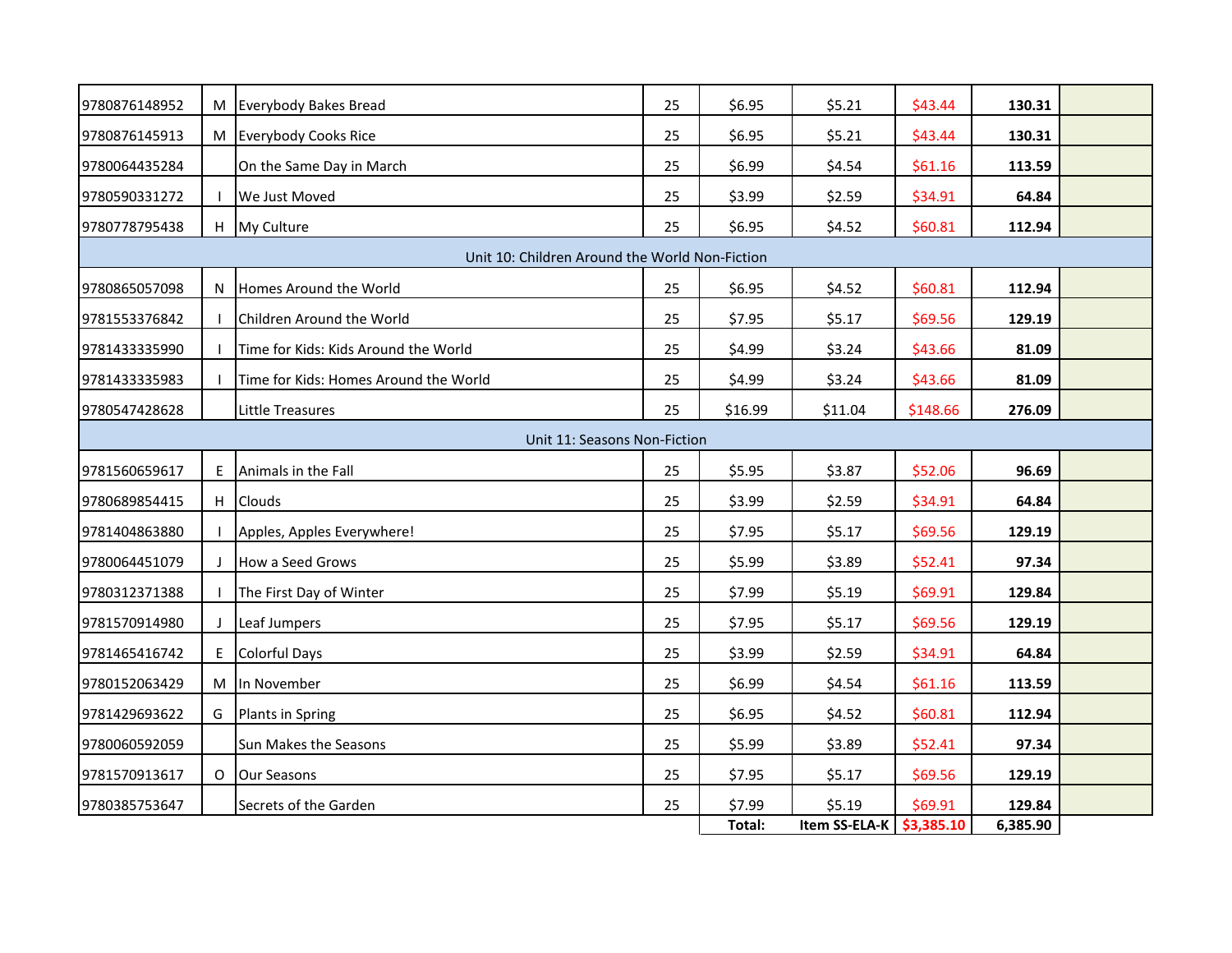

### **Sadlier ELA Progress - FIRST GRADE Correlated Trade Book Sets by Unit (Item SS-ELA-1)**

| <b>ISBN</b>   | <b>GRL</b> | <b>TITLE</b>                                      | <b>Copies</b><br>per Set | <b>Publisher's</b><br><b>List Price</b> | <b>Chapters</b><br><b>Price</b> | YOU<br><b>SAVE</b> | <b>Unit</b><br><b>Total</b> | # Classroom<br><b>Sets</b> |
|---------------|------------|---------------------------------------------------|--------------------------|-----------------------------------------|---------------------------------|--------------------|-----------------------------|----------------------------|
|               |            | Unit 1: Special Fiction                           |                          |                                         |                                 |                    |                             |                            |
| 9780395562338 |            | Tacky the Penguin                                 | 25                       | \$6.99                                  | \$4.54                          | \$61.16            | 113.59                      |                            |
| 9780763649678 |            | Little Beauty                                     | 25                       | \$6.99                                  | \$4.54                          | \$61.16            | 113.59                      |                            |
| 9781433354854 | E          | I am Beautiful                                    | 25                       | \$4.99                                  | \$3.24                          | \$43.66            | 81.09                       |                            |
| 9780375815164 |            | M Junie B., First Grader (at Last!)               | 25                       | \$4.99                                  | \$3.24                          | \$43.66            | 81.09                       |                            |
|               |            | Unit 2: Life Event Nonfiction                     |                          |                                         |                                 |                    |                             |                            |
| 9780061964114 |            | Amelia Bedelia's First Apple Pie                  | 25                       | \$6.99                                  | \$4.54                          | \$61.16            | 113.59                      |                            |
| 9780152008918 |            | Mr. Putter & Tabby Walk the Dog                   | 25                       | \$5.99                                  | \$3.89                          | \$52.41            | 97.34                       |                            |
| 9781481430135 |            | Daniel Tiger's Neighborhood: The Baby is Here     | 25                       | \$3.99                                  | \$2.59                          | \$34.91            | 64.84                       |                            |
| 9780064435260 |            | A Little Prairie House                            | 25                       | \$6.99                                  | \$4.54                          | \$61.16            | 113.59                      |                            |
|               |            | Unit 3: Living Things                             |                          |                                         |                                 |                    |                             |                            |
| 9780756682323 |            | Everything You Need to Know about Frogs and Other | 25                       | \$15.99                                 | \$10.39                         | \$139.91           | 259.84                      |                            |
| 9780736851138 |            | Sea Turtles                                       | 25                       | \$6.95                                  | \$4.52                          | \$60.81            | 112.94                      |                            |
| 9780756637491 | F          | <b>Snakes Slither and Hiss</b>                    | 25                       | \$3.99                                  | \$2.59                          | \$34.91            | 64.84                       |                            |
| 9780064451246 |            | What Lives in a Shell?                            | 25                       | \$5.99                                  | \$3.89                          | \$52.41            | 97.34                       |                            |
|               |            | Unit 4: Life Cycle Nonfiction                     |                          |                                         |                                 |                    |                             |                            |
| 9780736833905 |            | The Life Cycle of a Butterfly                     | 25                       | \$5.95                                  | \$3.87                          | \$52.06            | 96.69                       |                            |
| 9781433335884 |            | E A Bee's Life                                    | 25                       | \$4.99                                  | \$3.24                          | \$43.66            | 81.09                       |                            |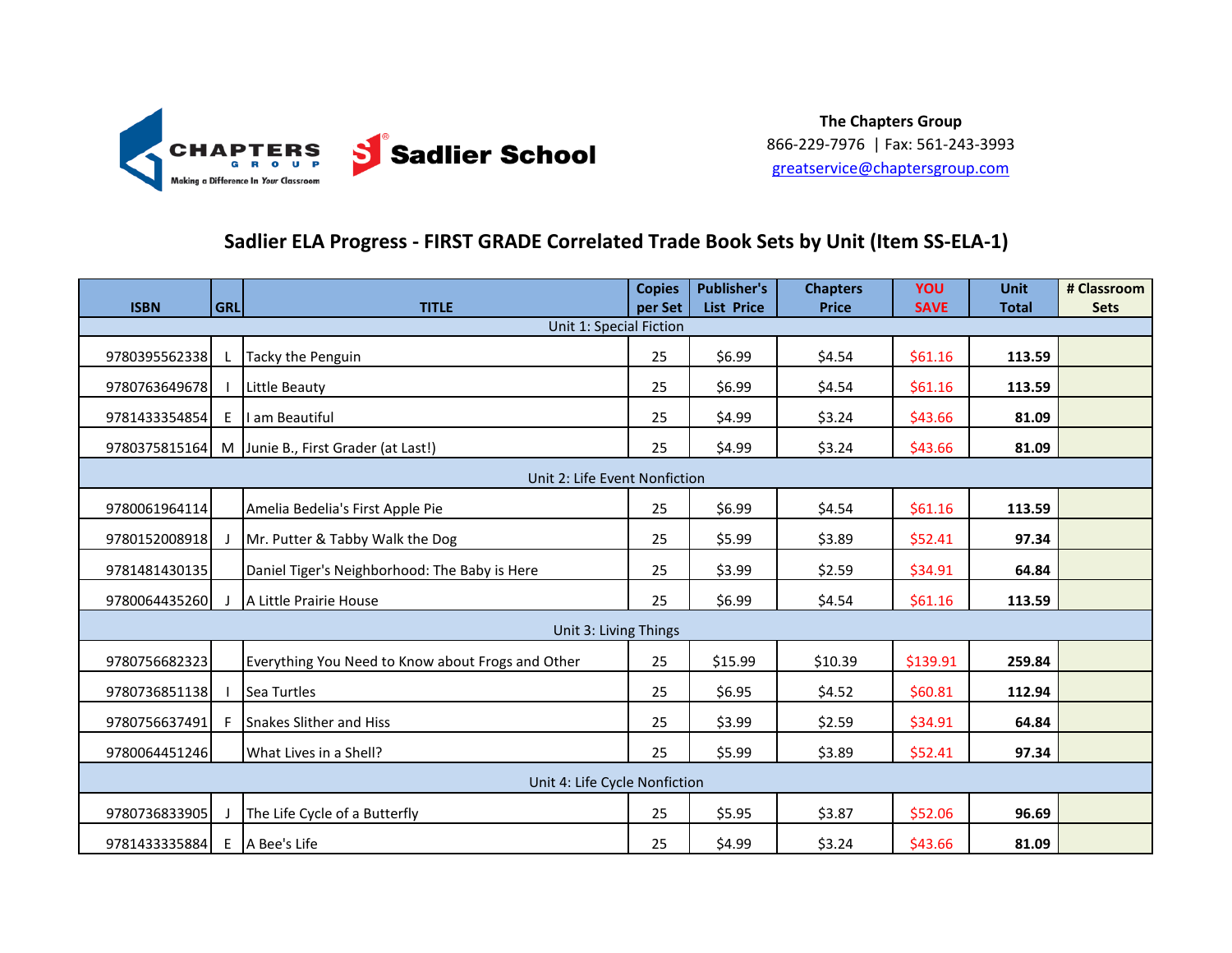| 9780756662813    |                                         | Born to Be a Butterfly                                | 25 | \$3.99  | \$2.59  | \$34.91  | 64.84  |  |  |  |  |
|------------------|-----------------------------------------|-------------------------------------------------------|----|---------|---------|----------|--------|--|--|--|--|
| 9780545273374    |                                         | From Tadpole to Frog                                  | 25 | \$3.99  | \$2.59  | \$34.91  | 64.84  |  |  |  |  |
| Unit 5: Families |                                         |                                                       |    |         |         |          |        |  |  |  |  |
| 9781433335709    |                                         | <b>B</b> My Big Family                                | 25 | \$4.99  | \$3.24  | \$43.66  | 81.09  |  |  |  |  |
| 9781433318160    |                                         | What Makes a Grandparent?                             | 25 | \$6.99  | \$4.54  | \$61.16  | 113.59 |  |  |  |  |
| 9781480745612    |                                         | Raising Babies: What Animal Parents Do                | 25 | \$8.99  | \$5.84  | \$78.66  | 146.09 |  |  |  |  |
| 9780547727387    |                                         | R Sisters & Brothers: Animal World                    | 25 | \$6.99  | \$4.54  | \$61.16  | 113.59 |  |  |  |  |
|                  |                                         | Unit 6: Family Fiction                                |    |         |         |          |        |  |  |  |  |
| 9780395720813    | E                                       | Feast for Ten                                         | 25 | \$6.95  | \$4.52  | \$60.81  | 112.94 |  |  |  |  |
| 9780531071397    | N                                       | The Paperboy                                          | 25 | \$6.99  | \$4.54  | \$61.16  | 113.59 |  |  |  |  |
| 9780689844478    | M                                       | The Keeping Quilt                                     | 25 | \$7.99  | \$5.19  | \$69.91  | 129.84 |  |  |  |  |
| 9780140556674    |                                         | M Boundless Grace                                     | 25 | \$7.99  | \$5.19  | \$69.91  | 129.84 |  |  |  |  |
|                  | Unit 7: Neighborhood Helpers Nonfiction |                                                       |    |         |         |          |        |  |  |  |  |
| 9781404804791    |                                         | Keeping You Healthy: A Book about Doctors             | 25 | \$7.95  | \$5.17  | \$69.56  | 129.19 |  |  |  |  |
| 9780789439963    |                                         | K Animal Hospital                                     | 25 | \$3.99  | \$2.59  | \$34.91  | 64.84  |  |  |  |  |
| 9780789479556    |                                         | Jobs People Do: A Day in the Life of a Police Officer | 25 | \$3.99  | \$2.59  | \$34.91  | 64.84  |  |  |  |  |
| 9780789473639    |                                         | H Jobs People Do: A Day in the Life of a Builder      | 25 | \$3.99  | \$2.59  | \$34.91  | 64.84  |  |  |  |  |
| 9780789473653    |                                         | H Jobs People Do: A Day in the Life of a Firefighter  | 25 | \$3.99  | \$2.59  | \$34.91  | 64.84  |  |  |  |  |
| 9780789473677    |                                         | G Jobs People Do: A Day in the Life of a Teacher      | 25 | \$3.99  | \$2.59  | \$34.91  | 64.84  |  |  |  |  |
| 9780756619145    |                                         | A Trip to the Dentist                                 | 25 | \$3.99  | \$2.59  | \$34.91  | 64.84  |  |  |  |  |
| 9781404804807    |                                         | H Helping You Heal: A Book about Nurses               | 25 | \$7.95  | \$5.17  | \$69.56  | 129.19 |  |  |  |  |
| 9781404804845    |                                         | H Taking You Places: A Book about Bus Drivers         | 25 | \$7.95  | \$5.17  | \$69.56  | 129.19 |  |  |  |  |
|                  |                                         | Unit 8: Neighborhood Places Nonfiction                |    |         |         |          |        |  |  |  |  |
| 9780756605377    |                                         | D In the Park                                         | 25 | \$3.99  | \$2.59  | \$34.91  | 64.84  |  |  |  |  |
| 9780805064674    |                                         | E Country Kid, City Kid                               | 25 | \$18.99 | \$12.34 | \$166.16 | 308.59 |  |  |  |  |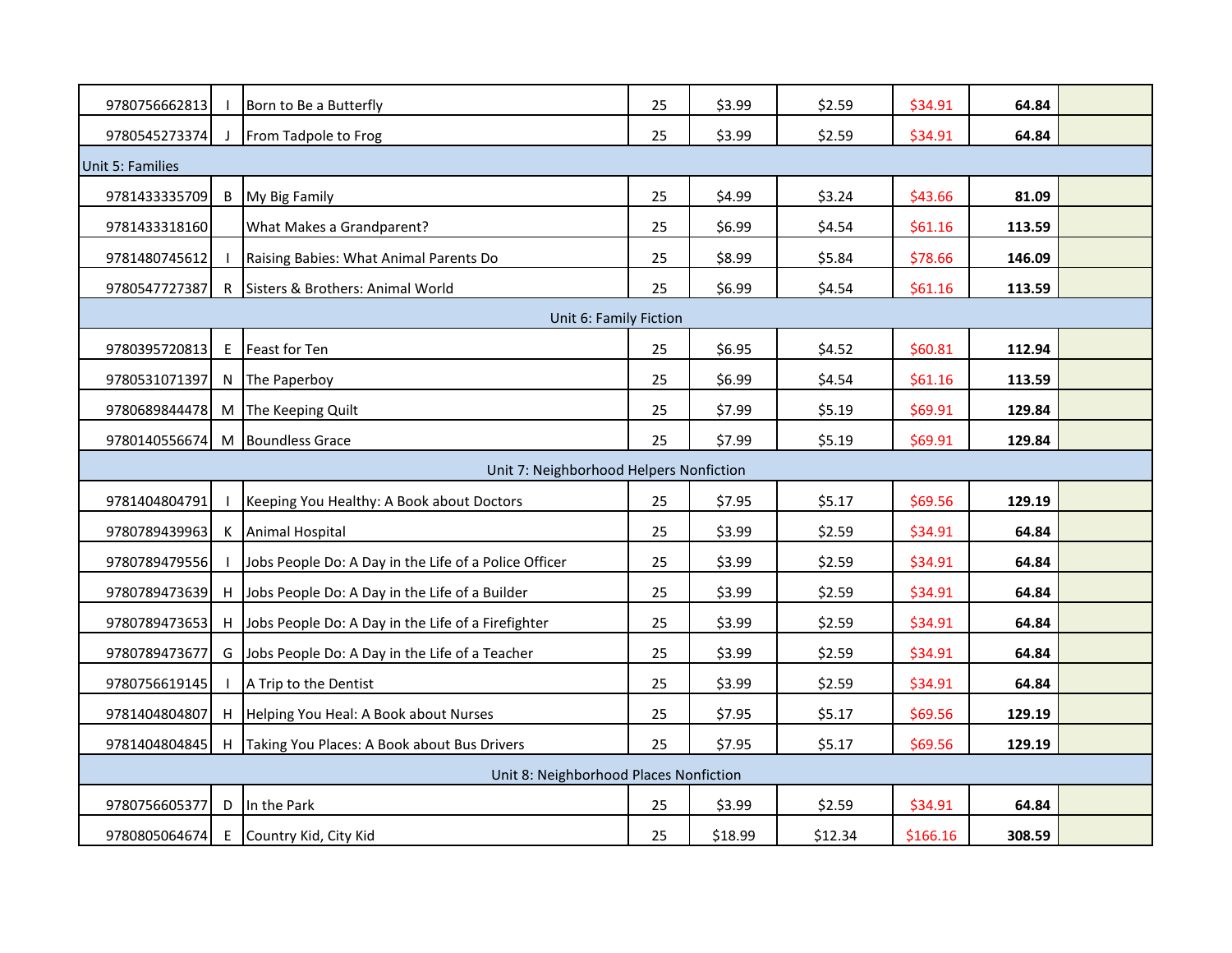| 9780064440080 |              | Harry and the Lady Next Door                   | 25 | \$3.99  | \$2.59        | \$34.91    | 64.84    |  |
|---------------|--------------|------------------------------------------------|----|---------|---------------|------------|----------|--|
| 9780142500545 |              | The Clubhouse                                  | 25 | \$3.99  | \$2.59        | \$34.91    | 64.84    |  |
| 9781620658857 |              | Places in My Neighborhood                      | 25 | \$6.95  | \$4.52        | \$60.81    | 112.94   |  |
| 9781580894814 |              | Percy's Neighborhood                           | 25 | \$6.95  | \$4.52        | \$60.81    | 112.94   |  |
|               |              | Unit 9: World Fiction                          |    |         |               |            |          |  |
| 9780874837650 |              | Fat Cat: A Danish Folktale                     | 25 | \$8.95  | \$6.71        | \$55.94    | 167.81   |  |
| 9780874838022 |              | The Drum: A Folktale from India                | 25 | \$4.95  | \$3.71        | \$30.94    | 92.81    |  |
| 9780142500217 |              | How Chipmunk Got His Stripes                   | 25 | \$6.99  | \$4.54        | \$61.16    | 113.59   |  |
| 9781433311482 |              | World Myths: Anasi                             | 25 | \$6.99  | \$4.54        | \$61.16    | 113.59   |  |
| 9780874838015 | E            | The Clever Monkey: A Folktale from West Africa | 25 | \$4.95  | \$3.22        | \$43.31    | 80.44    |  |
| 9780881068658 |              | Jaha and Jamil Went Down the Hill              | 25 | \$7.95  | \$5.17        | \$69.56    | 129.19   |  |
| 9780395678947 |              | Nursery Tales Around the World                 | 25 | \$21.00 | \$13.65       | \$183.75   | 341.25   |  |
|               |              | Unit 10: Rainforest Nonfiction                 |    |         |               |            |          |  |
| 9780064451970 |              | Let's Read and Find Out: In the Rainforest     | 25 | \$5.99  | \$3.89        | \$52.41    | 97.34    |  |
| 9780778729860 | K            | A Rainforest Habitat                           | 25 | \$8.95  | \$5.82        | \$78.31    | 145.44   |  |
| 9780753471456 |              | In the Rainforest                              | 25 | \$3.99  | \$2.59        | \$34.91    | 64.84    |  |
| 9781433303197 | $\mathsf{P}$ | Science Readers: Rainforests                   | 25 | \$8.99  | \$5.84        | \$78.66    | 146.09   |  |
|               |              | Unit 11: Sun, Moon & Stars Nonfiction          |    |         |               |            |          |  |
|               |              | 9780152827823 M Sun Up, Sun Down               | 25 | \$7.00  | \$4.55        | \$61.25    | 113.75   |  |
| 9780064450652 |              | The Moon Seems to Change                       | 25 | \$5.99  | \$3.89        | \$52.41    | 97.34    |  |
| 9781433314261 | -F           | Neighbors in Space: Sun                        | 25 | \$8.99  | \$5.84        | \$78.66    | 146.09   |  |
| 9780152053727 |              | Comets, Stars, the Moon, and Mars              | 25 | \$17.99 | \$11.69       | \$157.41   | 292.34   |  |
|               |              |                                                |    | Total:  | Item SS-ELA-1 | \$3,289.90 | 6,209.10 |  |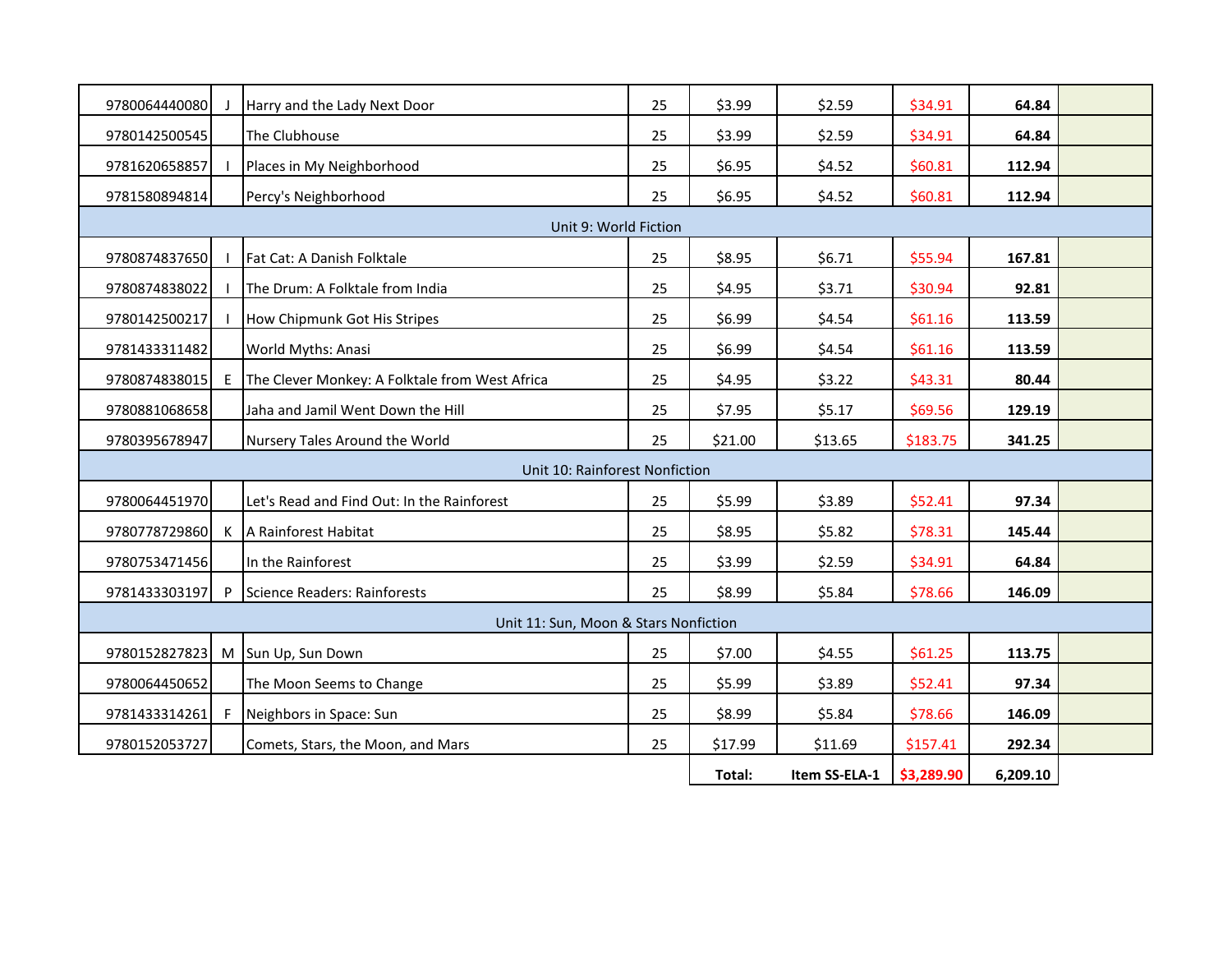

### **Sadlier ELA Progress - SECOND GRADE Correlated Trade Book Sets by Unit (Item SS-ELA-2)**

|                         |              |                                            | <b>Copies</b> | <b>Publisher's</b> | <b>Chapters</b> | <b>YOU</b>  | <b>Unit</b>  | # Classroom |  |
|-------------------------|--------------|--------------------------------------------|---------------|--------------------|-----------------|-------------|--------------|-------------|--|
| <b>ISBN</b>             | <b>GRL</b>   | <b>TITLE</b>                               | per Set       | <b>List Price</b>  | <b>Price</b>    | <b>SAVE</b> | <b>Total</b> | <b>Sets</b> |  |
|                         |              | Unit 1: Helping Fiction                    |               |                    |                 |             |              |             |  |
| 9780062268143           |              | The Year of Billy Miller                   | 25            | \$6.99             | \$4.54          | \$61.16     | 113.59       |             |  |
| 9780312672829           | L            | How Oliver Olson Changed the World         | 25            | \$5.99             | \$3.89          | \$52.41     | 97.34        |             |  |
| 9780743900010           | E            | Many Helping Hands                         | 25            | \$6.99             | \$4.54          | \$61.16     | 113.59       |             |  |
| 9780395751862           |              | My Rows and Piles of Coins                 | 25            | \$16.99            | \$11.04         | \$148.66    | 276.09       |             |  |
| Unit 2: Helping Fiction |              |                                            |               |                    |                 |             |              |             |  |
| 9780152048433           | H            | The Enormous Turnip                        | 25            | \$3.95             | \$2.57          | \$34.56     | 64.19        |             |  |
| 9780689834431           |              | Henry and Mudge and Annie's Perfect Pet    | 25            | \$3.99             | \$2.59          | \$34.91     | 64.84        |             |  |
| 9780064440066           |              | <b>Big Max</b>                             | 25            | \$3.99             | \$2.59          | \$34.91     | 64.84        |             |  |
| 9780763658175           |              | M Read & Wonder: Yucky Worms               | 25            | \$6.99             | \$4.54          | \$61.16     | 113.59       |             |  |
|                         |              | Unit 3: Animal Homes Nonfiction            |               |                    |                 |             |              |             |  |
| 9780753468784           |              | Where Animals Live                         | 25            | \$3.99             | \$2.59          | \$34.91     | 64.84        |             |  |
| 9780736834025           |              | Life in a Pond                             | 25            | \$6.95             | \$4.52          | \$60.81     | 112.94       |             |  |
| 9780152026141           | $\mathsf{R}$ | The Great Kapok Tree: A Tale of the Amazon | 25            | \$7.99             | \$5.19          | \$69.91     | 129.84       |             |  |
| 9781550746754           |              | Animals at Work: How Animals Build         | 25            | \$5.95             | \$3.87          | \$52.06     | 96.69        |             |  |
|                         |              | Unit 4: Animal Homes Nonfiction            |               |                    |                 |             |              |             |  |
| 9780778729860           | K            | A Rainforest Habitat                       | 25            | \$8.95             | \$6.71          | \$55.94     | 167.81       |             |  |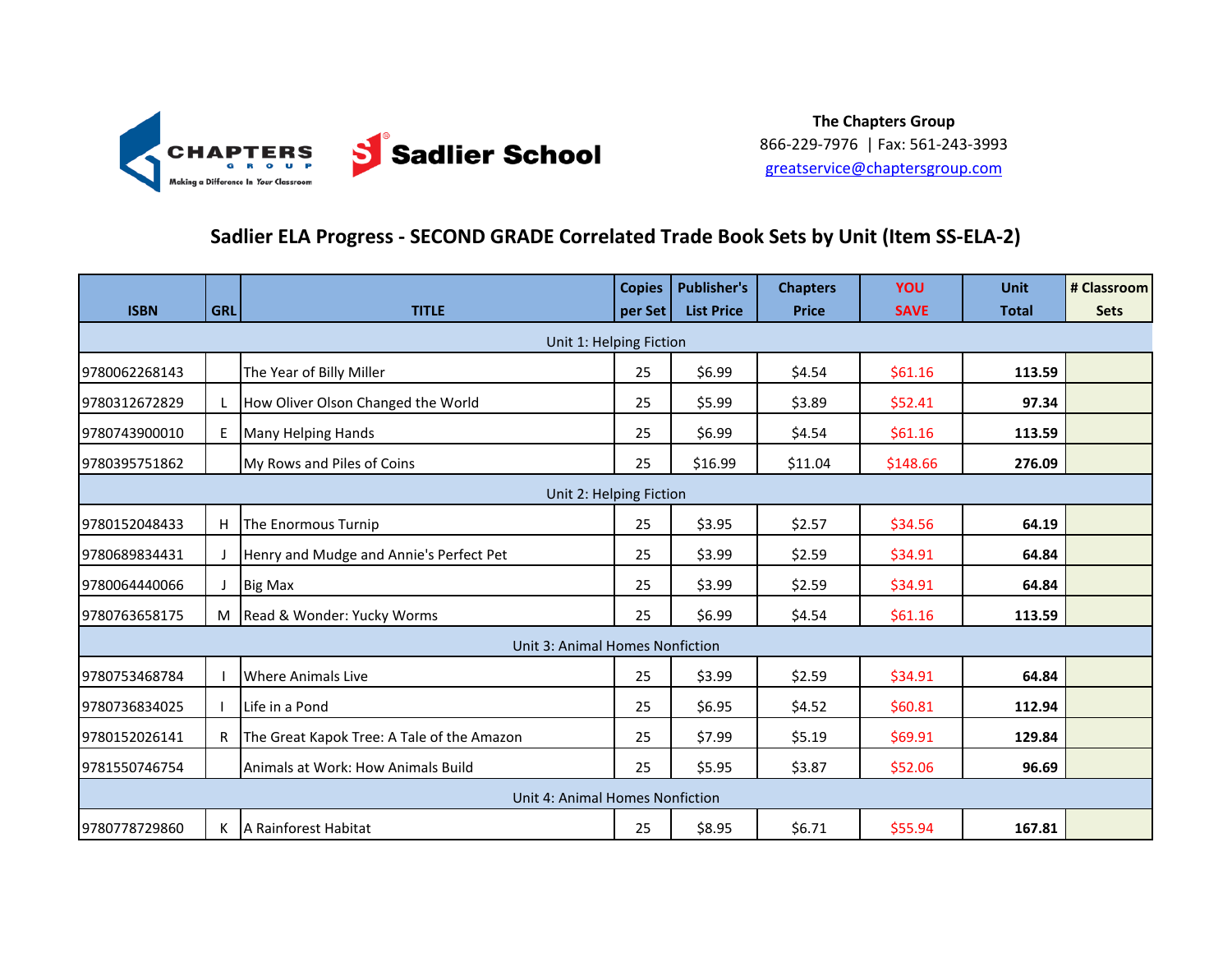| 9780778729778 | Κ       | <b>Water Habitat</b>                        | 25 | \$8.95  | \$6.71  | \$55.94  | 167.81 |  |
|---------------|---------|---------------------------------------------|----|---------|---------|----------|--------|--|
| 9780778729792 | K       | A Forest Habitat                            | 25 | \$8.95  | \$6.71  | \$55.94  | 167.81 |  |
| 9780778729846 | K       | The Antarctic Habitat                       | 25 | \$8.95  | \$6.71  | \$55.94  | 167.81 |  |
|               |         | <b>Unit 5: Animals Fiction</b>              |    |         |         |          |        |  |
| 9780805092110 |         | Seeds, Bees, Butterflies, and More!: Poems  | 25 | \$17.99 | \$11.69 | \$157.41 | 292.34 |  |
| 9780679883388 | M       | Magic Treehouse: Dolphins at Daybreak       | 25 | \$4.99  | \$3.24  | \$43.66  | 81.09  |  |
| 9780395470305 | G       | Sheep in a Jeep                             | 25 | \$6.99  | \$4.54  | \$61.16  | 113.59 |  |
| 9780064430098 |         | Harry the Dirty Dog                         | 25 | \$6.99  | \$4.54  | \$61.16  | 113.59 |  |
|               |         | Unit 6: Enjoying Nature Nonfiction          |    |         |         |          |        |  |
| 9780152063955 | $\perp$ | The Earth & I                               | 25 | \$7.00  | \$4.55  | \$61.25  | 113.75 |  |
| 9781434230591 | H       | Tide Pool Trouble                           | 25 | \$5.95  | \$3.87  | \$52.06  | 96.69  |  |
| 9780152163723 | O       | A River Ran Wild                            | 25 | \$7.00  | \$4.55  | \$61.25  | 113.75 |  |
| 9781426320941 |         | National Geographic Book of Nature Poetry   | 25 | \$24.99 | \$16.24 | \$218.66 | 406.09 |  |
| 9780763655495 |         | Outside Your Window: A First Book of Nature | 25 | \$19.99 | \$12.99 | \$174.91 | 324.84 |  |
| 9780060256654 | N       | <b>Giving Tree</b>                          | 25 | \$16.99 | \$11.04 | \$148.66 | 276.09 |  |
|               |         | Unit 7: Communities Nonfiction              |    |         |         |          |        |  |
| 9780778745839 | G       | Meet My Neighbor, the Dentist               | 25 | \$6.95  | \$4.52  | \$60.81  | 112.94 |  |
| 9780736846738 | L       | A Day in the Life of a Firefighter          | 25 | \$6.95  | \$4.52  | \$60.81  | 112.94 |  |
| 9780822586142 |         | Living in Rural Communities                 | 25 | \$6.95  | \$5.21  | \$43.44  | 130.31 |  |
| 9780822586135 |         | Living in Suburban Communities              | 25 | \$6.95  | \$5.21  | \$43.44  | 130.31 |  |
| 9780822586128 |         | Living in Urban Communities                 | 25 | \$6.95  | \$5.21  | \$43.44  | 130.31 |  |
|               |         | Unit 8: Communities Nonfiction              |    |         |         |          |        |  |
| 9780736848282 | G       | We Need Fire Fighters                       | 25 | \$5.95  | \$3.87  | \$52.06  | 96.69  |  |
| 9780736848268 | H       | We Need Doctors                             | 25 | \$5.95  | \$3.87  | \$52.06  | 96.69  |  |
| 9780736848329 | G       | We Need Veterinarians                       | 25 | \$5.95  | \$3.87  | \$52.06  | 96.69  |  |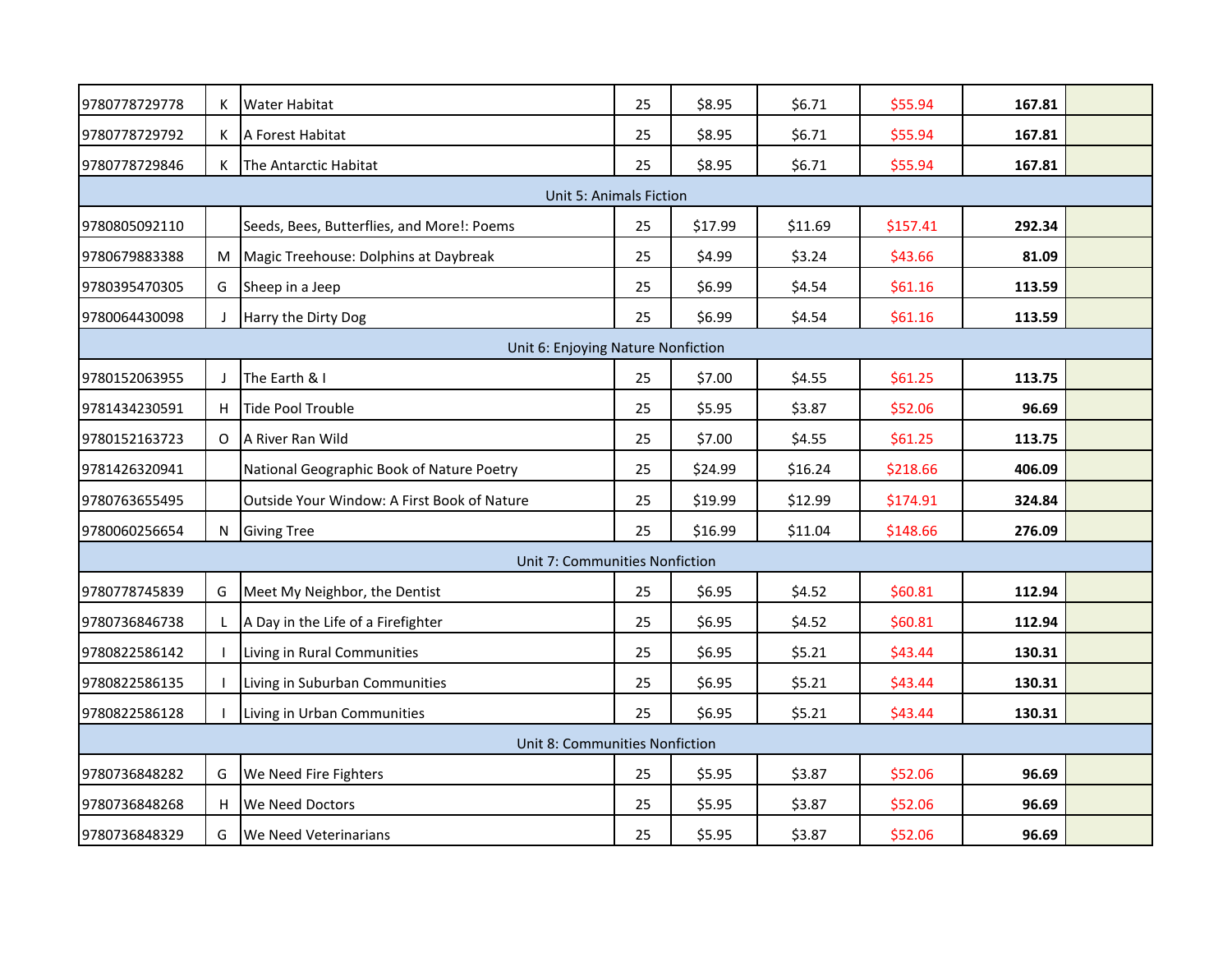| 9780778794905                                                                                                                                                                                                                                                                                                                                                                                                                                                                                                                                                                                                                                                                                                                                                                                                                                                                                                                                                                                                                                                                                                                                                                                                                                                                                                                                                                                                                                                                                                                                                                                                                                                                                                                                                                                                                                                                                                                                                                                                                                                                                                                                                                                    | H. |                                                | 25 | \$6.95 | \$5.21        | \$43.44    | 130.31   |  |  |  |
|--------------------------------------------------------------------------------------------------------------------------------------------------------------------------------------------------------------------------------------------------------------------------------------------------------------------------------------------------------------------------------------------------------------------------------------------------------------------------------------------------------------------------------------------------------------------------------------------------------------------------------------------------------------------------------------------------------------------------------------------------------------------------------------------------------------------------------------------------------------------------------------------------------------------------------------------------------------------------------------------------------------------------------------------------------------------------------------------------------------------------------------------------------------------------------------------------------------------------------------------------------------------------------------------------------------------------------------------------------------------------------------------------------------------------------------------------------------------------------------------------------------------------------------------------------------------------------------------------------------------------------------------------------------------------------------------------------------------------------------------------------------------------------------------------------------------------------------------------------------------------------------------------------------------------------------------------------------------------------------------------------------------------------------------------------------------------------------------------------------------------------------------------------------------------------------------------|----|------------------------------------------------|----|--------|---------------|------------|----------|--|--|--|
| An Animal Community<br>Unit 9: Clever Thinking Folktales<br>E<br>The Lion and the Mouse<br>25<br>\$3.99<br>9780679886747<br>\$2.59<br>\$34.91<br>64.84<br>K<br>Three Billy Goats Gruff<br>25<br>\$7.00<br>\$4.55<br>113.75<br>9780156901505<br>\$61.25<br>Raven: A Trickster Tale from the Pacific Northwest<br>25<br>9780152024499<br>K<br>\$7.00<br>\$4.55<br>\$61.25<br>113.75<br>25<br>9780698116306<br>K<br>The Tale of Rabbit and Coyote<br>\$6.99<br>\$4.54<br>\$61.16<br>113.59<br>Coyote: A Trickster Tale from the American Southwest<br>25<br>\$7.00<br>\$4.55<br>\$61.25<br>9780152019587<br>М<br>113.75<br>Jabuti the Tortoise: A Trickster Tale from the Amazon<br>25<br>\$7.00<br>\$4.55<br>\$61.25<br>113.75<br>9780152053741<br>М<br>25<br>Zomo the Rabbit: A Trickster Tale from West Africa<br>\$7.00<br>\$4.55<br>\$61.25<br>113.75<br>9780152010102<br>M<br>25<br>Why Mosquitoes Buzz in People's Ears<br>\$7.99<br>\$5.19<br>\$69.91<br>129.84<br>9780140549058<br>N<br>Unit 10: Clever Thinking Nonfiction<br>25<br>9780394896748<br>Q<br>\$2.59<br>\$34.91<br>64.84<br>The Trojan Horse: How the Greeks Won the War<br>\$3.99<br>25<br>\$7.99<br>\$5.19<br>\$69.91<br>9780385755573<br>The Boy Who Invented TV<br>129.84<br>25<br>\$16.99<br>Levi Strauss Gets a Bright Idea<br>\$11.04<br>\$148.66<br>276.09<br>9780152061456<br>Earmuffs for Everyone!<br>25<br>\$17.99<br>\$11.69<br>\$157.41<br>292.34<br>9781481406376<br>Unit 11: Historical Life in the USA<br>25<br>9780698113725<br>What's the Big Idea, Ben Franklin<br>\$6.99<br>\$4.54<br>\$61.16<br>113.59<br>0<br>25<br>\$6.99<br>9780590451604<br>Q<br>If You Lived in Colonial Times<br>\$4.54<br>\$61.16<br>113.59<br>25<br>\$6.99<br>If You Lived with the Iroquois<br>\$4.54<br>\$61.16<br>113.59<br>9780590674454<br>Q<br>If You Lived at the Time of Martin Luther King<br>25<br>\$6.99<br>\$61.16<br>9780590425827<br>Q<br>\$4.54<br>113.59<br>If You Lived at the Time of the American Revolution<br>25<br>\$61.16<br>9780590674447<br>$\Omega$<br>\$6.99<br>\$4.54<br>113.59<br>If You Traveled on the Underground Railroad<br>25<br>\$6.99<br>\$4.54<br>\$61.16<br>113.59<br>9780590451567<br>Q |    |                                                |    |        |               |            |          |  |  |  |
|                                                                                                                                                                                                                                                                                                                                                                                                                                                                                                                                                                                                                                                                                                                                                                                                                                                                                                                                                                                                                                                                                                                                                                                                                                                                                                                                                                                                                                                                                                                                                                                                                                                                                                                                                                                                                                                                                                                                                                                                                                                                                                                                                                                                  |    |                                                |    |        |               |            |          |  |  |  |
|                                                                                                                                                                                                                                                                                                                                                                                                                                                                                                                                                                                                                                                                                                                                                                                                                                                                                                                                                                                                                                                                                                                                                                                                                                                                                                                                                                                                                                                                                                                                                                                                                                                                                                                                                                                                                                                                                                                                                                                                                                                                                                                                                                                                  |    |                                                |    |        |               |            |          |  |  |  |
|                                                                                                                                                                                                                                                                                                                                                                                                                                                                                                                                                                                                                                                                                                                                                                                                                                                                                                                                                                                                                                                                                                                                                                                                                                                                                                                                                                                                                                                                                                                                                                                                                                                                                                                                                                                                                                                                                                                                                                                                                                                                                                                                                                                                  |    |                                                |    |        |               |            |          |  |  |  |
|                                                                                                                                                                                                                                                                                                                                                                                                                                                                                                                                                                                                                                                                                                                                                                                                                                                                                                                                                                                                                                                                                                                                                                                                                                                                                                                                                                                                                                                                                                                                                                                                                                                                                                                                                                                                                                                                                                                                                                                                                                                                                                                                                                                                  |    |                                                |    |        |               |            |          |  |  |  |
|                                                                                                                                                                                                                                                                                                                                                                                                                                                                                                                                                                                                                                                                                                                                                                                                                                                                                                                                                                                                                                                                                                                                                                                                                                                                                                                                                                                                                                                                                                                                                                                                                                                                                                                                                                                                                                                                                                                                                                                                                                                                                                                                                                                                  |    |                                                |    |        |               |            |          |  |  |  |
|                                                                                                                                                                                                                                                                                                                                                                                                                                                                                                                                                                                                                                                                                                                                                                                                                                                                                                                                                                                                                                                                                                                                                                                                                                                                                                                                                                                                                                                                                                                                                                                                                                                                                                                                                                                                                                                                                                                                                                                                                                                                                                                                                                                                  |    |                                                |    |        |               |            |          |  |  |  |
|                                                                                                                                                                                                                                                                                                                                                                                                                                                                                                                                                                                                                                                                                                                                                                                                                                                                                                                                                                                                                                                                                                                                                                                                                                                                                                                                                                                                                                                                                                                                                                                                                                                                                                                                                                                                                                                                                                                                                                                                                                                                                                                                                                                                  |    |                                                |    |        |               |            |          |  |  |  |
|                                                                                                                                                                                                                                                                                                                                                                                                                                                                                                                                                                                                                                                                                                                                                                                                                                                                                                                                                                                                                                                                                                                                                                                                                                                                                                                                                                                                                                                                                                                                                                                                                                                                                                                                                                                                                                                                                                                                                                                                                                                                                                                                                                                                  |    |                                                |    |        |               |            |          |  |  |  |
|                                                                                                                                                                                                                                                                                                                                                                                                                                                                                                                                                                                                                                                                                                                                                                                                                                                                                                                                                                                                                                                                                                                                                                                                                                                                                                                                                                                                                                                                                                                                                                                                                                                                                                                                                                                                                                                                                                                                                                                                                                                                                                                                                                                                  |    |                                                |    |        |               |            |          |  |  |  |
|                                                                                                                                                                                                                                                                                                                                                                                                                                                                                                                                                                                                                                                                                                                                                                                                                                                                                                                                                                                                                                                                                                                                                                                                                                                                                                                                                                                                                                                                                                                                                                                                                                                                                                                                                                                                                                                                                                                                                                                                                                                                                                                                                                                                  |    |                                                |    |        |               |            |          |  |  |  |
|                                                                                                                                                                                                                                                                                                                                                                                                                                                                                                                                                                                                                                                                                                                                                                                                                                                                                                                                                                                                                                                                                                                                                                                                                                                                                                                                                                                                                                                                                                                                                                                                                                                                                                                                                                                                                                                                                                                                                                                                                                                                                                                                                                                                  |    |                                                |    |        |               |            |          |  |  |  |
|                                                                                                                                                                                                                                                                                                                                                                                                                                                                                                                                                                                                                                                                                                                                                                                                                                                                                                                                                                                                                                                                                                                                                                                                                                                                                                                                                                                                                                                                                                                                                                                                                                                                                                                                                                                                                                                                                                                                                                                                                                                                                                                                                                                                  |    |                                                |    |        |               |            |          |  |  |  |
|                                                                                                                                                                                                                                                                                                                                                                                                                                                                                                                                                                                                                                                                                                                                                                                                                                                                                                                                                                                                                                                                                                                                                                                                                                                                                                                                                                                                                                                                                                                                                                                                                                                                                                                                                                                                                                                                                                                                                                                                                                                                                                                                                                                                  |    |                                                |    |        |               |            |          |  |  |  |
|                                                                                                                                                                                                                                                                                                                                                                                                                                                                                                                                                                                                                                                                                                                                                                                                                                                                                                                                                                                                                                                                                                                                                                                                                                                                                                                                                                                                                                                                                                                                                                                                                                                                                                                                                                                                                                                                                                                                                                                                                                                                                                                                                                                                  |    |                                                |    |        |               |            |          |  |  |  |
|                                                                                                                                                                                                                                                                                                                                                                                                                                                                                                                                                                                                                                                                                                                                                                                                                                                                                                                                                                                                                                                                                                                                                                                                                                                                                                                                                                                                                                                                                                                                                                                                                                                                                                                                                                                                                                                                                                                                                                                                                                                                                                                                                                                                  |    |                                                |    |        |               |            |          |  |  |  |
|                                                                                                                                                                                                                                                                                                                                                                                                                                                                                                                                                                                                                                                                                                                                                                                                                                                                                                                                                                                                                                                                                                                                                                                                                                                                                                                                                                                                                                                                                                                                                                                                                                                                                                                                                                                                                                                                                                                                                                                                                                                                                                                                                                                                  |    |                                                |    |        |               |            |          |  |  |  |
|                                                                                                                                                                                                                                                                                                                                                                                                                                                                                                                                                                                                                                                                                                                                                                                                                                                                                                                                                                                                                                                                                                                                                                                                                                                                                                                                                                                                                                                                                                                                                                                                                                                                                                                                                                                                                                                                                                                                                                                                                                                                                                                                                                                                  |    |                                                |    |        |               |            |          |  |  |  |
|                                                                                                                                                                                                                                                                                                                                                                                                                                                                                                                                                                                                                                                                                                                                                                                                                                                                                                                                                                                                                                                                                                                                                                                                                                                                                                                                                                                                                                                                                                                                                                                                                                                                                                                                                                                                                                                                                                                                                                                                                                                                                                                                                                                                  |    |                                                |    |        |               |            |          |  |  |  |
|                                                                                                                                                                                                                                                                                                                                                                                                                                                                                                                                                                                                                                                                                                                                                                                                                                                                                                                                                                                                                                                                                                                                                                                                                                                                                                                                                                                                                                                                                                                                                                                                                                                                                                                                                                                                                                                                                                                                                                                                                                                                                                                                                                                                  |    |                                                |    |        |               |            |          |  |  |  |
|                                                                                                                                                                                                                                                                                                                                                                                                                                                                                                                                                                                                                                                                                                                                                                                                                                                                                                                                                                                                                                                                                                                                                                                                                                                                                                                                                                                                                                                                                                                                                                                                                                                                                                                                                                                                                                                                                                                                                                                                                                                                                                                                                                                                  |    |                                                |    |        |               |            |          |  |  |  |
| 9780439567060                                                                                                                                                                                                                                                                                                                                                                                                                                                                                                                                                                                                                                                                                                                                                                                                                                                                                                                                                                                                                                                                                                                                                                                                                                                                                                                                                                                                                                                                                                                                                                                                                                                                                                                                                                                                                                                                                                                                                                                                                                                                                                                                                                                    | Q  | If You Lived When There Was Slavery in America | 25 | \$6.99 | \$4.54        | \$61.16    | 113.59   |  |  |  |
| 9780064400015                                                                                                                                                                                                                                                                                                                                                                                                                                                                                                                                                                                                                                                                                                                                                                                                                                                                                                                                                                                                                                                                                                                                                                                                                                                                                                                                                                                                                                                                                                                                                                                                                                                                                                                                                                                                                                                                                                                                                                                                                                                                                                                                                                                    | Q  | Little House in the Big Woods                  | 25 | \$6.99 | \$4.54        | \$61.16    | 113.59   |  |  |  |
|                                                                                                                                                                                                                                                                                                                                                                                                                                                                                                                                                                                                                                                                                                                                                                                                                                                                                                                                                                                                                                                                                                                                                                                                                                                                                                                                                                                                                                                                                                                                                                                                                                                                                                                                                                                                                                                                                                                                                                                                                                                                                                                                                                                                  |    |                                                |    | Total: | Item SS-ELA-2 | \$3,794.60 | 7,501.40 |  |  |  |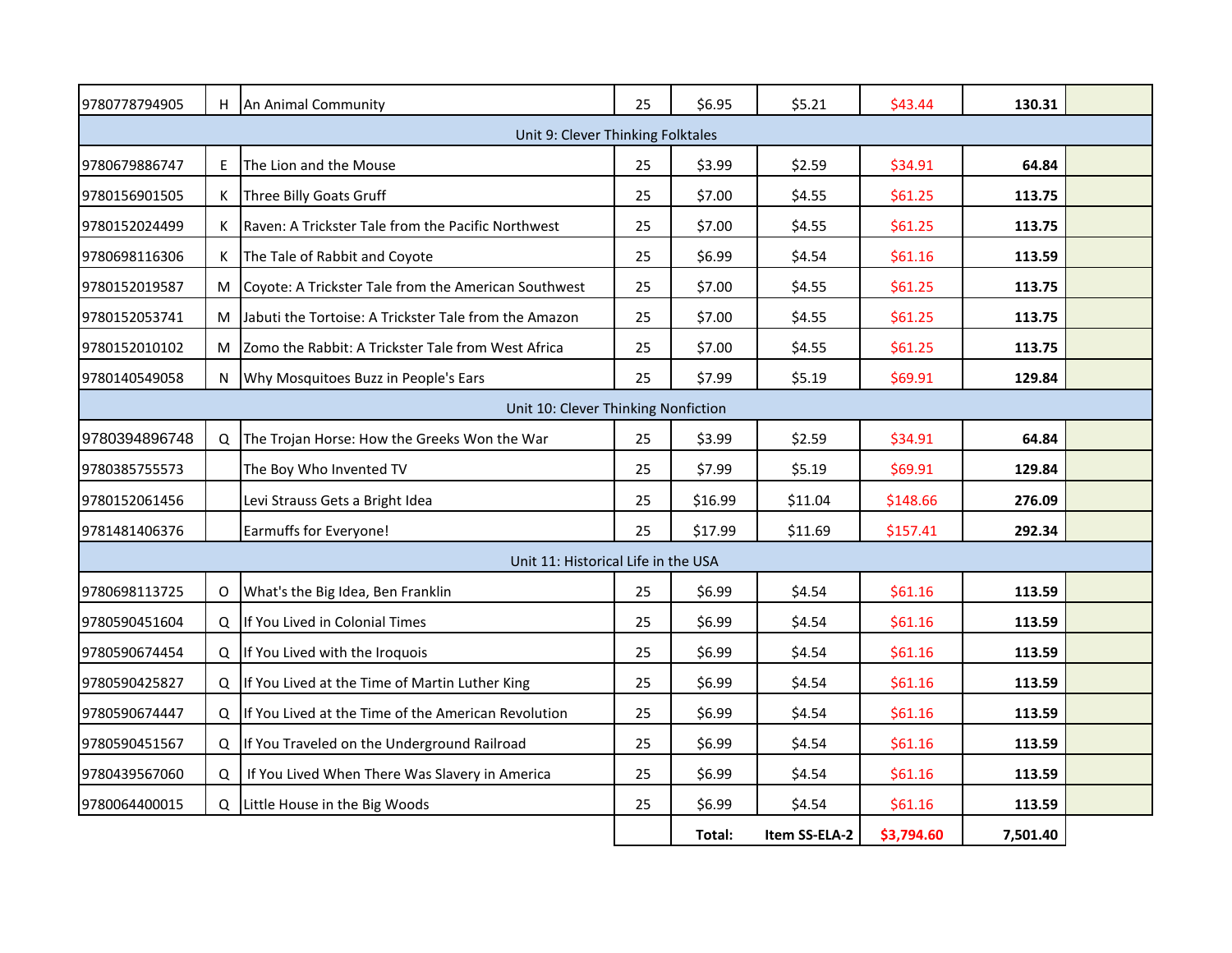

### **Sadlier ELA Progress - THIRD GRADE Correlated Trade Book Sets by Unit (Item SS-ELA-3)**

| <b>ISBN</b>   | <b>GRL</b> | <b>TITLE</b>                                         | <b>Copies</b><br>per Set | <b>Publisher's</b><br><b>List Price</b> | <b>Chapters</b><br><b>Price</b> | <b>YOU</b><br><b>SAVE</b> | <b>Unit</b><br><b>Total</b> | # Classroom<br><b>Sets</b> |
|---------------|------------|------------------------------------------------------|--------------------------|-----------------------------------------|---------------------------------|---------------------------|-----------------------------|----------------------------|
|               |            | Unit 1: Heroes from the Past                         |                          |                                         |                                 |                           |                             |                            |
| 9781433356483 | Q          | The Boy Who Cried Wolf and Other Aesop Fables        | 25                       | \$8.99                                  | \$5.84                          | \$78.66                   | 146.09                      |                            |
| 9781434213877 | M          | Theseus and the Minotaur                             | 25                       | \$6.95                                  | \$4.52                          | \$60.81                   | 112.94                      |                            |
| 9780756640156 | $\circ$    | <b>Greek Myths</b>                                   | 25                       | \$3.99                                  | \$2.59                          | \$34.91                   | 64.84                       |                            |
| 9781433302916 | $\Omega$   | The Goose that Laid the Golden Egg                   | 25                       | \$6.99                                  | \$4.54                          | \$61.16                   | 113.59                      |                            |
|               |            | Unit 2: Animal Fiction                               |                          |                                         |                                 |                           |                             |                            |
| 9780140549058 | N          | Why Mosquitoes Buzz in People's Ears: A West African | 25                       | \$7.99                                  | \$5.19                          | \$69.91                   | 129.84                      |                            |
| 9780064400558 | R          | Charlotte's Web                                      | 25                       | \$7.99                                  | \$5.19                          | \$69.91                   | 129.84                      |                            |
| 9780064436694 | $\perp$    | The Stray Dog                                        | 25                       | \$6.99                                  | \$4.54                          | \$61.16                   | 113.59                      |                            |
| 9780312535667 | O          | Amos & Boris                                         | 25                       | \$7.99                                  | \$5.19                          | \$69.91                   | 129.84                      |                            |
| 9780763663407 | N          | Daisy Dawson on the Farm                             | 25                       | \$5.99                                  | \$3.89                          | \$52.41                   | 97.34                       |                            |
|               |            | Unit 3: History Non-Fiction                          |                          |                                         |                                 |                           |                             |                            |
| 9781433311475 | S          | <b>Trojan Horse</b>                                  | 25                       | \$6.99                                  | \$4.54                          | \$61.16                   | 113.59                      |                            |
| 9780789478788 | L          | DK Readers: Story of Columbus                        | 25                       | \$3.99                                  | \$2.59                          | \$34.91                   | 64.84                       |                            |
| 9780064450775 | P          | <b>Dinosaur Bones</b>                                | 25                       | \$5.99                                  | \$3.89                          | \$52.41                   | 97.34                       |                            |
| 9780448424859 | N          | Who Was Sacagawea?                                   | 25                       | \$4.99                                  | \$3.24                          | \$43.66                   | 81.09                       |                            |
| 9780064461795 | P          | Wild & Woolly Mammoths                               | 25                       | \$7.99                                  | \$5.19                          | \$69.91                   | 129.84                      |                            |
| 9780439095532 | т          | In Their Own Words: Lewis & Clark                    | 25                       | \$5.99                                  | \$3.89                          | \$52.41                   | 97.34                       |                            |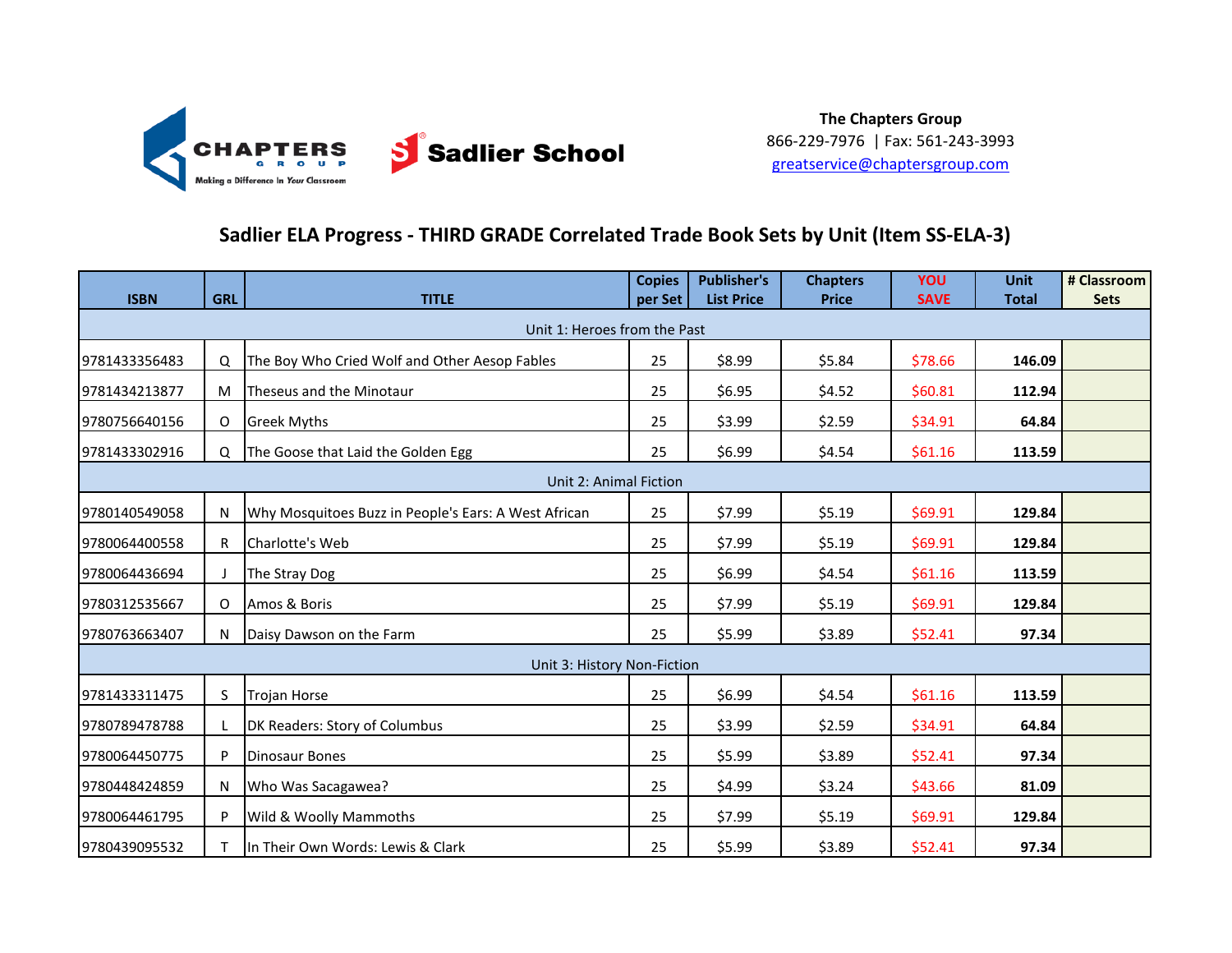|               |          | Unit 4: Artifacts Non-Fiction                     |    |        |        |         |        |  |
|---------------|----------|---------------------------------------------------|----|--------|--------|---------|--------|--|
| 9781476599250 | Q        | Secrets of Pompeii: Buried City of Ancient Rome   | 25 | \$7.95 | \$5.17 | \$69.56 | 129.19 |  |
| 9780064460118 | R.       | Mummies Made in Egypt                             | 25 | \$6.99 | \$4.54 | \$61.16 | 113.59 |  |
| 9780763673802 |          | Who Built the Pyramid?                            | 25 | \$7.99 | \$5.19 | \$69.91 | 129.84 |  |
| 9780753467954 | O        | Wonder Why Romans Wore Togas                      | 25 | \$6.99 | \$4.54 | \$61.16 | 113.59 |  |
|               |          | Unit 5: Friendship Fiction                        |    |        |        |         |        |  |
| 9781434208682 | M        | Friends Forever?: Life of Claudia Cristina Cortez | 25 | \$5.95 | \$3.87 | \$52.06 | 96.69  |  |
| 9781570916076 | $\circ$  | Looking Out for Sarah                             | 25 | \$7.95 | \$5.17 | \$69.56 | 129.19 |  |
| 9780152061975 | O        | My Last Best Friend                               | 25 | \$5.99 | \$3.89 | \$52.41 | 97.34  |  |
| 9780689808340 | L        | Pinky and Rex and the Bully                       | 25 | \$3.99 | \$2.59 | \$34.91 | 64.84  |  |
| 9781442481756 |          | <b>Dancing Home</b>                               | 25 | \$6.99 | \$4.54 | \$61.16 | 113.59 |  |
| 9780689878299 | M        | <b>Freedom Summer</b>                             | 25 | \$7.99 | \$5.19 | \$69.91 | 129.84 |  |
|               |          | Unit 6: Friendship Non-Fiction                    |    |        |        |         |        |  |
| 9781250055699 | К        | Kate & Pippin: An Unlikely Friendship             | 25 | \$3.99 | \$2.59 | \$34.91 | 64.84  |  |
| 9780545686693 |          | Hope for Winter: Remarkable Dolphin Friendship    | 25 | \$6.99 | \$4.54 | \$61.16 | 113.59 |  |
| 9781554532711 | P        | Ryan and Jimmy: Africa That Brought Them Together | 25 | \$9.95 | \$7.46 | \$62.19 | 186.56 |  |
| 9780147510631 | L        | Tarra & Bella: The Elephant and Dog               | 25 | \$8.99 | \$5.84 | \$78.66 | 146.09 |  |
|               |          | Unit 7: Extreme Weather Non-Fiction               |    |        |        |         |        |  |
| 9781429680141 | P        | The Worst Hurricanes of All Time                  | 25 | \$7.95 | \$5.17 | \$69.56 | 129.19 |  |
| 9781429680158 | P        | The Worst Tornadoes of All Time                   | 25 | \$7.95 | \$5.17 | \$69.56 | 129.19 |  |
| 9780753469545 |          | <b>Extreme Weather</b>                            | 25 | \$8.99 | \$5.84 | \$78.66 | 146.09 |  |
| 9780531213537 | $\Omega$ | True Book: Tsunamis                               | 25 | \$6.95 | \$5.21 | \$43.44 | 130.31 |  |
|               |          | Unit 8: Extreme Weather Non-Fiction               |    |        |        |         |        |  |
| 9780394896953 | L        | The Bravest Dog Ever: The True Story of Balto     | 25 | \$3.99 | \$2.59 | \$34.91 | 64.84  |  |
| 9780064451130 | O        | What Will the Weather Be?                         | 25 | \$5.99 | \$3.89 | \$52.41 | 97.34  |  |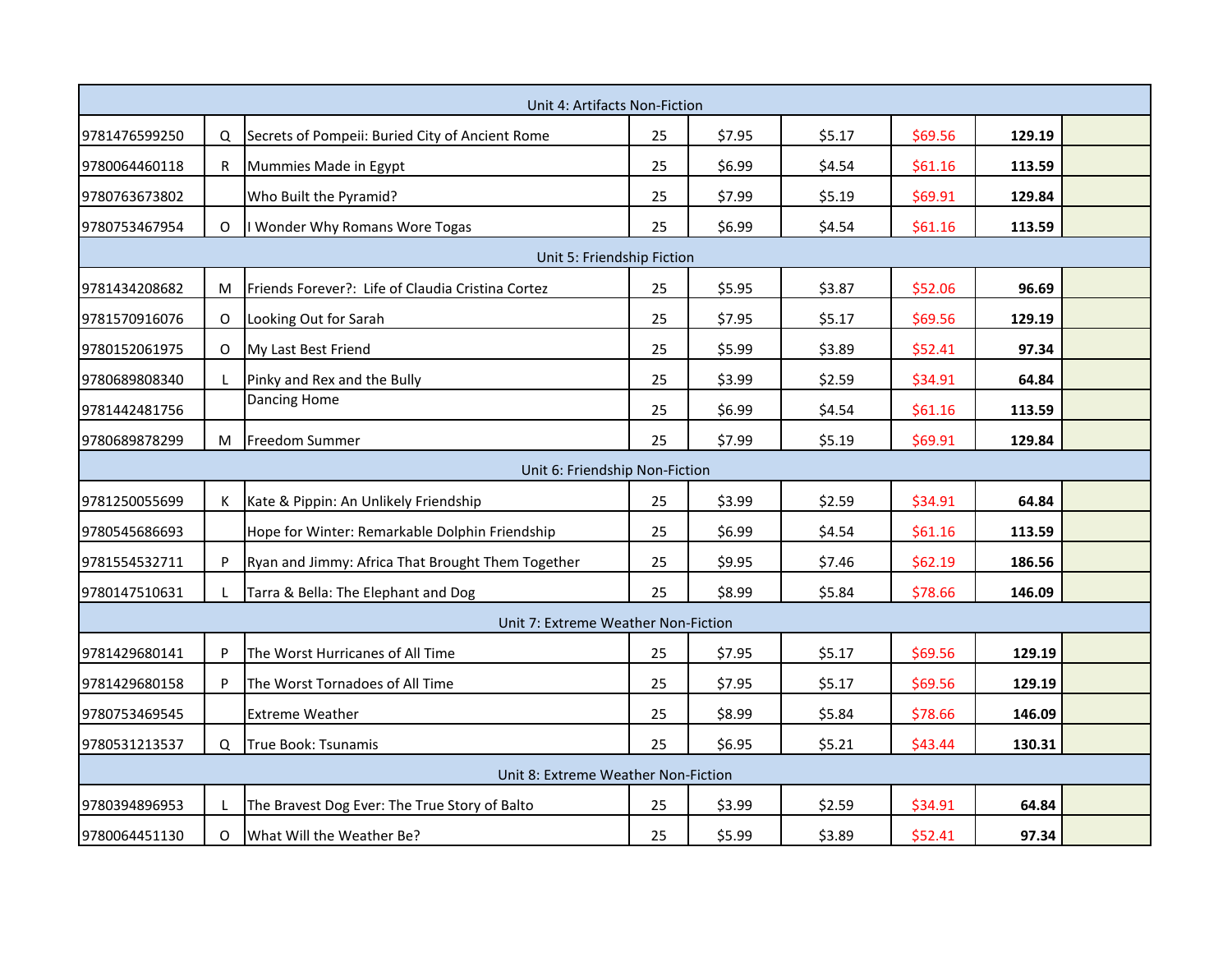| 9780756625320 | L            | Water Everywhere                                     | 25 | \$3.99  | \$2.59        | \$34.91    | 64.84    |  |
|---------------|--------------|------------------------------------------------------|----|---------|---------------|------------|----------|--|
| 9781410940995 | S.           | <b>Surviving Tornadoes</b>                           | 25 | \$7.99  | \$5.19        | \$69.91    | 129.84   |  |
|               |              | Unit 9: Characters Fiction                           |    |         |               |            |          |  |
| 9780553156508 | P            | Encyclopedia Brown and the Case of the Treasure Hunt | 25 | \$5.99  | \$3.89        | \$52.41    | 97.34    |  |
| 9780142409213 | P            | Encyclopedia Brown Saves the Day                     | 25 | \$4.99  | \$3.24        | \$43.66    | 81.09    |  |
| 9780142406601 | J            | Young CAM Jansen and the Substitute Mystery          | 25 | \$3.99  | \$2.59        | \$34.91    | 64.84    |  |
| 9780142403532 | $\mathbf{I}$ | Young Cam Jansen and the New Girl Mystery            | 25 | \$3.99  | \$2.59        | \$34.91    | 64.84    |  |
|               |              | Unit 10: Desert Non-Fiction                          |    |         |               |            |          |  |
| 9780761356745 |              | What Can Live in a Desert?                           | 25 | \$6.95  | \$4.52        | \$60.81    | 112.94   |  |
| 9780778729785 |              | A Desert Habitat                                     | 25 | \$8.95  | \$5.82        | \$78.31    | 145.44   |  |
| 9780778745174 | 0            | <b>Desert Extremes</b>                               | 25 | \$8.95  | \$5.82        | \$78.31    | 145.44   |  |
| 9780778775546 |              | Desert Survival Guide                                | 25 | \$8.95  | \$5.82        | \$78.31    | 145.44   |  |
| 9780823415199 |              | Deserts                                              | 25 | \$7.99  | \$5.19        | \$69.91    | 129.84   |  |
| 9780070579347 |              | Cactus Desert                                        | 25 | \$10.00 | \$6.50        | \$87.50    | 162.50   |  |
| 9780756509453 | $\Omega$     | <b>First Biomes: Deserts</b>                         | 25 | \$7.95  | \$5.17        | \$69.56    | 129.19   |  |
| 9781467715522 |              | Desert Food Webs in Action                           | 25 | \$8.95  | \$6.71        | \$55.94    | 167.81   |  |
|               |              | Unit 11: Solar System Non-Fiction                    |    |         |               |            |          |  |
| 9780736851671 | M            | Earth                                                | 25 | \$6.95  | \$4.52        | \$60.81    | 112.94   |  |
| 9780823421572 | M            | The Planets                                          | 25 | \$7.99  | \$5.19        | \$69.91    | 129.84   |  |
| 9780823420650 | N.           | Postcards from Pluto: A Tour of the Solar System     | 25 | \$7.99  | \$5.19        | \$69.91    | 129.84   |  |
| 9780778731146 |              | <b>Exploring Planet Mars</b>                         | 25 | \$8.95  | \$5.82        | \$78.31    | 145.44   |  |
| 9781429662413 | R            | The Planets of Our Solar System                      | 25 | \$7.95  | \$5.17        | \$69.56    | 129.19   |  |
| 9780736851718 | N            | The Moon                                             | 25 | \$6.95  | \$4.52        | \$60.81    | 112.94   |  |
| 9780736851756 | 0            | The Sun                                              | 25 | \$6.95  | \$4.52        | \$60.81    | 112.94   |  |
| 9780778737520 | P            | Ice Dwarfs: Pluto and Beyond                         | 25 | \$8.95  | \$5.82        | \$78.31    | 145.44   |  |
|               |              |                                                      |    | Total:  | Item SS-ELA-3 | \$3,458.48 | 6,607.53 |  |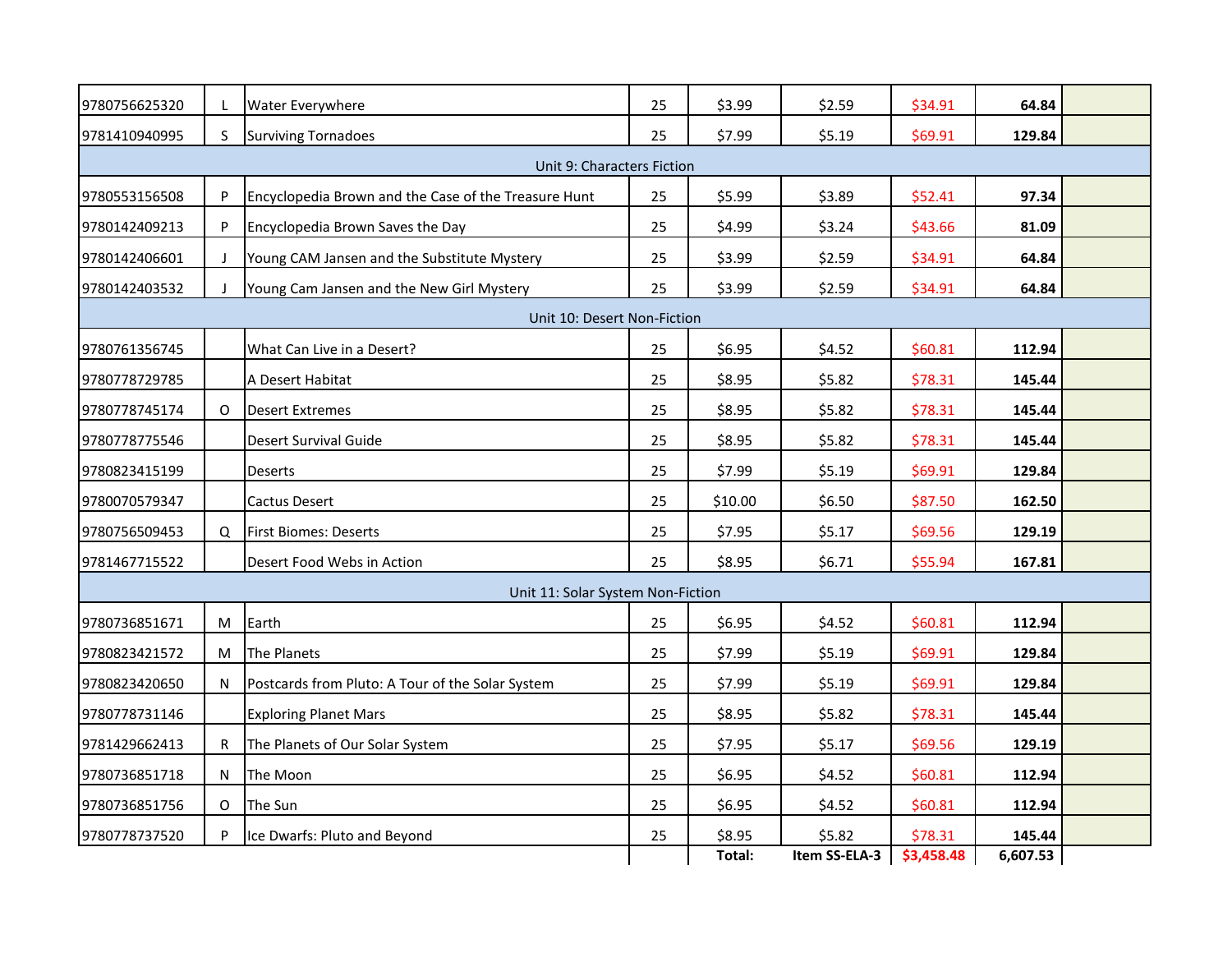

### **Sadlier ELA Progress - FORTH GRADE Correlated Trade Book Sets by Unit (Item SS-ELA-4)**

| <b>ISBN</b>                                  | <b>GRL</b> | <b>TITLE</b>                                           | <b>Copies</b><br>per Set | <b>Publisher's</b><br><b>List Price</b> | <b>Chapters</b><br><b>Price</b> | YOU<br><b>SAVE</b> | <b>Unit</b><br><b>Total</b> | # Classroom<br><b>Sets</b> |  |
|----------------------------------------------|------------|--------------------------------------------------------|--------------------------|-----------------------------------------|---------------------------------|--------------------|-----------------------------|----------------------------|--|
|                                              |            | Unit 1: Journeys                                       |                          |                                         |                                 |                    |                             |                            |  |
| 9780545238014                                |            | A Journey to the New World, Mayflower 1620             | 25                       | \$12.99                                 | \$8.44                          | \$113.66           | 211.09                      |                            |  |
| 9780439087964                                |            | <b>Riding Freedom</b>                                  | 25                       | \$6.99                                  | \$4.54                          | \$61.16            | 113.59                      |                            |  |
| 9780545206945                                |            | Q   Survived the Sinking of the Titanic, 1912          | 25                       | \$4.99                                  | \$3.24                          | \$43.66            | 81.09                       |                            |  |
| 9781250039910                                |            | Sailing to Freedom                                     | 25                       | \$6.99                                  | \$4.54                          | \$61.16            | 113.59                      |                            |  |
| 9781434227751                                |            | The Seven Voyages of Sinbad                            | 25                       | \$6.95                                  | \$4.52                          | \$60.81            | 112.94                      |                            |  |
| 9780698115804                                | S.         | Where Do You Think You're Going, Christopher Columbus? | 25                       | \$6.99                                  | \$4.54                          | \$61.16            | 113.59                      |                            |  |
|                                              |            | Unit 2: Difficult Journeys Fiction                     |                          |                                         |                                 |                    |                             |                            |  |
| 9780061963797                                |            | Guys Read: Other Worlds                                | 25                       | \$6.99                                  | \$4.54                          | \$61.16            | 113.59                      |                            |  |
| 9780439023450                                |            | W Elijah of Buxton                                     | 25                       | \$7.99                                  | \$5.19                          | \$69.91            | 129.84                      |                            |  |
| 9781434239099                                | M          | <b>Time Voyage</b>                                     | 25                       | \$6.95                                  | \$4.52                          | \$60.81            | 112.94                      |                            |  |
| 9780763660918                                |            | A Voice of Her Own: The Story of Phillis Wheatley      | 25                       | \$4.99                                  | \$3.24                          | \$43.66            | 81.09                       |                            |  |
| 9780375867958                                |            | N   A Crazy Day with Cobras                            | 25                       | \$4.99                                  | \$3.24                          | \$43.66            | 81.09                       |                            |  |
| 9780064410328                                |            | The Wanderer                                           | 25                       | \$6.99                                  | \$4.54                          | \$61.16            | 113.59                      |                            |  |
| Unit 3: Earth's Shifting Surface Non-Fiction |            |                                                        |                          |                                         |                                 |                    |                             |                            |  |
| 9781410933591                                |            | Q Earth's Shifting Surface                             | 25                       | \$8.99                                  | \$5.84                          | \$78.66            | 146.09                      |                            |  |
| 9780736833653                                |            | Q Erosion                                              | 25                       | \$6.95                                  | \$4.52                          | \$60.81            | 112.94                      |                            |  |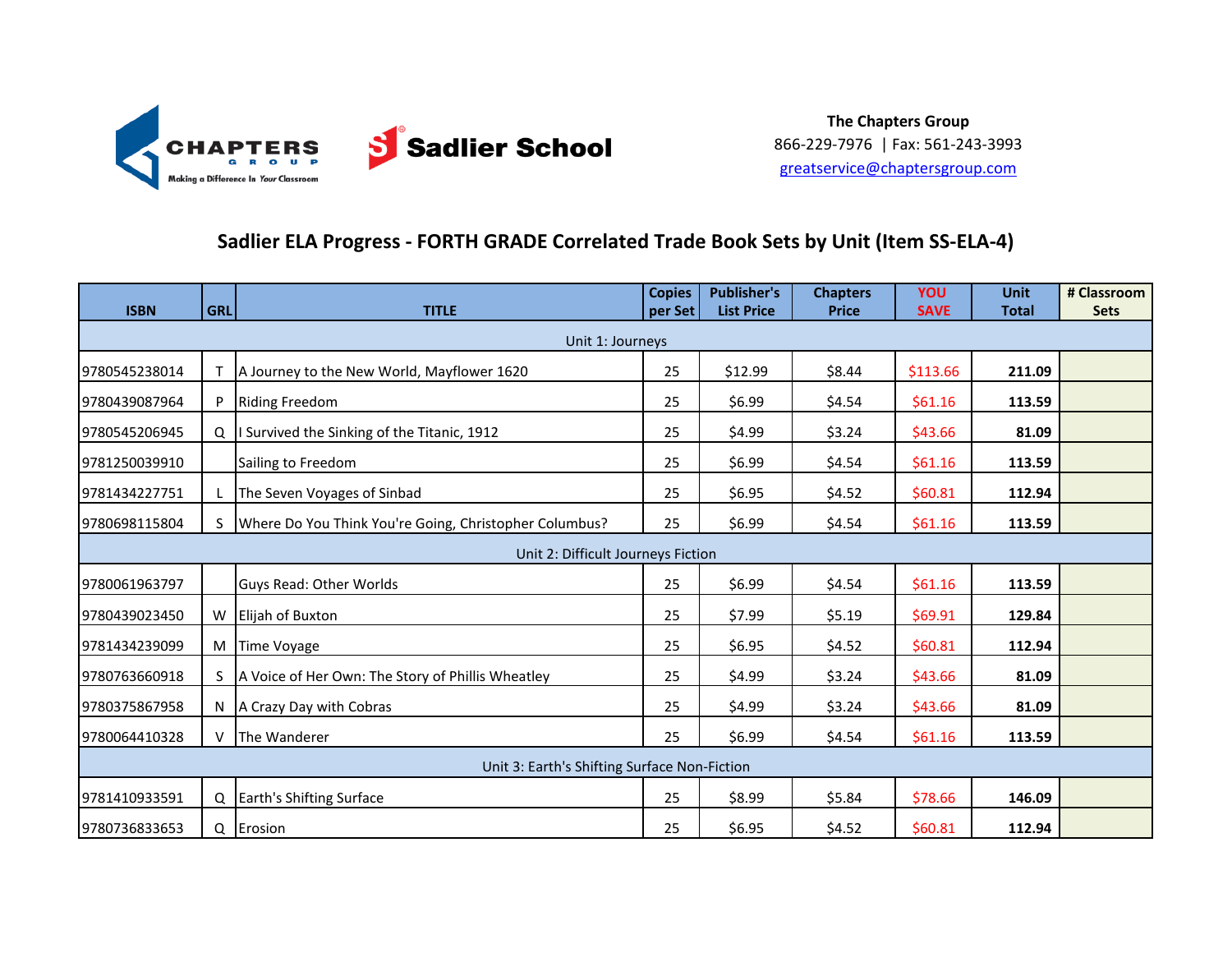| \$5.99<br>9780375832215<br>R Tsunamis and Other Natural Disasters<br>25<br>\$3.89<br>\$52.41<br>97.34<br><b>National Parks</b><br>25<br>9781579128845<br>\$19.95<br>\$12.97<br>\$174.56<br>324.19<br>O Crumbling Earth: Erosion & Landslides<br>25<br>\$8.99<br>\$5.84<br>\$78.66<br>146.09<br>9781410917515<br>25<br>\$34.91<br>9780756659325<br>Earthquakes and Other Natural Disasters<br>\$3.99<br>\$2.59<br>64.84<br>25<br>9781403470638<br>Earth's Changing Crust: Plate Tectonics & Extreme Events<br>\$7.99<br>\$5.19<br>\$69.91<br>129.84<br>S.<br>Unit 4: Changes Non-Fiction<br>25<br>\$6.99<br>9780590438292<br>If Your Name Was Changed at Ellis Island<br>\$4.54<br>\$61.16<br>113.59<br>25<br>\$7.95<br>\$5.96<br>\$49.69<br>9781585363308<br>W is for Wind: A Weather Alphabet<br>149.06<br>25<br>\$7.95<br>\$69.56<br>9780736896580<br>Rosa Parks and the Montgomery Bus Boycott<br>\$5.17<br>129.19<br>S.<br>George Vs. George: The American Revolution<br>25<br>\$6.95<br>\$4.52<br>\$60.81<br>9781426300424<br>112.94<br>25<br>\$7.99<br>\$5.19<br>\$69.91<br>129.84<br>9780395968888<br>Out of Darkness: The Story of Louis Braille<br>S.<br>Unit 5: Brave Adventures Fiction<br>When Jessie Came Across the Sea<br>25<br>\$6.99<br>\$4.54<br>\$61.16<br>113.59<br>9780763612740<br>S<br>25<br>\$5.99<br>\$3.89<br>\$52.41<br>97.34<br>9780142409053<br>Drita, My Homegirl<br>25<br>\$6.95<br>\$4.52<br>\$60.81<br>9781434222756<br>Robin Hood<br>112.94<br>\$6.95<br>\$4.52<br><b>Gulliver's Travels</b><br>25<br>\$60.81<br>112.94<br>9781496500335<br>U<br>25<br>\$6.95<br>\$4.52<br>\$60.81<br>112.94<br>9781434213853<br>M Jason and the Golden Fleece<br>25<br>\$5.99<br>\$3.89<br>\$52.41<br>97.34<br>9781416939337<br>O Jake Drake, Bully Buster<br>\$5.99<br>25<br>\$3.89<br>\$52.41<br>97.34<br>9781423128649<br>Tales from the Odyssey<br>Unit 6: Brave Adventures Non-Fiction<br>\$7.95<br>\$5.17<br>\$69.56<br>9780736861953<br>George Washington: Leading a New Nation<br>25<br>129.19<br>9781596438200<br>28 Days: Moments in Black History<br>25<br>\$18.99<br>\$12.34<br>\$166.16<br>308.59<br>The Last Rider: The Final Days of the Pony Express<br>25<br>\$5.95<br>\$3.87<br>\$52.06<br>96.69<br>9781598894073<br>M Nobody Owns the Sky: The Story of "Brave Bessie" Coleman<br>\$6.99<br>9780763603618<br>25<br>\$4.54<br>\$61.16<br>113.59 |               |  |                                                             |    |         |         |          |        |  |  |
|--------------------------------------------------------------------------------------------------------------------------------------------------------------------------------------------------------------------------------------------------------------------------------------------------------------------------------------------------------------------------------------------------------------------------------------------------------------------------------------------------------------------------------------------------------------------------------------------------------------------------------------------------------------------------------------------------------------------------------------------------------------------------------------------------------------------------------------------------------------------------------------------------------------------------------------------------------------------------------------------------------------------------------------------------------------------------------------------------------------------------------------------------------------------------------------------------------------------------------------------------------------------------------------------------------------------------------------------------------------------------------------------------------------------------------------------------------------------------------------------------------------------------------------------------------------------------------------------------------------------------------------------------------------------------------------------------------------------------------------------------------------------------------------------------------------------------------------------------------------------------------------------------------------------------------------------------------------------------------------------------------------------------------------------------------------------------------------------------------------------------------------------------------------------------------------------------------------------------------------------------------------------------------------------------------------------------------------------------------------------------------------|---------------|--|-------------------------------------------------------------|----|---------|---------|----------|--------|--|--|
|                                                                                                                                                                                                                                                                                                                                                                                                                                                                                                                                                                                                                                                                                                                                                                                                                                                                                                                                                                                                                                                                                                                                                                                                                                                                                                                                                                                                                                                                                                                                                                                                                                                                                                                                                                                                                                                                                                                                                                                                                                                                                                                                                                                                                                                                                                                                                                                      |               |  |                                                             |    |         |         |          |        |  |  |
|                                                                                                                                                                                                                                                                                                                                                                                                                                                                                                                                                                                                                                                                                                                                                                                                                                                                                                                                                                                                                                                                                                                                                                                                                                                                                                                                                                                                                                                                                                                                                                                                                                                                                                                                                                                                                                                                                                                                                                                                                                                                                                                                                                                                                                                                                                                                                                                      |               |  |                                                             |    |         |         |          |        |  |  |
|                                                                                                                                                                                                                                                                                                                                                                                                                                                                                                                                                                                                                                                                                                                                                                                                                                                                                                                                                                                                                                                                                                                                                                                                                                                                                                                                                                                                                                                                                                                                                                                                                                                                                                                                                                                                                                                                                                                                                                                                                                                                                                                                                                                                                                                                                                                                                                                      |               |  |                                                             |    |         |         |          |        |  |  |
|                                                                                                                                                                                                                                                                                                                                                                                                                                                                                                                                                                                                                                                                                                                                                                                                                                                                                                                                                                                                                                                                                                                                                                                                                                                                                                                                                                                                                                                                                                                                                                                                                                                                                                                                                                                                                                                                                                                                                                                                                                                                                                                                                                                                                                                                                                                                                                                      |               |  |                                                             |    |         |         |          |        |  |  |
|                                                                                                                                                                                                                                                                                                                                                                                                                                                                                                                                                                                                                                                                                                                                                                                                                                                                                                                                                                                                                                                                                                                                                                                                                                                                                                                                                                                                                                                                                                                                                                                                                                                                                                                                                                                                                                                                                                                                                                                                                                                                                                                                                                                                                                                                                                                                                                                      |               |  |                                                             |    |         |         |          |        |  |  |
|                                                                                                                                                                                                                                                                                                                                                                                                                                                                                                                                                                                                                                                                                                                                                                                                                                                                                                                                                                                                                                                                                                                                                                                                                                                                                                                                                                                                                                                                                                                                                                                                                                                                                                                                                                                                                                                                                                                                                                                                                                                                                                                                                                                                                                                                                                                                                                                      |               |  |                                                             |    |         |         |          |        |  |  |
|                                                                                                                                                                                                                                                                                                                                                                                                                                                                                                                                                                                                                                                                                                                                                                                                                                                                                                                                                                                                                                                                                                                                                                                                                                                                                                                                                                                                                                                                                                                                                                                                                                                                                                                                                                                                                                                                                                                                                                                                                                                                                                                                                                                                                                                                                                                                                                                      |               |  |                                                             |    |         |         |          |        |  |  |
|                                                                                                                                                                                                                                                                                                                                                                                                                                                                                                                                                                                                                                                                                                                                                                                                                                                                                                                                                                                                                                                                                                                                                                                                                                                                                                                                                                                                                                                                                                                                                                                                                                                                                                                                                                                                                                                                                                                                                                                                                                                                                                                                                                                                                                                                                                                                                                                      |               |  |                                                             |    |         |         |          |        |  |  |
|                                                                                                                                                                                                                                                                                                                                                                                                                                                                                                                                                                                                                                                                                                                                                                                                                                                                                                                                                                                                                                                                                                                                                                                                                                                                                                                                                                                                                                                                                                                                                                                                                                                                                                                                                                                                                                                                                                                                                                                                                                                                                                                                                                                                                                                                                                                                                                                      |               |  |                                                             |    |         |         |          |        |  |  |
|                                                                                                                                                                                                                                                                                                                                                                                                                                                                                                                                                                                                                                                                                                                                                                                                                                                                                                                                                                                                                                                                                                                                                                                                                                                                                                                                                                                                                                                                                                                                                                                                                                                                                                                                                                                                                                                                                                                                                                                                                                                                                                                                                                                                                                                                                                                                                                                      |               |  |                                                             |    |         |         |          |        |  |  |
|                                                                                                                                                                                                                                                                                                                                                                                                                                                                                                                                                                                                                                                                                                                                                                                                                                                                                                                                                                                                                                                                                                                                                                                                                                                                                                                                                                                                                                                                                                                                                                                                                                                                                                                                                                                                                                                                                                                                                                                                                                                                                                                                                                                                                                                                                                                                                                                      |               |  |                                                             |    |         |         |          |        |  |  |
|                                                                                                                                                                                                                                                                                                                                                                                                                                                                                                                                                                                                                                                                                                                                                                                                                                                                                                                                                                                                                                                                                                                                                                                                                                                                                                                                                                                                                                                                                                                                                                                                                                                                                                                                                                                                                                                                                                                                                                                                                                                                                                                                                                                                                                                                                                                                                                                      |               |  |                                                             |    |         |         |          |        |  |  |
|                                                                                                                                                                                                                                                                                                                                                                                                                                                                                                                                                                                                                                                                                                                                                                                                                                                                                                                                                                                                                                                                                                                                                                                                                                                                                                                                                                                                                                                                                                                                                                                                                                                                                                                                                                                                                                                                                                                                                                                                                                                                                                                                                                                                                                                                                                                                                                                      |               |  |                                                             |    |         |         |          |        |  |  |
|                                                                                                                                                                                                                                                                                                                                                                                                                                                                                                                                                                                                                                                                                                                                                                                                                                                                                                                                                                                                                                                                                                                                                                                                                                                                                                                                                                                                                                                                                                                                                                                                                                                                                                                                                                                                                                                                                                                                                                                                                                                                                                                                                                                                                                                                                                                                                                                      |               |  |                                                             |    |         |         |          |        |  |  |
|                                                                                                                                                                                                                                                                                                                                                                                                                                                                                                                                                                                                                                                                                                                                                                                                                                                                                                                                                                                                                                                                                                                                                                                                                                                                                                                                                                                                                                                                                                                                                                                                                                                                                                                                                                                                                                                                                                                                                                                                                                                                                                                                                                                                                                                                                                                                                                                      |               |  |                                                             |    |         |         |          |        |  |  |
|                                                                                                                                                                                                                                                                                                                                                                                                                                                                                                                                                                                                                                                                                                                                                                                                                                                                                                                                                                                                                                                                                                                                                                                                                                                                                                                                                                                                                                                                                                                                                                                                                                                                                                                                                                                                                                                                                                                                                                                                                                                                                                                                                                                                                                                                                                                                                                                      |               |  |                                                             |    |         |         |          |        |  |  |
|                                                                                                                                                                                                                                                                                                                                                                                                                                                                                                                                                                                                                                                                                                                                                                                                                                                                                                                                                                                                                                                                                                                                                                                                                                                                                                                                                                                                                                                                                                                                                                                                                                                                                                                                                                                                                                                                                                                                                                                                                                                                                                                                                                                                                                                                                                                                                                                      |               |  |                                                             |    |         |         |          |        |  |  |
|                                                                                                                                                                                                                                                                                                                                                                                                                                                                                                                                                                                                                                                                                                                                                                                                                                                                                                                                                                                                                                                                                                                                                                                                                                                                                                                                                                                                                                                                                                                                                                                                                                                                                                                                                                                                                                                                                                                                                                                                                                                                                                                                                                                                                                                                                                                                                                                      |               |  |                                                             |    |         |         |          |        |  |  |
|                                                                                                                                                                                                                                                                                                                                                                                                                                                                                                                                                                                                                                                                                                                                                                                                                                                                                                                                                                                                                                                                                                                                                                                                                                                                                                                                                                                                                                                                                                                                                                                                                                                                                                                                                                                                                                                                                                                                                                                                                                                                                                                                                                                                                                                                                                                                                                                      |               |  |                                                             |    |         |         |          |        |  |  |
|                                                                                                                                                                                                                                                                                                                                                                                                                                                                                                                                                                                                                                                                                                                                                                                                                                                                                                                                                                                                                                                                                                                                                                                                                                                                                                                                                                                                                                                                                                                                                                                                                                                                                                                                                                                                                                                                                                                                                                                                                                                                                                                                                                                                                                                                                                                                                                                      |               |  |                                                             |    |         |         |          |        |  |  |
|                                                                                                                                                                                                                                                                                                                                                                                                                                                                                                                                                                                                                                                                                                                                                                                                                                                                                                                                                                                                                                                                                                                                                                                                                                                                                                                                                                                                                                                                                                                                                                                                                                                                                                                                                                                                                                                                                                                                                                                                                                                                                                                                                                                                                                                                                                                                                                                      |               |  |                                                             |    |         |         |          |        |  |  |
|                                                                                                                                                                                                                                                                                                                                                                                                                                                                                                                                                                                                                                                                                                                                                                                                                                                                                                                                                                                                                                                                                                                                                                                                                                                                                                                                                                                                                                                                                                                                                                                                                                                                                                                                                                                                                                                                                                                                                                                                                                                                                                                                                                                                                                                                                                                                                                                      |               |  |                                                             |    |         |         |          |        |  |  |
|                                                                                                                                                                                                                                                                                                                                                                                                                                                                                                                                                                                                                                                                                                                                                                                                                                                                                                                                                                                                                                                                                                                                                                                                                                                                                                                                                                                                                                                                                                                                                                                                                                                                                                                                                                                                                                                                                                                                                                                                                                                                                                                                                                                                                                                                                                                                                                                      |               |  |                                                             |    |         |         |          |        |  |  |
|                                                                                                                                                                                                                                                                                                                                                                                                                                                                                                                                                                                                                                                                                                                                                                                                                                                                                                                                                                                                                                                                                                                                                                                                                                                                                                                                                                                                                                                                                                                                                                                                                                                                                                                                                                                                                                                                                                                                                                                                                                                                                                                                                                                                                                                                                                                                                                                      |               |  |                                                             |    |         |         |          |        |  |  |
|                                                                                                                                                                                                                                                                                                                                                                                                                                                                                                                                                                                                                                                                                                                                                                                                                                                                                                                                                                                                                                                                                                                                                                                                                                                                                                                                                                                                                                                                                                                                                                                                                                                                                                                                                                                                                                                                                                                                                                                                                                                                                                                                                                                                                                                                                                                                                                                      | 9780061804427 |  | Brave Girl: Clara and the Shirtwaist Makers' Strike of 1909 | 25 | \$17.99 | \$11.69 | \$157.41 | 292.34 |  |  |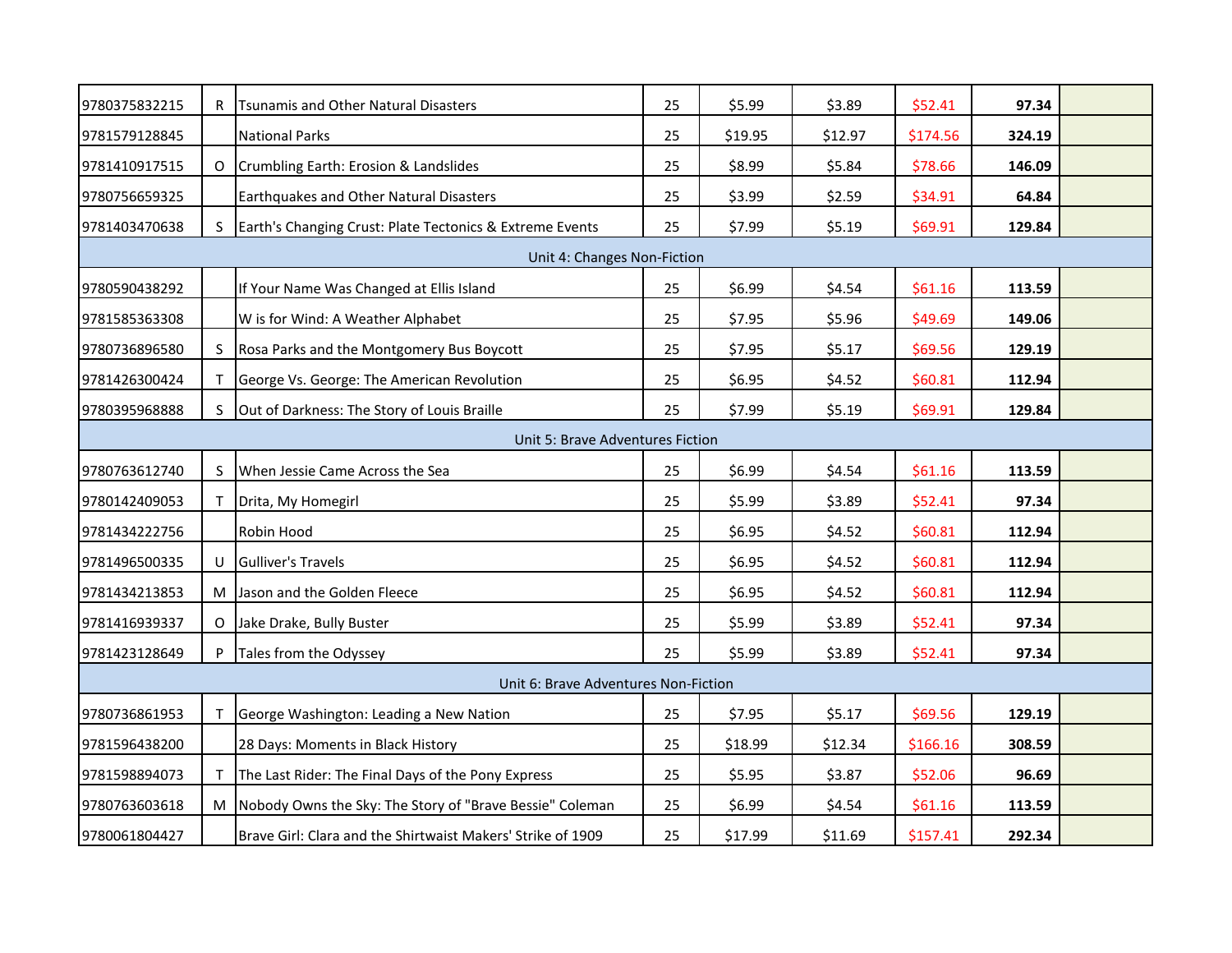|                                   | Unit 7: Problem Solving Social Studies & Science |                                                            |    |        |        |         |        |  |  |
|-----------------------------------|--------------------------------------------------|------------------------------------------------------------|----|--------|--------|---------|--------|--|--|
| 9780688101923                     | S.                                               | A More Perfect Union                                       | 25 | \$7.99 | \$5.19 | \$69.91 | 129.84 |  |  |
| 9780020421603                     | O                                                | Martha Washington: America's First Lady                    | 25 | \$6.99 | \$4.54 | \$61.16 | 113.59 |  |  |
| 9780448435091                     |                                                  | Who Was Eleanor Roosevelt?                                 | 25 | \$4.99 | \$3.24 | \$43.66 | 81.09  |  |  |
| 9780736861892                     | S                                                | Benjamin Franklin: An American Genius                      | 25 | \$7.95 | \$5.17 | \$69.56 | 129.19 |  |  |
| 9781434230560                     |                                                  | Buzz Beaker and the Growing Goo                            | 25 | \$5.95 | \$3.87 | \$52.06 | 96.69  |  |  |
| 9780544339064                     | W                                                | <b>Polar Bear Scientists</b>                               | 25 | \$9.99 | \$6.49 | \$87.41 | 162.34 |  |  |
| 9781410955043                     | V                                                | Aliens & UFOs                                              | 25 | \$8.99 | \$5.84 | \$78.66 | 146.09 |  |  |
| 9781403468505                     | T.                                               | A Bright Idea: Conserving Energy                           | 25 | \$7.99 | \$5.19 | \$69.91 | 129.84 |  |  |
| Unit 8: Write Opinion Non-Fiction |                                                  |                                                            |    |        |        |         |        |  |  |
| 9781410917010                     | O                                                | Renewable Energy                                           | 25 | \$8.99 | \$5.84 | \$78.66 | 146.09 |  |  |
| 9780756542894                     | W                                                | Alternative Energy: Beyond Fossil Fuels                    | 25 | \$6.95 | \$4.52 | \$60.81 | 112.94 |  |  |
| 9780778743798                     | O                                                | Understanding the Bill of Rights                           | 25 | \$8.95 | \$6.71 | \$55.94 | 167.81 |  |  |
| 9780743987837                     |                                                  | The Constitution and the Bill of Rights                    | 25 | \$8.99 | \$5.84 | \$78.66 | 146.09 |  |  |
|                                   |                                                  | Unit 9: Challenges in Traditional Literature               |    |        |        |         |        |  |  |
| 9780545467223                     |                                                  | Aesop's Fables                                             | 25 | \$4.99 | \$3.24 | \$43.66 | 81.09  |  |  |
| 9781434222688                     |                                                  | The Tall Tale of Paul Bunyan: The Graphic Novel            | 25 | \$5.95 | \$3.87 | \$52.06 | 96.69  |  |  |
| 9780395720974                     |                                                  | The Little Red Ant and the Great Big Crumb: Mexican Fable  | 25 | \$6.99 | \$4.54 | \$61.16 | 113.59 |  |  |
| 9780395539637                     |                                                  | Why the Sun and the Moon Live in the Sky: African Folktale | 25 | \$6.95 | \$4.52 | \$60.81 | 112.94 |  |  |
| 9780064435185                     | P                                                | The Dragon Prince                                          | 25 | \$6.99 | \$4.54 | \$61.16 | 113.59 |  |  |
| 9780763670559                     |                                                  | Q The Elephant's Friend and Other Tales From Ancient India | 25 | \$6.99 | \$4.54 | \$61.16 | 113.59 |  |  |
| 9781496500397                     |                                                  | Perseus and Medusa                                         | 25 | \$6.95 | \$4.52 | \$60.81 | 112.94 |  |  |
| 9781434213877                     |                                                  | M Theseus and the Minotaur                                 | 25 | \$6.95 | \$4.52 | \$60.81 | 112.94 |  |  |
|                                   | Unit 10: Science Non-Fiction                     |                                                            |    |        |        |         |        |  |  |
| 9780060733025                     |                                                  | T Eyes & Ears                                              | 25 | \$6.99 | \$4.54 | \$61.16 | 113.59 |  |  |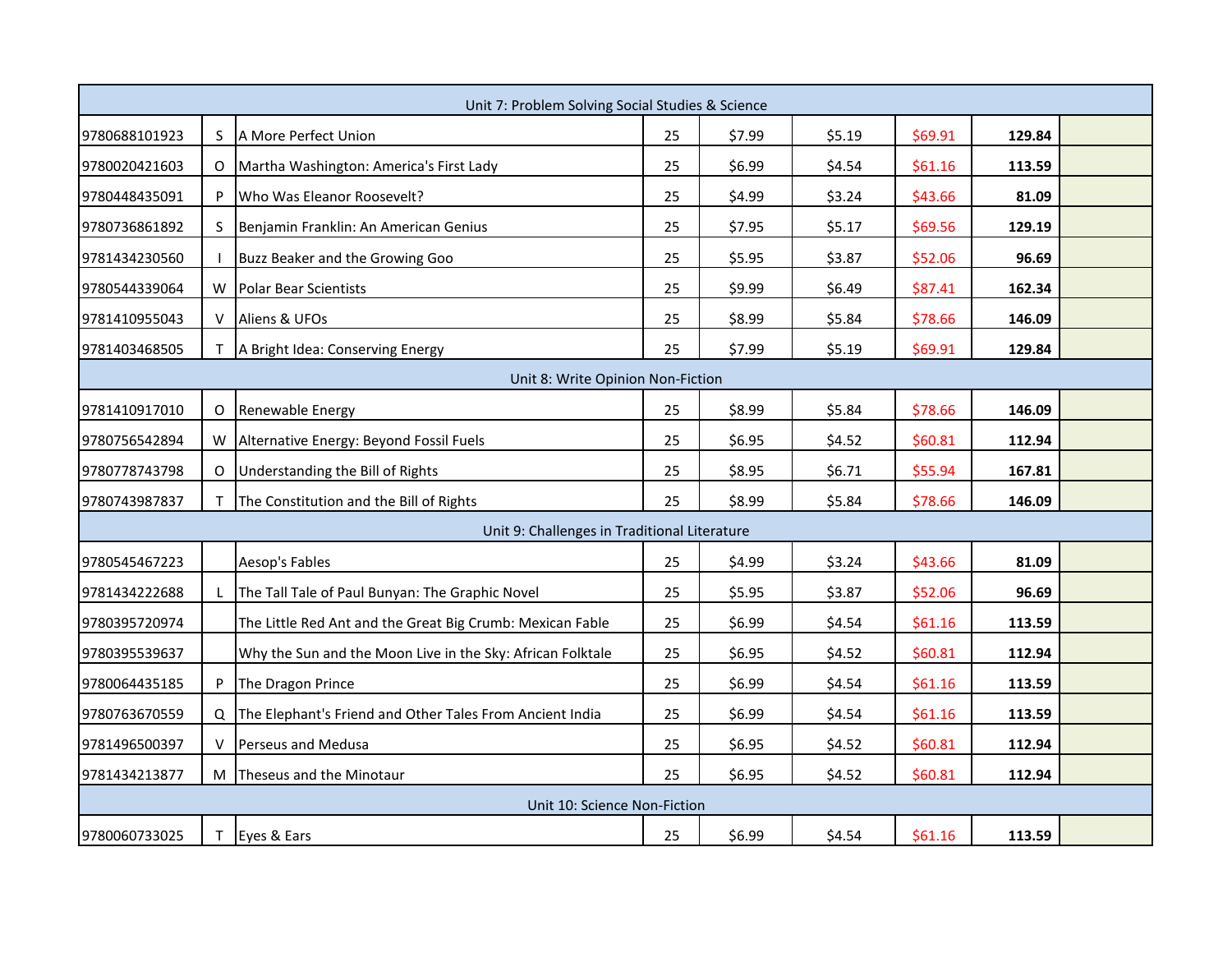| 9781433349010                            |    | 22nd Century: Future of Space                             | 25 | \$10.99 | \$7.14        | \$96.16    | 178.59   |  |  |
|------------------------------------------|----|-----------------------------------------------------------|----|---------|---------------|------------|----------|--|--|
| 9780743905619                            |    | Earth and Space Science: The Wonder of Our Solar System   | 25 | \$8.99  | \$5.84        | \$78.66    | 146.09   |  |  |
| 9780547248929                            | v. | The Quest for the Tree Kangaroo: Expedition to New Guinea | 25 | \$9.99  | \$6.49        | \$87.41    | 162.34   |  |  |
| Unit 11: Amazing Discoveries Non-Fiction |    |                                                           |    |         |               |            |          |  |  |
| 9780736847223                            | Q  | The Television                                            | 25 | \$7.95  | \$5.17        | \$69.56    | 129.19   |  |  |
| 9780736845380                            | P  | The Airplane                                              | 25 | \$7.95  | \$5.17        | \$69.56    | 129.19   |  |  |
| 19780736896405                           |    | Alexander Graham Bell and the Telephone                   | 25 | \$7.95  | \$5.17        | \$69.56    | 129.19   |  |  |
| 9780763664428                            |    | What Color Is My World?: African-American Inventors       | 25 | \$5.99  | \$3.89        | \$52.41    | 97.34    |  |  |
| 9780736896436                            |    | Jake Burton Carpenter and the Snowboard                   | 25 | \$7.95  | \$5.17        | \$69.56    | 129.19   |  |  |
| 9780736896504                            |    | Steve Jobs, Steve Wozniak, and the Personal Computer      | 25 | \$7.95  | \$5.17        | \$69.56    | 129.19   |  |  |
|                                          |    |                                                           |    | Total:  | Item SS-ELA-4 | \$4,501.98 | 8,481.52 |  |  |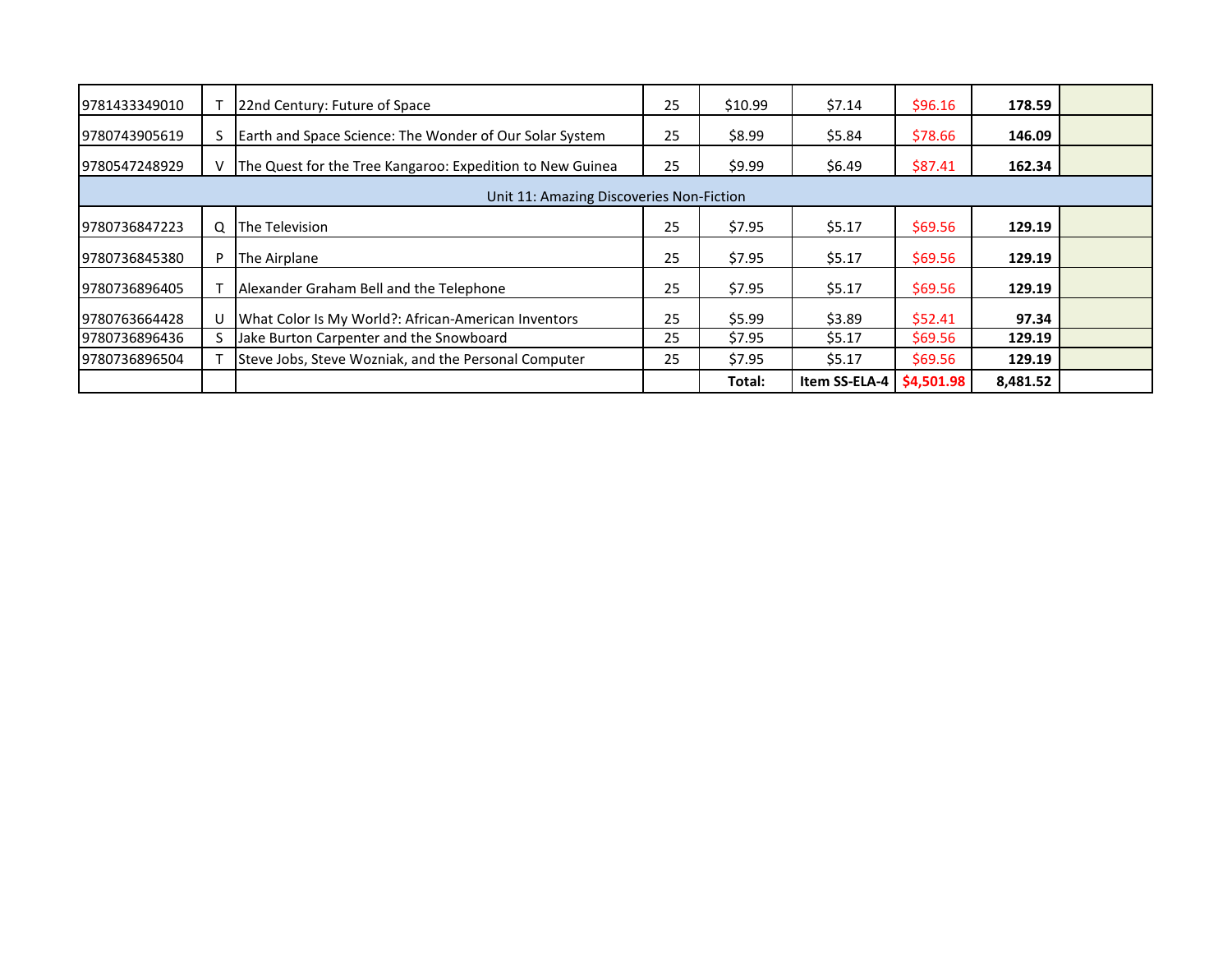

### **Sadlier ELA Progress - FIFTH GRADE Correlated Trade Book Sets by Unit (Item SS-ELA-5)**

| <b>ISBN</b>   | <b>GRL</b> | <b>TITLE</b>                                               | <b>Copies</b><br>per Set | <b>Publisher's</b><br><b>List Price</b> | <b>Chapters</b><br><b>Price</b> | YOU<br><b>SAVE</b> | <b>Unit</b><br><b>Total</b> | # Classroom<br><b>Sets</b> |
|---------------|------------|------------------------------------------------------------|--------------------------|-----------------------------------------|---------------------------------|--------------------|-----------------------------|----------------------------|
|               |            | Unit 1: Challenge Fiction                                  |                          |                                         |                                 |                    |                             |                            |
| 9781416971719 | S          | Out of My Mind                                             | 25                       | \$8.99                                  | \$5.84                          | \$78.66            | 146.09                      |                            |
| 9781416963998 | W          | Doll Bones                                                 | 25                       | \$6.99                                  | \$4.54                          | \$61.16            | 113.59                      |                            |
| 9780060730260 |            | Ida B: And Her Plans to Maximize Fun, Avoid Disaster       | 25                       | \$6.99                                  | \$4.54                          | \$61.16            | 113.59                      |                            |
| 9780385740463 |            | The Ransom of Mercy Carter                                 | 25                       | \$8.99                                  | \$5.84                          | \$78.66            | 146.09                      |                            |
| 9780547577111 |            | The Sign of the Beaver                                     | 25                       | \$6.99                                  | \$4.54                          | \$61.16            | 113.59                      |                            |
| 9781250016676 |            | You Can't Have My Planet: But Take My Brother, Please      | 25                       | \$6.99                                  | \$4.54                          | \$61.16            | 113.59                      |                            |
| 9780316027021 |            | Karate Kick                                                | 25                       | \$4.99                                  | \$3.24                          | \$43.66            | 81.09                       |                            |
| 9781250016713 |            | Dangerous Waters: An Adventure on Titanic                  | 25                       | \$6.99                                  | \$4.54                          | \$61.16            | 113.59                      |                            |
| 9781423157236 |            | Aliens on Vacation                                         | 25                       | \$6.99                                  | \$4.54                          | \$61.16            | 113.59                      |                            |
| 9780062071866 |            | The Fellowship for Alien Detection                         | 25                       | \$7.99                                  | \$5.19                          | \$69.91            | 129.84                      |                            |
|               |            | Unit 2: New Experiences Nonfiction                         |                          |                                         |                                 |                    |                             |                            |
| 9781419712173 |            | El Deafo                                                   | 25                       | \$10.95                                 | \$7.12                          | \$95.81            | 177.94                      |                            |
| 9780064490061 |            | Roughing It on the Oregon Trail                            | 25                       | \$7.99                                  | \$5.19                          | \$69.91            | 129.84                      |                            |
| 9780395913628 |            | W   Orphan Train Rider: One Boy's True Story               | 25                       | \$9.95                                  | \$6.47                          | \$87.06            | 161.69                      |                            |
| 9780618432356 |            | We Rode the Orphan Trains                                  | 25                       | \$9.95                                  | \$6.47                          | \$87.06            | 161.69                      |                            |
| 9780374309084 |            | The Plant Hunters: True Stories of Their Daring Adventures | 25                       | \$19.99                                 | \$12.99                         | \$174.91           | 324.84                      |                            |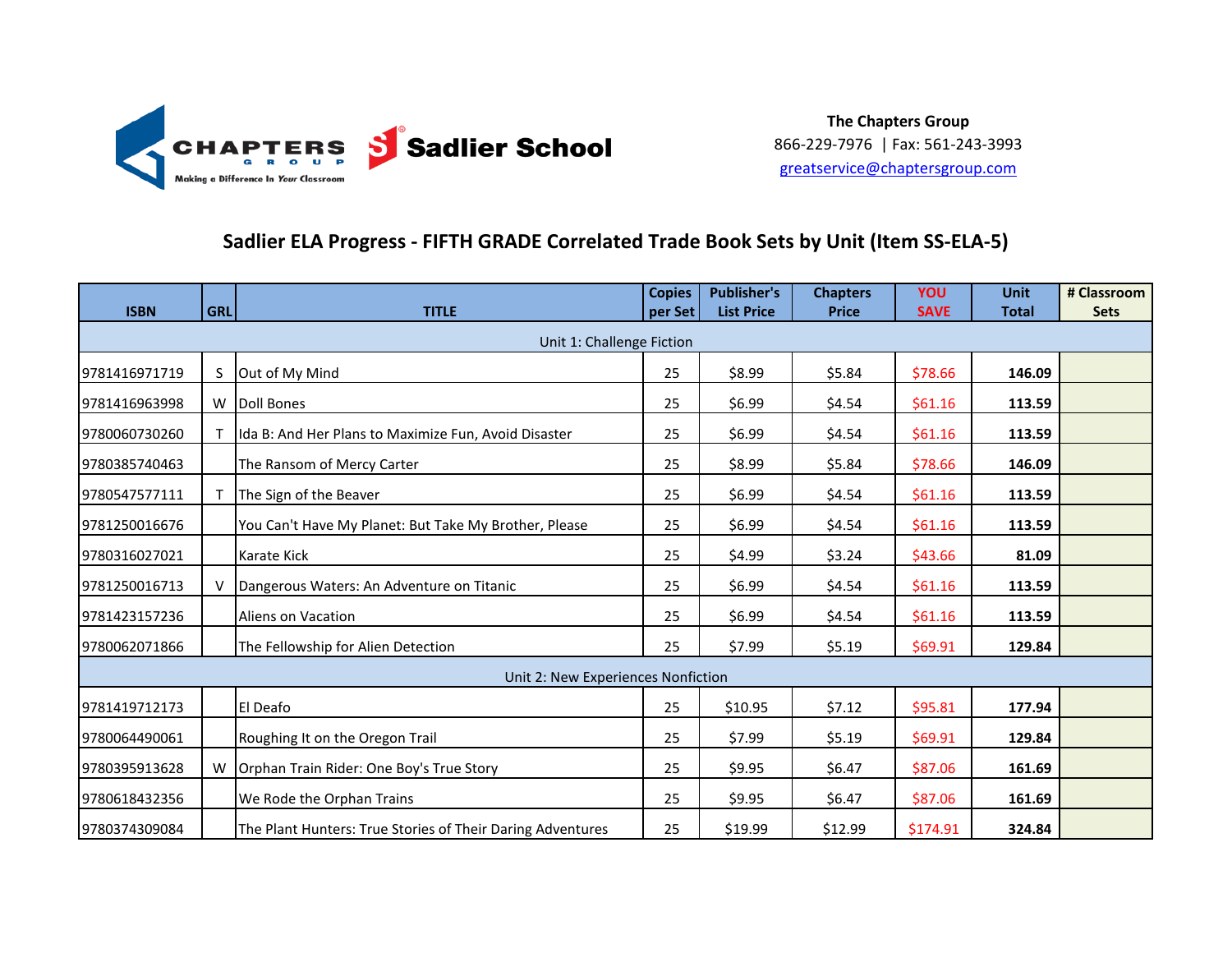| 9780802775351                                                            |    | <b>Iditarod Dream</b>                                      | 25 | \$10.99 | \$7.14 | \$96.16 | 178.59 |  |
|--------------------------------------------------------------------------|----|------------------------------------------------------------|----|---------|--------|---------|--------|--|
|                                                                          |    | Unit 3: Laws of Motion Nonfiction                          |    |         |        |         |        |  |
| 9781429602235                                                            |    | U   Forces and Motion: A Question and Answer Book          | 25 | \$7.95  | \$5.17 | \$69.56 | 129.19 |  |
| 9781476552125                                                            |    | Q Thud!: Wile E. Coyote Experiments with Forces and Motion | 25 | \$7.95  | \$5.17 | \$69.56 | 129.19 |  |
| 9780531220092                                                            |    | Roller Coasters: From Concept to Consumer                  | 25 | \$8.95  | \$5.82 | \$78.31 | 145.44 |  |
| 9780736888714                                                            |    | V The World's Wildest Roller Coasters                      | 25 | \$7.95  | \$5.17 | \$69.56 | 129.19 |  |
| 9781491422830                                                            |    | V Super Cool Forces and Motion Activities with Max Axiom   | 25 | \$7.95  | \$5.17 | \$69.56 | 129.19 |  |
| 9781429631457                                                            |    | Q Ocean in Motion: Surfing and the Science of Waves        | 25 | \$7.95  | \$5.17 | \$69.56 | 129.19 |  |
| 9781433349386                                                            |    | U   Vroom! Speed and Acceleration                          | 25 | \$10.99 | \$7.14 | \$96.16 | 178.59 |  |
| Unit 4: Scientific Discovery, Historic Event & Everyday Lives Nonfiction |    |                                                            |    |         |        |         |        |  |
| 9781429611794                                                            |    | The California Gold Rush: An Interactive History Adventure | 25 | \$6.95  | \$4.52 | \$60.81 | 112.94 |  |
| 9780763628833                                                            |    | Interrupted Journey: Saving Endangered Sea Turtles         | 25 | \$6.99  | \$4.54 | \$61.16 | 113.59 |  |
| 9780876144725                                                            |    | R Click!: A Story about George Eastman                     | 25 | \$8.95  | \$6.71 | \$55.94 | 167.81 |  |
| 9780763679798                                                            |    | Electrical Wizard: Candlewick Biographies: Nikola Tesla    | 25 | \$4.99  | \$3.74 | \$31.19 | 93.56  |  |
| 9780590451604                                                            |    | If You Lived in Colonial Times                             | 25 | \$6.99  | \$4.54 | \$61.16 | 113.59 |  |
| 9780060885526                                                            |    | R Laura Ingalls Wilder: A Biography                        | 25 | \$6.99  | \$4.54 | \$61.16 | 113.59 |  |
| 9780547480350                                                            | X. | Children of the Great Depresion                            | 25 | \$10.99 | \$7.14 | \$96.16 | 178.59 |  |
|                                                                          |    | Unit 5: Risk Fiction                                       |    |         |        |         |        |  |
| 9780689848919                                                            |    | Z Fever 1793                                               | 25 | \$7.99  | \$5.19 | \$69.91 | 129.84 |  |
| 9781416949312                                                            |    | U Extra Credit                                             | 25 | \$6.99  | \$4.54 | \$61.16 | 113.59 |  |
| 9780142402542                                                            |    | V Lyddie                                                   | 25 | \$6.99  | \$4.54 | \$61.16 | 113.59 |  |
| 9780312371326                                                            |    | T Shakespeare's Secret                                     | 25 | \$6.99  | \$4.54 | \$61.16 | 113.59 |  |
| 9780061767036                                                            |    | Walls Within Walls                                         | 25 | \$6.99  | \$4.54 | \$61.16 | 113.59 |  |
| 9780375864964                                                            |    | Summer at Forsaken Lake                                    | 25 | \$7.99  | \$5.19 | \$69.91 | 129.84 |  |
| Unit 6: Risks & Perserverance Nonfiction                                 |    |                                                            |    |         |        |         |        |  |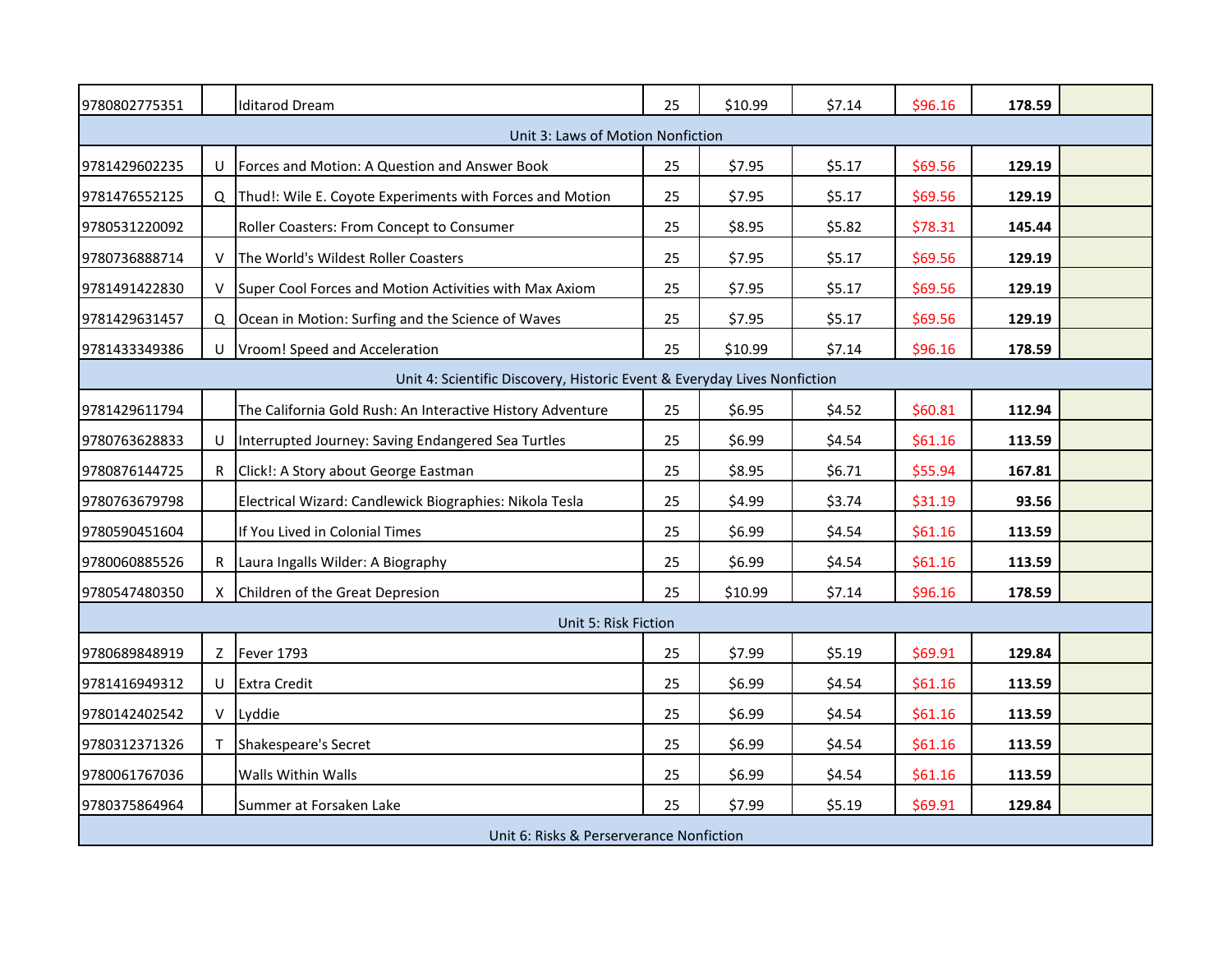| 9780736862073 | S                             | John Sutter and the California Gold Rush                   | 25 | \$7.95  | \$5.17  | \$69.56  | 129.19 |  |  |  |
|---------------|-------------------------------|------------------------------------------------------------|----|---------|---------|----------|--------|--|--|--|
| 9780531281536 |                               | U California Gold Rush, The                                | 25 | \$8.95  | \$5.82  | \$78.31  | 145.44 |  |  |  |
| 9780778701118 |                               | The Gold Rush                                              | 25 | \$7.95  | \$5.17  | \$69.56  | 129.19 |  |  |  |
| 9780545477048 |                               | Semper Fido                                                | 25 | \$5.99  | \$3.89  | \$52.41  | 97.34  |  |  |  |
| 9780545459365 |                               | The Battle of Gettysburg, 1863                             | 25 | \$4.99  | \$3.24  | \$43.66  | 81.09  |  |  |  |
| 9780547887340 |                               | <b>Against All Odds</b>                                    | 25 | \$5.99  | \$3.89  | \$52.41  | 97.34  |  |  |  |
|               | Unit 7: Ecosystems Nonfiction |                                                            |    |         |         |          |        |  |  |  |
| 9781575055299 | T.                            | A Walk in the Desert                                       | 25 | \$8.95  | \$6.71  | \$55.94  | 167.81 |  |  |  |
| 9780763641276 | S.                            | <b>Extreme Animals</b>                                     | 25 | \$7.99  | \$5.19  | \$69.91  | 129.84 |  |  |  |
| 9780736896313 |                               | O Explore the Tundra                                       | 25 | \$7.95  | \$5.17  | \$69.56  | 129.19 |  |  |  |
| 9780547207131 | V                             | <b>Project Seahorse</b>                                    | 25 | \$18.99 | \$12.34 | \$166.16 | 308.59 |  |  |  |
| 9780778713180 |                               | Ocean Biome                                                | 25 | \$6.95  | \$4.52  | \$60.81  | 112.94 |  |  |  |
|               |                               | Unit 8: Environmental Issues Nonfiction                    |    |         |         |          |        |  |  |  |
| 9780761185000 |                               | World Without Fish                                         | 25 | \$14.95 | \$9.72  | \$130.81 | 242.94 |  |  |  |
| 9781619302730 |                               | Climate Change: Discover How It Impacts Spaceship Earth    | 25 | \$17.95 | \$11.67 | \$157.06 | 291.69 |  |  |  |
| 9780736832953 | U                             | <b>Global Warming</b>                                      | 25 | \$6.95  | \$4.52  | \$60.81  | 112.94 |  |  |  |
| 9781410933621 |                               | R Climate Change                                           | 25 | \$8.99  | \$5.84  | \$78.66  | 146.09 |  |  |  |
| 9780778799603 |                               | Ask an Expert: Climate Change                              | 25 | \$6.95  | \$5.21  | \$43.44  | 130.31 |  |  |  |
|               |                               | Unit 9: Myths Fiction                                      |    |         |         |          |        |  |  |  |
| 9780822564812 | W                             | Thor & Loki: In the Land of Giants, A Norse Myth           | 25 | \$8.95  | \$6.71  | \$55.94  | 167.81 |  |  |  |
| 9780822564829 | W                             | Isis & Osiris: To the Ends of the Earth, An Egyptian Myth  | 25 | \$8.95  | \$6.71  | \$55.94  | 167.81 |  |  |  |
| 9781580138925 |                               | W The Hero Twins: Against the Lords of Death: A Mayan Myth | 25 | \$8.95  | \$6.71  | \$55.94  | 167.81 |  |  |  |
| 9780822565734 |                               | W   Amaterasu: Return of the Sun, a Japanese Myth          | 25 | \$8.95  | \$6.71  | \$55.94  | 167.81 |  |  |  |
|               |                               | Unit 10: Greek Myths Fiction                               |    |         |         |          |        |  |  |  |
| 9780147510693 |                               | Amazing Greek Myths of Wonder and Blunders                 | 25 | \$8.99  | \$5.84  | \$78.66  | 146.09 |  |  |  |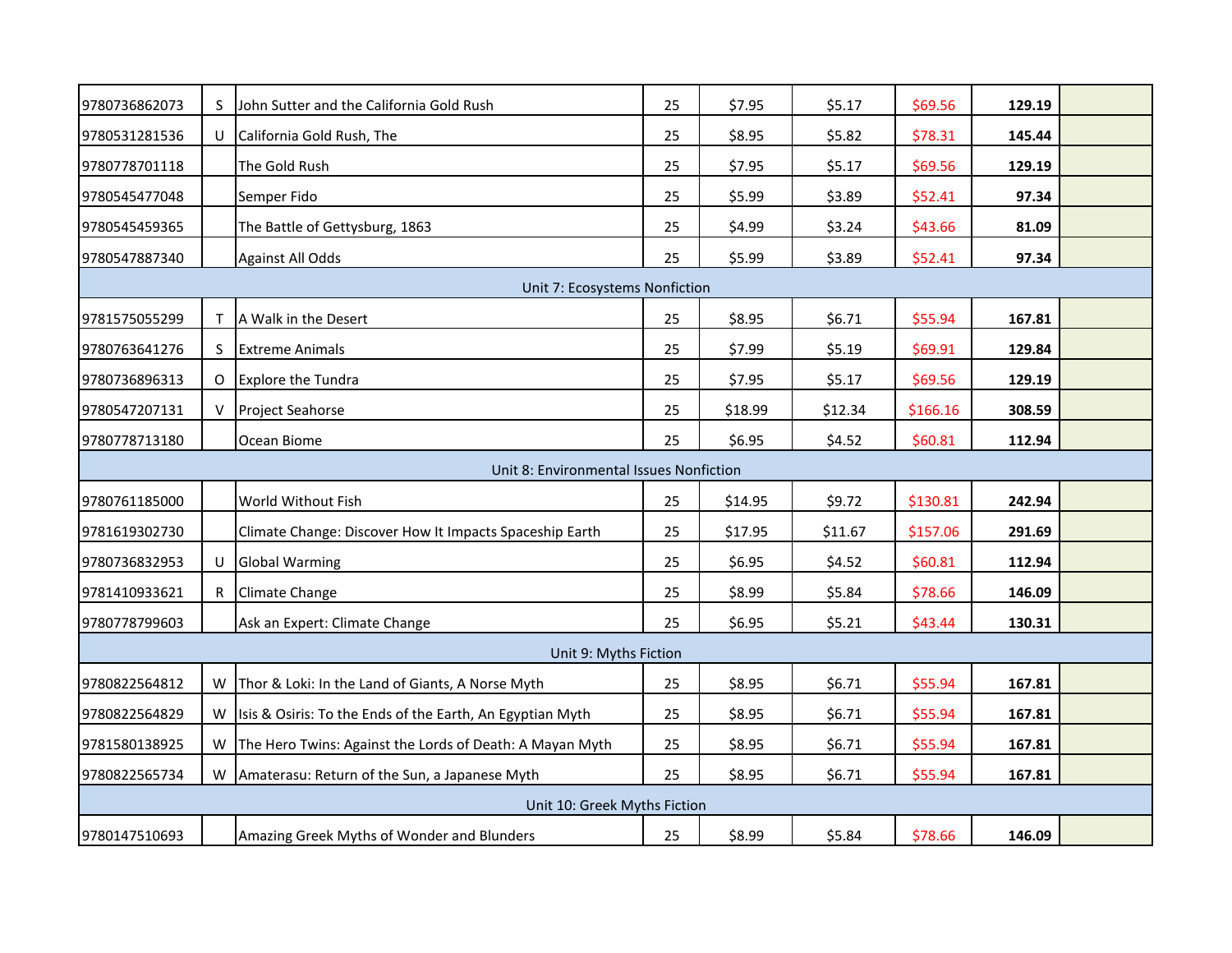| 19781596437395 |    | Aphrodite: Goddess of Love                                   | 25 | \$9.99  | \$6.49         | \$87.41    | 162.34    |  |
|----------------|----|--------------------------------------------------------------|----|---------|----------------|------------|-----------|--|
| 9781596434325  |    | Athena: Grey-Eyed Goddess                                    | 25 | \$9.99  | \$6.49         | \$87.41    | 162.34    |  |
| 19781596434349 |    | Hades: Lord of the Dead                                      | 25 | \$9.99  | \$6.49         | \$87.41    | 162.34    |  |
| 9781596434332  |    | Hera: The Goddess and Her Glory                              | 25 | \$9.99  | \$6.49         | \$87.41    | 162.34    |  |
| 9781596437388  |    | Poseidon: Earth Shaker                                       | 25 | \$9.99  | \$6.49         | \$87.41    | 162.34    |  |
| 19781596434318 |    | Zeus: King of the Gods                                       | 25 | \$9.99  | \$6.49         | \$87.41    | 162.34    |  |
| 9780822565697  |    | W Atalanta                                                   | 25 | \$8.95  | \$6.71         | \$55.94    | 167.81    |  |
|                |    | Unit 11: Immigration                                         |    |         |                |            |           |  |
| 9780312535612  | S. | Letters from Rifka                                           | 25 | \$6.99  | \$4.54         | \$61.16    | 113.59    |  |
| 9780439233842  |    | X   Any Small Goodness: A Novel of the Barrio                | 25 | \$5.99  | \$3.89         | \$52.41    | 97.34     |  |
| 19780152014834 | P  | <b>The Lotus Seed</b>                                        | 25 | \$7.00  | \$4.55         | \$61.25    | 113.75    |  |
| 9780689802171  |    | N My Name Is Maria Isabel                                    | 25 | \$4.99  | \$3.24         | \$43.66    | 81.09     |  |
| 9780375868894  |    | Z   Flesh & Blood So Cheap: The Triangle Fire and Its Legacy | 25 | \$19.99 | \$12.99        | \$174.91   | 324.84    |  |
|                |    |                                                              |    | Total:  | Item: SS-ELA-5 | \$5,118.48 | 10,038.53 |  |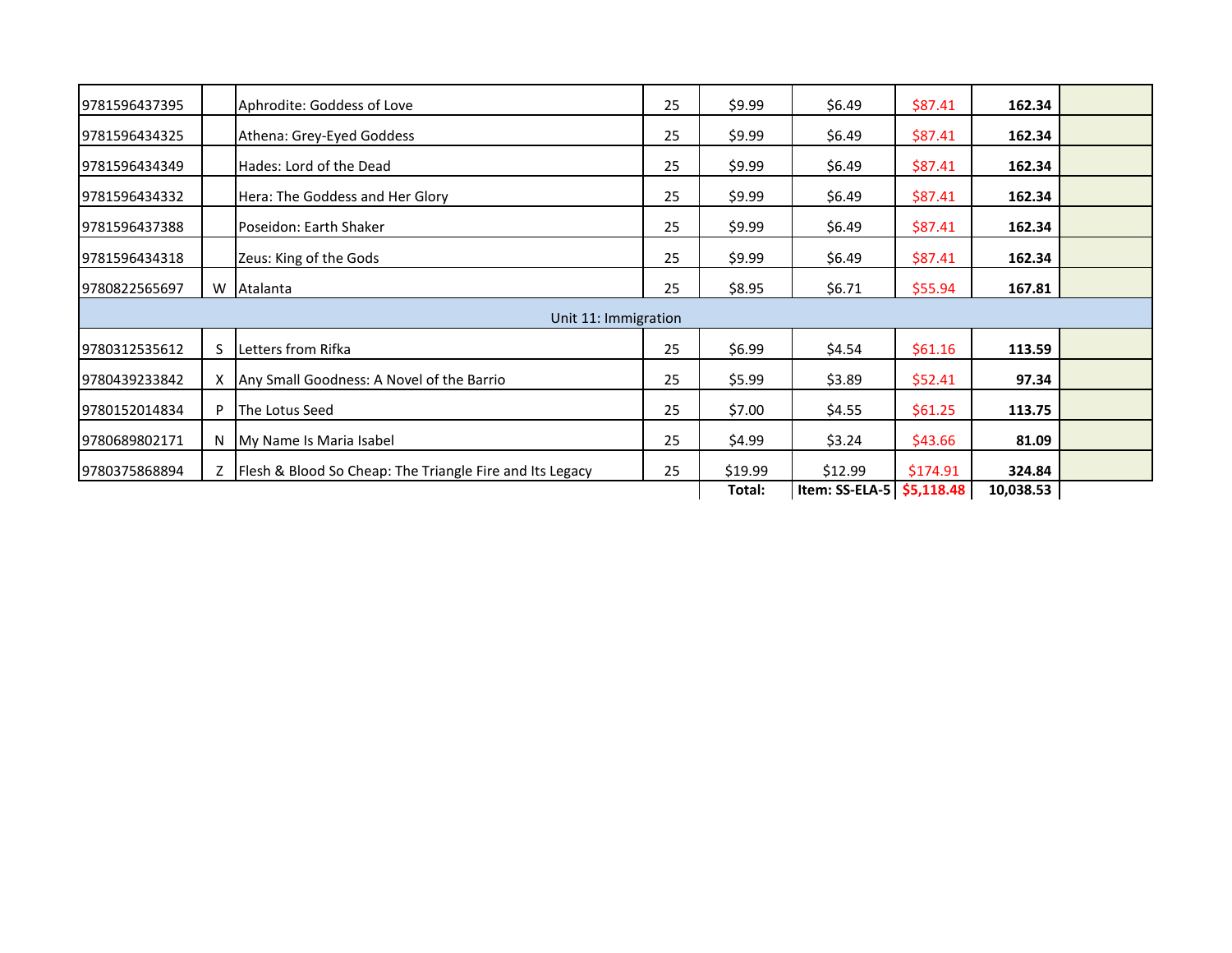

### **Sadlier ELA Progress - SIXTH GRADE Correlated Trade Book Sets by Unit (Item: SS-ELA-6)**

|                                 |            |                                                         | <b>Copies</b> | <b>Publisher's</b> | <b>Chapters</b> | <b>YOU</b>  | <b>Unit</b>  | # Classroom |  |  |
|---------------------------------|------------|---------------------------------------------------------|---------------|--------------------|-----------------|-------------|--------------|-------------|--|--|
| <b>ISBN</b>                     | <b>GRL</b> | <b>TITLE</b>                                            | per Set       | <b>List Price</b>  | <b>Price</b>    | <b>SAVE</b> | <b>Total</b> | <b>Sets</b> |  |  |
| Unit 1 - World Cultures Fiction |            |                                                         |               |                    |                 |             |              |             |  |  |
| 9780395137147                   |            | N Adventure of the Greek Heroes                         | 25            | \$6.95             | \$4.52          | \$60.81     | 112.94       |             |  |  |
| 9781496500380                   |            | M Adventures of Hercules                                | 25            | \$6.95             | \$4.52          | \$60.81     | 112.94       |             |  |  |
| 9781580138475                   |            | N Bokuden & the Bully: A Japanese Folktale              | 25            | \$6.95             | \$5.21          | \$43.44     | 130.31       |             |  |  |
| 9780060508012                   |            | Out of Bounds: Seven Stories of Conflict and Hope       | 25            | \$7.99             | \$5.19          | \$69.91     | 129.84       |             |  |  |
| 9780547848419                   |            | Life of Pi                                              | 25            | \$15.95            | \$10.37         | \$139.56    | 259.19       |             |  |  |
| Unit 2 - NonFiction Naratives   |            |                                                         |               |                    |                 |             |              |             |  |  |
| 9780399252518                   |            | <b>Brown Girl Dreaming</b>                              | 25            | \$16.99            | \$11.04         | \$148.66    | 276.09       |             |  |  |
| 9780547577319                   |            | W   A Long Walk to Water                                | 25            | \$6.99             | \$4.54          | \$61.16     | 113.59       |             |  |  |
| 9780698116474                   |            | V The Earth under Sky Bears Feet                        | 25            | \$6.99             | \$4.54          | \$61.16     | 113.59       |             |  |  |
| 9781481432764                   |            | No Summit Out of Sight                                  | 25            | \$10.99            | \$7.14          | \$96.16     | 178.59       |             |  |  |
|                                 |            | Unit 3 - Technology & Society NonFiction                |               |                    |                 |             |              |             |  |  |
| 9781410942845                   |            | R Crime-Fighting Devices                                | 25            | \$8.99             | \$5.84          | \$78.66     | 146.09       |             |  |  |
| 9780545348300                   |            | Winter's Tale: One Little Dolphin Learned to Swim Again | 25            | \$6.99             | \$4.54          | \$61.16     | 113.59       |             |  |  |
| 9780590426602                   |            | Q The Story of George Washington Carver                 | 25            | \$5.99             | \$3.89          | \$52.41     | 97.34        |             |  |  |
| 9780736896450                   |            | Jonas Salk & the Polio Vaccine                          | 25            | \$7.95             | \$5.17          | \$69.56     | 129.19       |             |  |  |
| 9780736878999                   |            | Isaac Newton & the Laws of Motion                       | 25            | \$7.95             | \$5.17          | \$69.56     | 129.19       |             |  |  |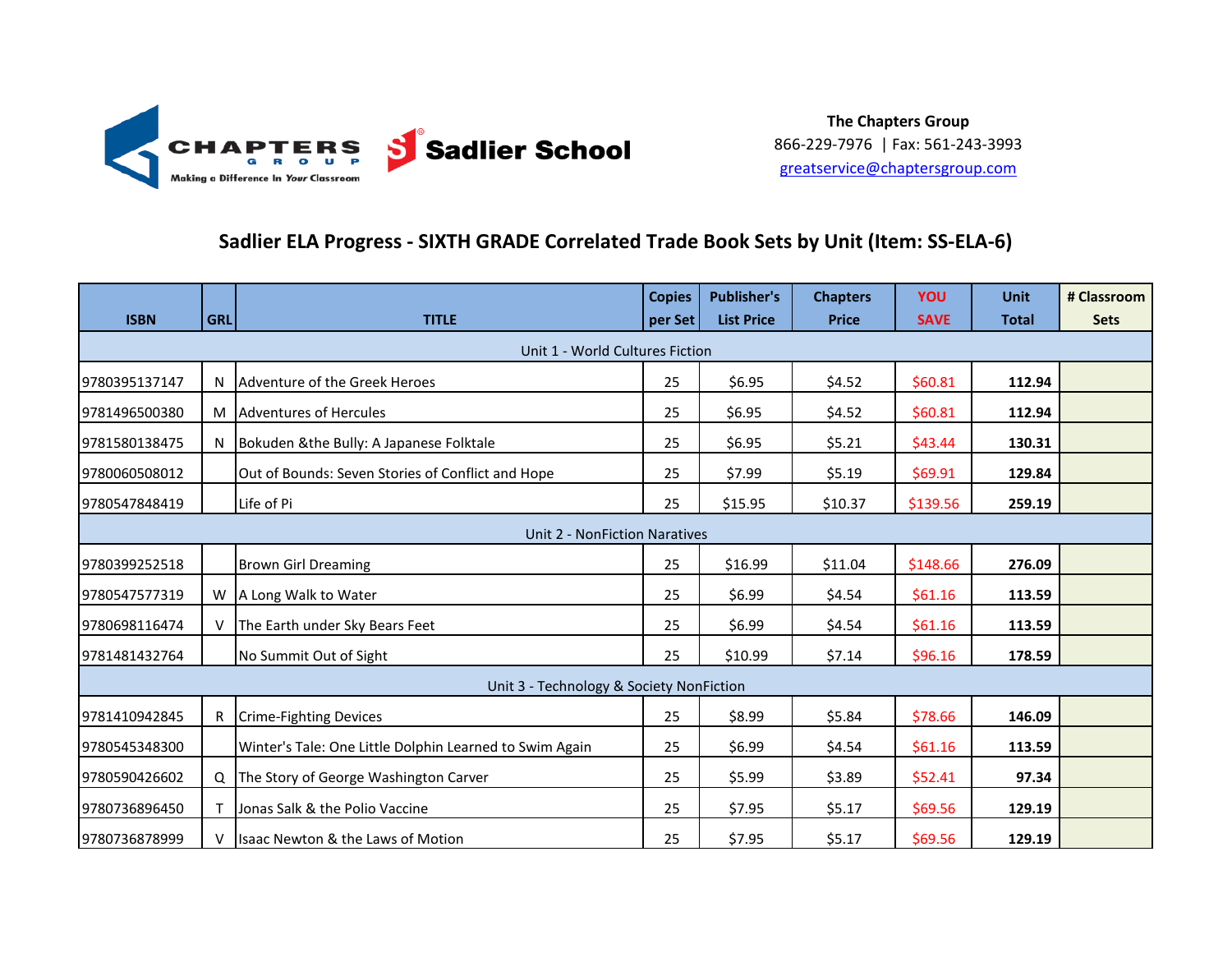|               | Unit 4 - Technology & Society NonFiction  |                                                     |    |         |         |          |        |  |  |  |
|---------------|-------------------------------------------|-----------------------------------------------------|----|---------|---------|----------|--------|--|--|--|
| 9781426322174 |                                           | R Always Inventing: Alexander Graham Bell           | 25 | \$7.99  | \$5.19  | \$69.91  | 129.84 |  |  |  |
| 9781426318856 |                                           | 125 Cool Inventions: Supersmart Machines            | 25 | \$12.99 | \$8.44  | \$113.66 | 211.09 |  |  |  |
| 9780753468012 |                                           | O I wonder Why Zippers have Teeth?                  | 25 | \$6.99  | \$4.54  | \$61.16  | 113.59 |  |  |  |
| 9780761179788 |                                           | How Come?: Every Kid's Science Questions Explained  | 25 | \$16.95 | \$11.02 | \$148.31 | 275.44 |  |  |  |
| 9781432937492 |                                           | W   What Did the Ancient Egyptians Do for Me?       | 25 | \$7.99  | \$5.19  | \$69.91  | 129.84 |  |  |  |
|               |                                           | Unit 5 - Ancient Civilizations Fiction              |    |         |         |          |        |  |  |  |
| 9780756640156 |                                           | O Greek Myths by Deborah Lock                       | 25 | \$3.99  | \$2.59  | \$34.91  | 64.84  |  |  |  |
| 9780064461894 |                                           | Q The Gods & Goddesses of Olympus                   | 25 | \$6.99  | \$4.54  | \$61.16  | 113.59 |  |  |  |
| 9781410949776 | V                                         | Egyptian Myths and Legends                          | 25 | \$8.99  | \$5.84  | \$78.66  | 146.09 |  |  |  |
| 9780822567462 |                                           | N   A Magic Pomegranate: A Jewish Folktale          | 25 | \$6.95  | \$5.21  | \$43.44  | 130.31 |  |  |  |
| 9780763630232 |                                           | U Beowulf: Graphic Novel by Gareth Hinds            | 25 | \$12.99 | \$8.44  | \$113.66 | 211.09 |  |  |  |
|               | Unit 6 - Ancient Civilizations NonFiction |                                                     |    |         |         |          |        |  |  |  |
| 9780448443607 | S                                         | Who Was King Tut?                                   | 25 | \$5.99  | \$3.89  | \$52.41  | 97.34  |  |  |  |
| 9781465415608 |                                           | Eye Wonder: Ancient Rome                            | 25 | \$10.99 | \$7.14  | \$96.16  | 178.59 |  |  |  |
| 9781575058283 | P                                         | Lief Eriksson                                       | 25 | \$6.95  | \$5.21  | \$43.44  | 130.31 |  |  |  |
| 9780763642006 |                                           | W Aztec News                                        | 25 | \$7.99  | \$5.19  | \$69.91  | 129.84 |  |  |  |
| 9780531259818 |                                           | Ancient Maya                                        | 25 | \$9.95  | \$6.47  | \$87.06  | 161.69 |  |  |  |
| 9781432913366 |                                           | The Vikings                                         | 25 | \$7.99  | \$5.19  | \$69.91  | 129.84 |  |  |  |
|               |                                           | Unit 7 - Earth Systems NonFiction                   |    |         |         |          |        |  |  |  |
| 9781553379546 |                                           | R One Well: The Story of Water on Earth             | 25 | \$18.95 | \$14.21 | \$118.44 | 355.31 |  |  |  |
| 9781570916328 |                                           | N   Many Biomes, One Earth                          | 25 | \$7.95  | \$5.17  | \$69.56  | 129.19 |  |  |  |
| 9781404863972 |                                           | What If There Were No Sea Otters?: Ocean Ecosystem  | 25 | \$8.95  | \$5.82  | \$78.31  | 145.44 |  |  |  |
| 9780670062720 | Y.                                        | An Inconvenient Truth: The Crisis of Global Warming | 25 | \$16.00 | \$10.40 | \$140.00 | 260.00 |  |  |  |
| 9780756619121 |                                           | <b>Earth Smart</b>                                  | 25 | \$3.99  | \$2.59  | \$34.91  | 64.84  |  |  |  |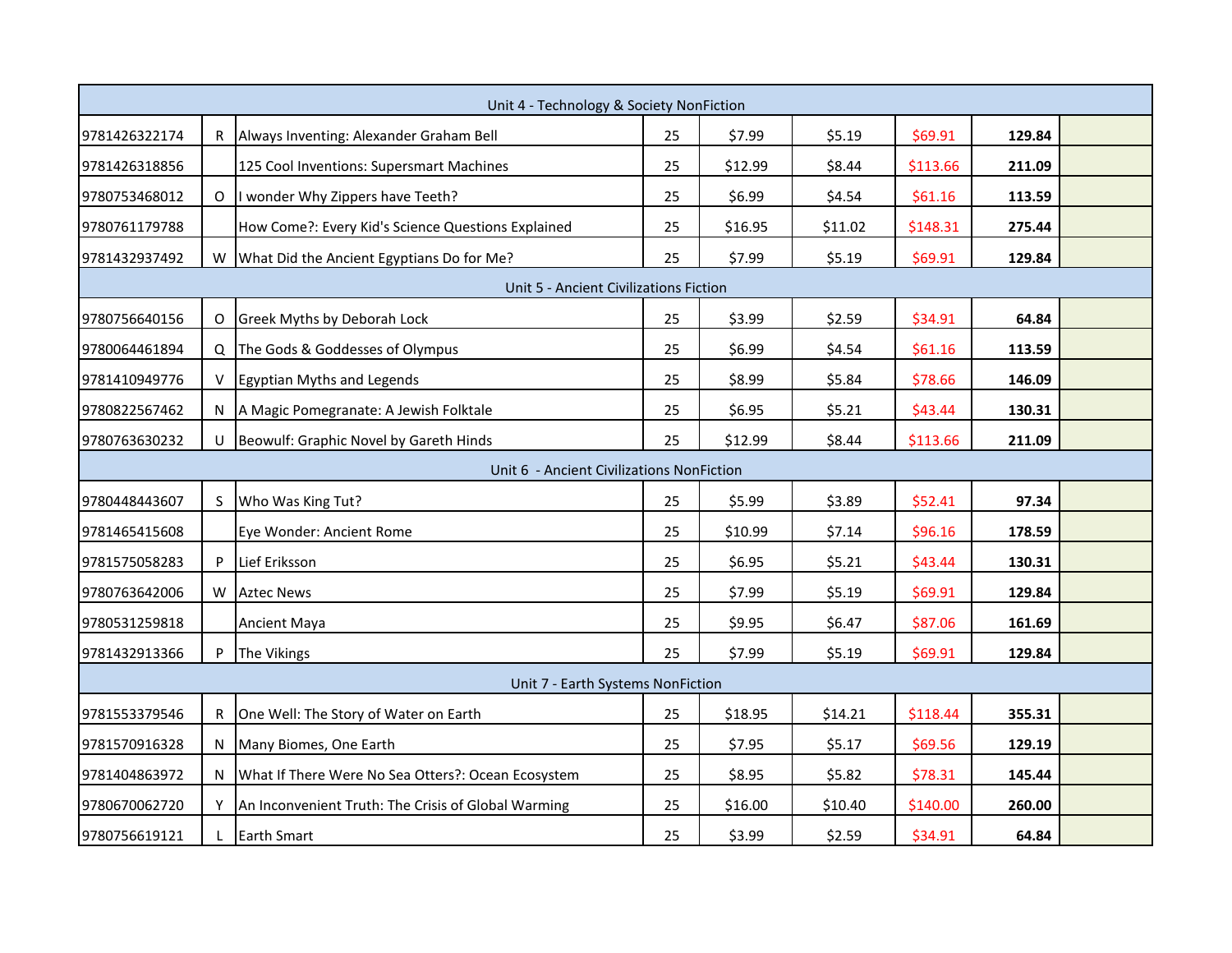|                              | Unit 8 - Writing Opinion: Conservation |                                                 |    |         |                          |          |            |  |  |
|------------------------------|----------------------------------------|-------------------------------------------------|----|---------|--------------------------|----------|------------|--|--|
| 9780547727349                |                                        | Saving the Ghost of the Mountain: Snow Leopards | 25 | \$9.99  | \$6.49                   | \$87.41  | 162.34     |  |  |
| 9781432965228                |                                        | Impact of Environmentalism: Conservation        | 25 | \$9.99  | \$6.49                   | \$87.41  | 162.34     |  |  |
| 9781484610022                |                                        | How Harmful Are Fossil Fuels?                   | 25 | \$8.99  | \$5.84                   | \$78.66  | 146.09     |  |  |
| 9781484610039                |                                        | Are Humans Damaging the Atmosphere?             | 25 | \$8.99  | \$5.84                   | \$78.66  | 146.09     |  |  |
| Unit 9 - Exploration Fiction |                                        |                                                 |    |         |                          |          |            |  |  |
| 9781433349010                |                                        | 22nd Century: Future of Space                   | 25 | \$10.99 | \$7.14                   | \$96.16  | 178.59     |  |  |
| 9780765370624                |                                        | <b>Ender's Game</b>                             | 25 | \$7.99  | \$5.19                   | \$69.91  | 129.84     |  |  |
| 9780448482347                |                                        | Who Was Jacques Cousteau?                       | 25 | \$5.99  | \$3.89                   | \$52.41  | 97.34      |  |  |
| 9780375837326                |                                        | Dark Day in the Deep Sea                        | 25 | \$4.99  | \$3.24                   | \$43.66  | 81.09      |  |  |
|                              |                                        | Unit 10 - Exploration NonFiction                |    |         |                          |          |            |  |  |
| 9781410941640                |                                        | W  How Do Scientists Explore Space?             | 25 | \$8.99  | \$5.84                   | \$78.66  | 146.09     |  |  |
| 9780778724469                |                                        | R In the Footsteps of Explorers Lewis & Clark   | 25 | \$8.95  | \$5.82                   | \$78.31  | 145.44     |  |  |
| 9780142400685                |                                        | X Revenge of the Whale: Whaleship Essex         | 25 | \$8.99  | \$5.84                   | \$78.66  | 146.09     |  |  |
| 9780756522162                | S.                                     | <b>Space Exploration</b>                        | 25 | \$7.99  | \$5.19                   | \$69.91  | 129.84     |  |  |
|                              |                                        | Unit 11 - Leadership NonFiction                 |    |         |                          |          |            |  |  |
| 9780547059730                |                                        | P Vote by Eileen Christelow                     | 25 | \$7.99  | \$5.19                   | \$69.91  | 129.84     |  |  |
| 9780756514716                |                                        | Q Voting & Elections by Patricia Murphy         | 25 | \$6.95  | \$4.52                   | \$60.81  | 112.94     |  |  |
| 9781596435667                |                                        | Nelson Mendela: Long Walk to Freedom            | 25 | \$17.99 | \$11.69                  | \$157.41 | 292.34     |  |  |
| 9780736861946                |                                        | Elizabeth Cady Stanton: Women's Rights Pioneer  | 25 | \$7.95  | \$5.17                   | \$69.56  | 129.19     |  |  |
|                              |                                        |                                                 |    | Total:  | Item:SS-ELA-6 \$3,985.53 |          | \$7,685.98 |  |  |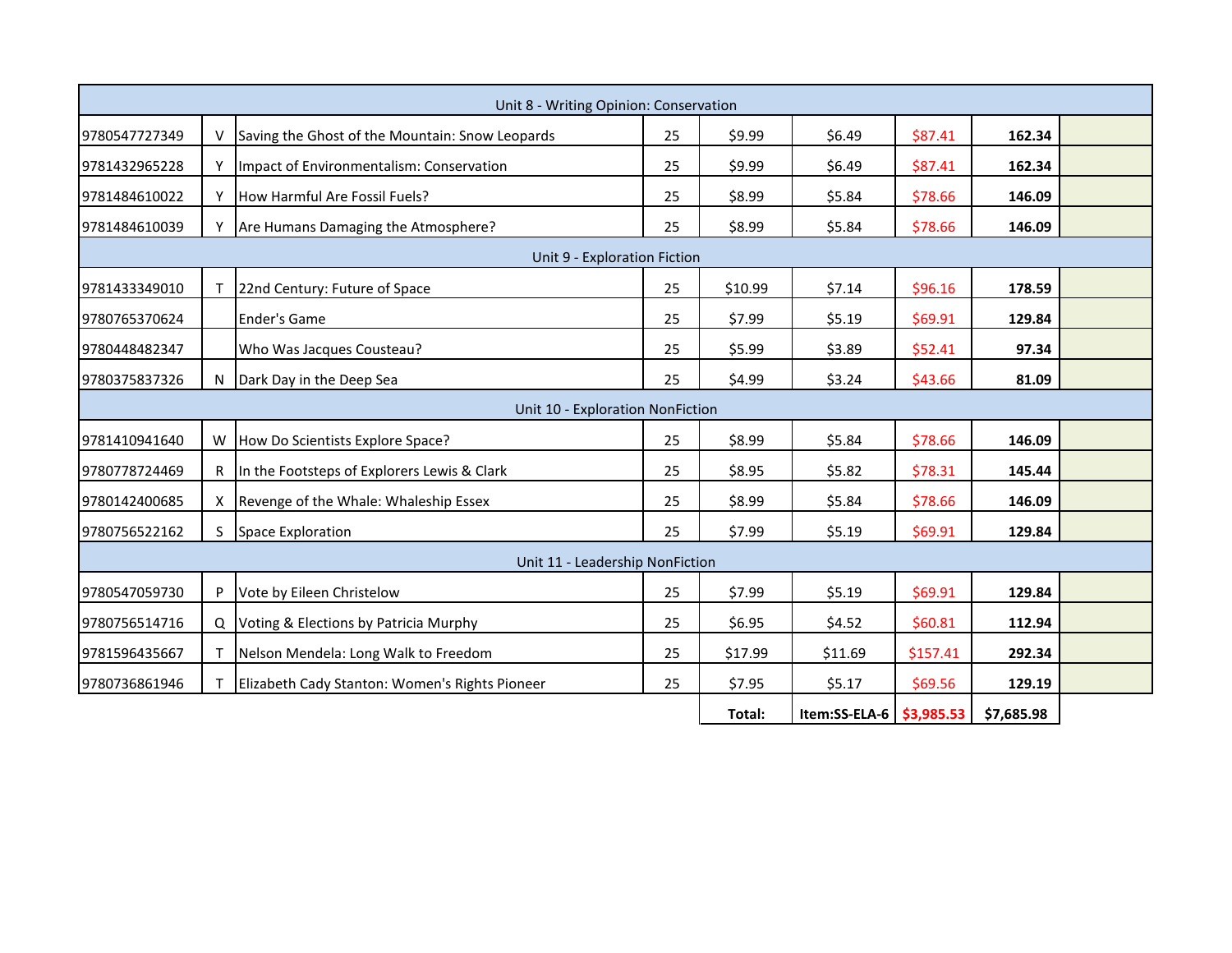

### **Sadlier ELA Progress - SEVENTH GRADE Correlated Trade Book Sets by Unit (Item SS-ELA-7)**

|                                       |            |                                                           | <b>Copies</b> | <b>Publisher's</b> | <b>Chapters</b> | <b>YOU</b>  | <b>Unit</b>  | # Classroom |  |
|---------------------------------------|------------|-----------------------------------------------------------|---------------|--------------------|-----------------|-------------|--------------|-------------|--|
| <b>ISBN</b>                           | <b>GRL</b> | <b>TITLE</b>                                              | per Set       | <b>List Price</b>  | <b>Price</b>    | <b>SAVE</b> | <b>Total</b> | <b>Sets</b> |  |
| Unit 1 - Personal Courage Fiction     |            |                                                           |               |                    |                 |             |              |             |  |
| 9780763631475                         |            | W   Free At Last: Stories and Songs of Emancipation       | 25            | \$8.99             | \$5.84          | \$78.66     | 146.09       |             |  |
| 9780763644321                         |            | R Because of Winn-Dixie                                   | 25            | \$6.99             | \$4.54          | \$61.16     | 113.59       |             |  |
| 9780375848056                         |            | N The Election Day Disaster                               | 25            | \$4.99             | \$3.24          | \$43.66     | 81.09        |             |  |
| 9780061962790                         |            | U   Inside Out and Back Again                             | 25            | \$7.99             | \$5.19          | \$69.91     | 129.84       |             |  |
| Unit 2 - Personal Courage NonFiction  |            |                                                           |               |                    |                 |             |              |             |  |
| 9780141304977                         |            | X Within Reach: My Everst Story                           | 25            | \$7.99             | \$5.19          | \$69.91     | 129.84       |             |  |
| 9780547417257                         |            | U Yes She Can                                             | 25            | \$5.99             | \$3.89          | \$52.41     | 97.34        |             |  |
| 9780763669287                         |            | Z  Beyond Courage: Jewish Resistance During the Holocaust | 25            | \$15.99            | \$10.39         | \$139.91    | 259.84       |             |  |
| 9780802797117                         | S.         | Let's Begin Here! Lexington and Concord                   | 25            | \$8.99             | \$5.84          | \$78.66     | 146.09       |             |  |
| 9781575424569                         |            | V   Powerful Stories of Perserveance in Sports            | 25            | \$8.99             | \$5.84          | \$78.66     | 146.09       |             |  |
|                                       |            | Unit 3 - Space Exploration NonFiction                     |               |                    |                 |             |              |             |  |
| 9780736896542                         | S.         | The First Moon Landing                                    | 25            | \$7.99             | \$5.19          | \$69.91     | 129.84       |             |  |
| 9781570914638                         |            | R Cars on Mars: Roving the Red Planet                     | 25            | \$9.95             | \$6.47          | \$87.06     | 161.69       |             |  |
| 9780811840071                         |            | The Man Who Went to the Far Side of the Moon              | 25            | \$14.99            | \$9.74          | \$131.16    | 243.59       |             |  |
| 9780448449074                         |            | O   Who is Neil Armstrong?                                | 25            | \$5.99             | \$3.89          | \$52.41     | 97.34        |             |  |
| Unit 4 - Modern Technology NonFiction |            |                                                           |               |                    |                 |             |              |             |  |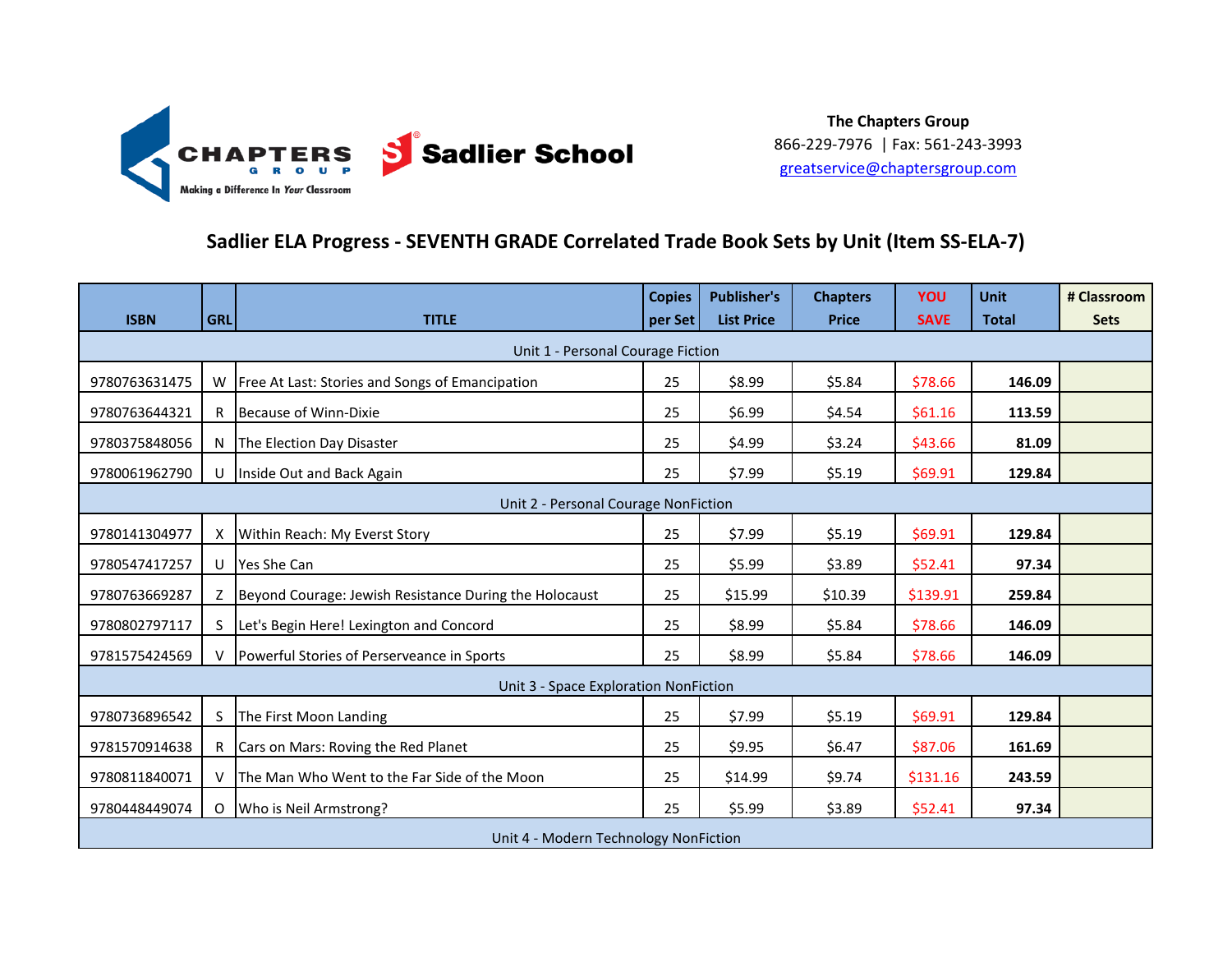| 9781426304682                           |    | Future Tech: Robots to Motorized Monocycles              | 25 | \$17.95 | \$11.67 | \$157.06 | 291.69 |  |  |
|-----------------------------------------|----|----------------------------------------------------------|----|---------|---------|----------|--------|--|--|
| 9781467725835                           | R. | Google Glass and Robotics Innovator Sebastian Thrun      | 25 | \$7.95  | \$5.96  | \$49.69  | 149.06 |  |  |
| 9780618195633                           | S  | Girls Think of Everything: Ingenious Inventions by Women | 25 | \$7.99  | \$5.19  | \$69.91  | 129.84 |  |  |
| 9780736896498                           |    | U Philo Farnsworth and the Television                    | 25 | \$7.95  | \$5.17  | \$69.56  | 129.19 |  |  |
| Unit 5 - Sources of Conflict Fiction    |    |                                                          |    |         |         |          |        |  |  |
| 9780140364019                           | W  | am a Star: Child of the Holocaust                        | 25 | \$5.99  | \$3.89  | \$52.41  | 97.34  |  |  |
| 9780142422861                           |    | Counting by 7s                                           | 25 | \$8.99  | \$5.84  | \$78.66  | 146.09 |  |  |
| 9780679755333                           | Y  | A Raisin in the Sun                                      | 25 | \$7.50  | \$4.88  | \$65.63  | 121.88 |  |  |
| 9780312535612                           | S. | Letters from Rifka                                       | 25 | \$6.99  | \$4.54  | \$61.16  | 113.59 |  |  |
| 9781423100317                           | Z  | Homeboyz                                                 | 25 | \$8.99  | \$5.84  | \$78.66  | 146.09 |  |  |
| Unit 6 - Sources of Conflict NonFiction |    |                                                          |    |         |         |          |        |  |  |
| 9780152164270                           |    | Behind Rebel Lines: Civil War                            | 25 | \$6.95  | \$4.52  | \$60.81  | 112.94 |  |  |
| 9780141301204                           | U  | Rosa Parks                                               | 25 | \$6.99  | \$4.54  | \$61.16  | 113.59 |  |  |
| 9780756545109                           |    | Breaker Boy's: How a Photograph Helped End Child Labor   | 25 | \$8.95  | \$5.82  | \$78.31  | 145.44 |  |  |
| 9780060517182                           |    | With Their Eyes: September 11th: Ground Zero             | 25 | \$9.99  | \$6.49  | \$87.41  | 162.34 |  |  |
|                                         |    | Unit 7 - Earth & Sky NonFcition                          |    |         |         |          |        |  |  |
| 9780689716799                           | U  | Volcano: The Eruption and Healing of Mount St. Helens    | 25 | \$9.99  | \$6.49  | \$87.41  | 162.34 |  |  |
| 9781467715560                           |    | Q Ocean Food Webs in Action                              | 25 | \$8.95  | \$6.71  | \$55.94  | 167.81 |  |  |
| 9780060884390                           | S. | Weather                                                  | 25 | \$6.99  | \$4.54  | \$61.16  | 113.59 |  |  |
| 9780736878944                           |    | U Exploring Ecosystems with Max Axiom, Super Scientist   | 25 | \$7.95  | \$5.17  | \$69.56  | 129.19 |  |  |
|                                         |    | Unit 8 - Earth & Sky NonFiction Research                 |    |         |         |          |        |  |  |
| 9780517880944                           |    | Children of the Dust Bowl: Weedpatch Camp                | 25 | \$10.99 | \$7.14  | \$96.16  | 178.59 |  |  |
| 9781429646130                           |    | U Chasing the World's Most Dangerous Storms              | 25 | \$7.95  | \$5.17  | \$69.56  | 129.19 |  |  |
| 9780756690403                           |    | <b>Stars and Planets</b>                                 | 25 | \$14.95 | \$9.72  | \$130.81 | 242.94 |  |  |
| 9781465408853                           |    | Geography: A Visual Encyclopedia                         | 25 | \$19.99 | \$12.99 | \$174.91 | 324.84 |  |  |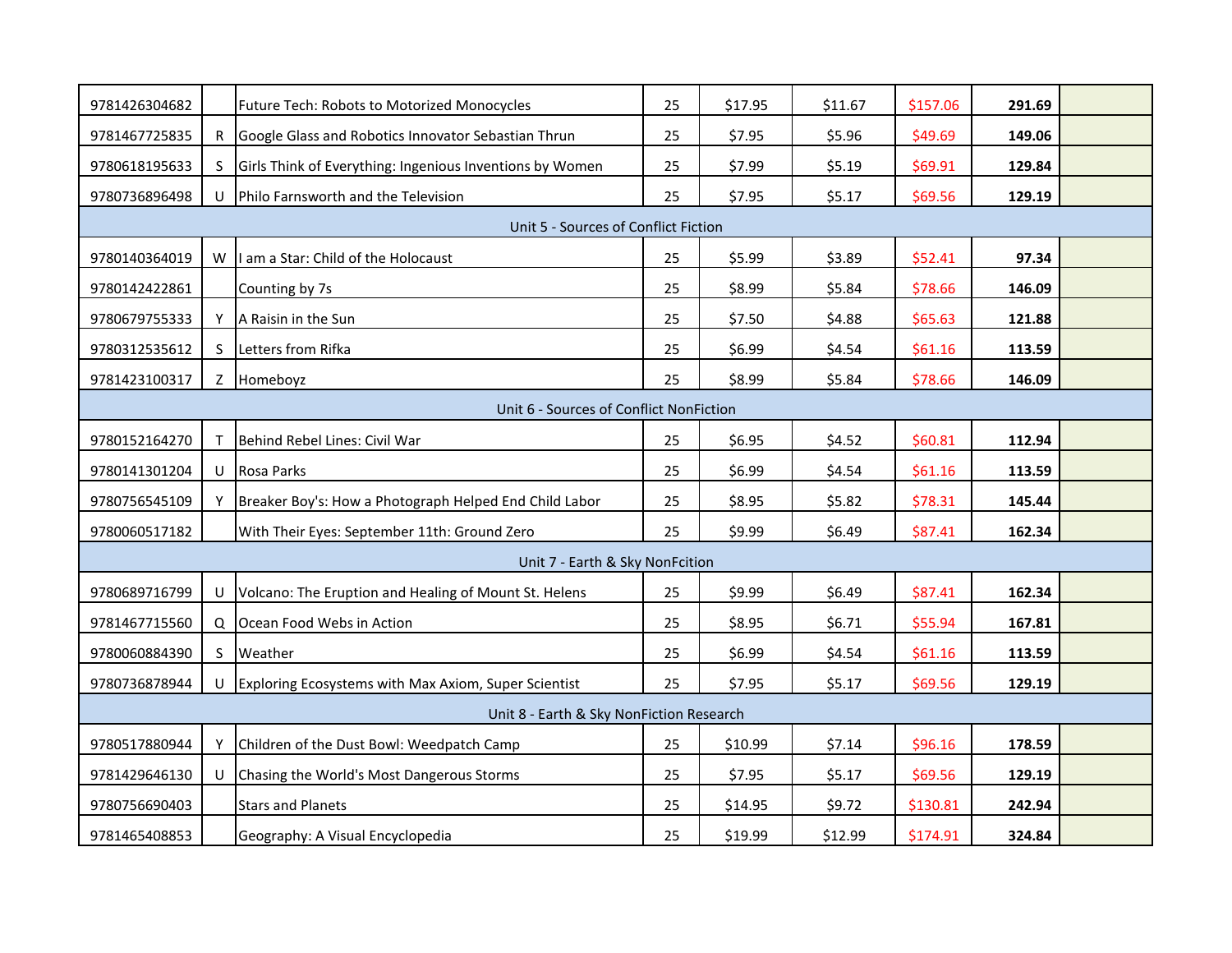| Unit 9 - Tales of the Past Fiction     |                                            |                                                       |    |         |               |            |            |  |  |
|----------------------------------------|--------------------------------------------|-------------------------------------------------------|----|---------|---------------|------------|------------|--|--|
| 9781434222671                          | O                                          | Pecos Bill, Colossal Cowboy                           | 25 | \$4.99  | \$3.24        | \$43.66    | 81.09      |  |  |
| 9781433349034                          |                                            | Bad Guys and Gals of the Wild West                    | 25 | \$10.99 | \$7.14        | \$96.16    | 178.59     |  |  |
| 9780689871382                          | W                                          | Black Storm Comin'                                    | 25 | \$6.99  | \$4.54        | \$61.16    | 113.59     |  |  |
| 9780743993814                          |                                            | Primary Source Readers: Postal Workers Then & Now     | 25 | \$8.99  | \$5.84        | \$78.66    | 146.09     |  |  |
| 9780140369144                          |                                            | Facing West: A Story of the Oregon Trail              | 25 | \$5.99  | \$3.89        | \$52.41    | 97.34      |  |  |
| 9780743989091                          |                                            | <b>Primary Source Readers: Pioneer Trails</b>         | 25 | \$8.99  | \$5.84        | \$78.66    | 146.09     |  |  |
| Unit 10 - Tales of the Past Nonfiction |                                            |                                                       |    |         |               |            |            |  |  |
| 9780689851438                          |                                            | Thank You Sarah: The Woman Who Saved Thanksgiving     | 25 | \$7.99  | \$5.19        | \$69.91    | 129.84     |  |  |
| 9780395979150                          |                                            | The Underground Railroad                              | 25 | \$7.95  | \$5.17        | \$69.56    | 129.19     |  |  |
| 9780448479453                          |                                            | Who was Theodore Roosevelt                            | 25 | \$4.99  | \$3.24        | \$43.66    | 81.09      |  |  |
| 9780142405963                          |                                            | Code Talker: A Novel about the Navajo Marines of WWII | 25 | \$7.99  | \$5.19        | \$69.91    | 129.84     |  |  |
|                                        | Unit 11 - World Transformations NonFiction |                                                       |    |         |               |            |            |  |  |
| 9780486447612                          |                                            | <b>Great Speeches by African Americans</b>            | 25 | \$4.00  | \$2.60        | \$35.00    | 65.00      |  |  |
| 9780316327930                          |                                            | I Am Malala: The Girl Who Stood Up for Education      | 25 | \$17.00 | \$11.05       | \$148.75   | 276.25     |  |  |
| 9780448433448                          |                                            | Who was Ronald Reagan?                                | 25 | \$4.99  | \$3.24        | \$43.66    | 81.09      |  |  |
|                                        |                                            |                                                       |    | Total:  | Item:SS-ELA-7 | \$3,620.68 | \$6,844.83 |  |  |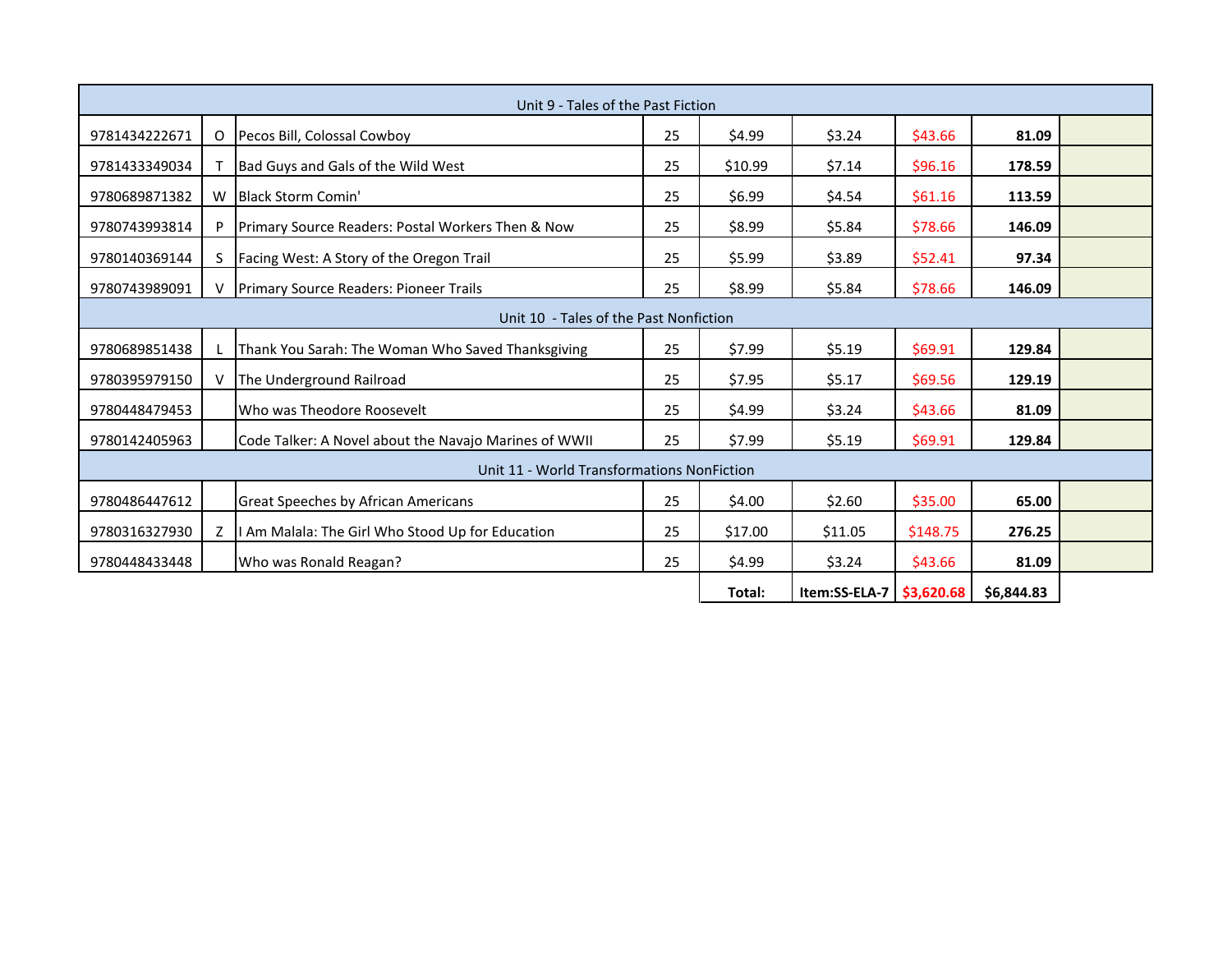

### **Sadlier ELA Progress - EIGHTH GRADE Correlated Trade Book Sets by Unit (Item SS-ELA-8)**

| <b>ISBN</b>   | <b>GRL</b>                        | <b>TITLE</b>                                          | <b>Copies</b> | <b>Publisher's</b><br><b>List Price</b> | <b>Chapters</b> | <b>YOU</b><br><b>SAVE</b> | <b>Unit</b>  | # Classroom |  |
|---------------|-----------------------------------|-------------------------------------------------------|---------------|-----------------------------------------|-----------------|---------------------------|--------------|-------------|--|
|               |                                   |                                                       | per Set       |                                         | <b>Price</b>    |                           | <b>Total</b> | <b>Sets</b> |  |
|               | Unit 1 - Tales & Myths Fiction    |                                                       |               |                                         |                 |                           |              |             |  |
| 9780618154265 |                                   | <b>Greek Myths by Olivia Coolidge</b>                 | 25            | \$6.99                                  | \$4.54          | \$61.16                   | 113.59       |             |  |
| 9780142403709 |                                   | X Al Capone Does My Shirts                            | 25            | \$7.99                                  | \$5.19          | \$69.91                   | 129.84       |             |  |
| 9781416905868 |                                   | Z Chains                                              | 25            | \$7.99                                  | \$5.19          | \$69.91                   | 129.84       |             |  |
| 9780590445696 |                                   | R Freedom Crossing by Margarett Geoff Clark           | 25            | \$6.99                                  | \$4.54          | \$61.16                   | 113.59       |             |  |
|               | Unit 2 - Making Decisions Fiction |                                                       |               |                                         |                 |                           |              |             |  |
| 9780395776087 |                                   | Z American Plague by Jim Murphy                       | 25            | \$18.99                                 | \$12.34         | \$166.16                  | 308.59       |             |  |
| 9780141308159 |                                   | Q Mary on Horeseback by Rosemary Wells                | 25            | \$5.99                                  | \$3.89          | \$52.41                   | 97.34        |             |  |
| 9780152025670 |                                   | U Baseball in April and Other Stories by Gary Soto    | 25            | \$6.99                                  | \$4.54          | \$61.16                   | 113.59       |             |  |
| 9780142419106 |                                   | U The Big Field                                       | 25            | \$7.99                                  | \$5.19          | \$69.91                   | 129.84       |             |  |
| 9780439286060 |                                   | W Freak the Mighty                                    | 25            | \$6.99                                  | \$4.54          | \$61.16                   | 113.59       |             |  |
|               |                                   | Unit 3 - Nation of Heroes NonFiction                  |               |                                         |                 |                           |              |             |  |
| 9780778748380 |                                   | Harriet Tubman: Conductor on the Underground Railroad | 25            | \$10.99                                 | \$8.24          | \$68.69                   | 206.06       |             |  |
| 9780756603397 |                                   | Helen Keller: A Photographic Story Of A Life          | 25            | \$6.99                                  | \$4.54          | \$61.16                   | 113.59       |             |  |
| 9780761395485 |                                   | 50 American Heroes Every Kid Should Meet!             | 25            | \$14.95                                 | \$11.21         | \$93.44                   | 280.31       |             |  |
| 9780756625528 |                                   | Amelia Earhart                                        | 25            | \$6.99                                  | \$4.54          | \$61.16                   | 113.59       |             |  |
| 9781416933946 |                                   | Heroes Don't Run                                      | 25            | \$5.99                                  | \$3.89          | \$52.41                   | 97.34        |             |  |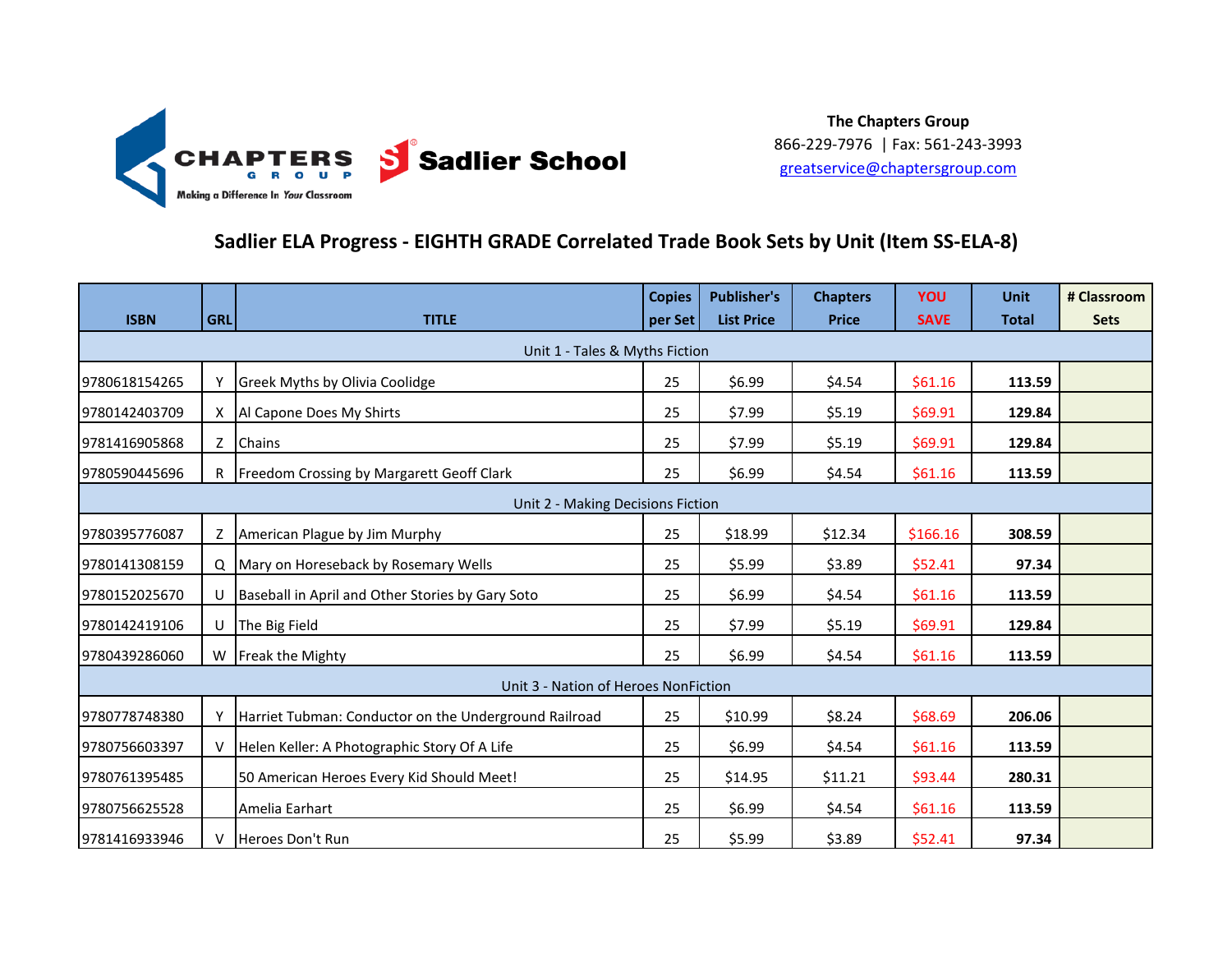|                             |   | Unit 4 - Famous People NonFiction                       |    |         |         |          |        |  |  |
|-----------------------------|---|---------------------------------------------------------|----|---------|---------|----------|--------|--|--|
| 9780792236474               |   | Gandhi: The Young Protestor Who Founded a Nation        | 25 | \$17.95 | \$11.67 | \$157.06 | 291.69 |  |  |
| 9780020419907               | O | Childhood of Famous Americans: John Fitzgerald Kennedy  | 25 | \$6.99  | \$4.54  | \$61.16  | 113.59 |  |  |
| 9781426300417               |   | George Washington, Spymaster                            | 25 | \$7.95  | \$5.17  | \$69.56  | 129.19 |  |  |
| 9780471389422               |   | American Heritage Book of Great American Speeches       | 25 | \$16.95 | \$11.02 | \$148.31 | 275.44 |  |  |
| Unit 5 - Historical Fiction |   |                                                         |    |         |         |          |        |  |  |
| 9781886910539               | z | Carver: A Life in Poems                                 | 25 | \$16.95 | \$11.02 | \$148.31 | 275.44 |  |  |
| 9780698115576               |   | Casey at Bat                                            | 25 | \$5.99  | \$3.89  | \$52.41  | 97.34  |  |  |
| 9780792265580               |   | Midnight Ride of Paul Revere                            | 25 | \$8.95  | \$5.82  | \$78.31  | 145.44 |  |  |
| 9780141321059               |   | The Call of the Wild                                    | 25 | \$4.99  | \$3.24  | \$43.66  | 81.09  |  |  |
| 9780786814541               |   | The Birchbark House                                     | 25 | \$6.99  | \$4.54  | \$61.16  | 113.59 |  |  |
|                             |   | Unit 6 - American Poetry                                |    |         |         |          |        |  |  |
| 9780871401540               |   | Selected Poems of EE Cummings                           | 25 | \$15.95 | \$11.96 | \$99.69  | 299.06 |  |  |
| 9780486401584               |   | 101 Great American Poems                                | 25 | \$3.00  | \$1.95  | \$26.25  | 48.75  |  |  |
| 9780679728184               |   | Selected Poems of Langston Hughes                       | 25 | \$15.00 | \$9.75  | \$131.25 | 243.75 |  |  |
| 9780439295765               |   | I'm Nobody! Who are You? Poems by Emily Dickenson       | 25 | \$4.99  | \$3.74  | \$31.19  | 93.56  |  |  |
| 9780312983321               |   | <b>Robert Frost's Poems</b>                             | 25 | \$7.99  | \$5.19  | \$69.91  | 129.84 |  |  |
|                             |   | Unit 7 - Space & Diseases NonFiction                    |    |         |         |          |        |  |  |
| 9780375829864               |   | Outbreak! Plagues That Changed History                  | 25 | \$17.99 | \$11.69 | \$157.41 | 292.34 |  |  |
| 9781432960452               |   | Z Superbugs                                             | 25 | \$9.99  | \$6.49  | \$87.41  | 162.34 |  |  |
| 9780778713906               |   | R Medieval Medicine and the Plague                      | 25 | \$8.95  | \$6.71  | \$55.94  | 167.81 |  |  |
| 9780688158439               |   | Comets, Meteors & Asteroids                             | 25 | \$6.99  | \$4.54  | \$61.16  | 113.59 |  |  |
| 9780736896450               |   | Jonas Salk & the Polio Vaccine                          | 25 | \$7.95  | \$5.17  | \$69.56  | 129.19 |  |  |
|                             |   | Unit 8 - Scientific Solutions NonFiction                |    |         |         |          |        |  |  |
| 9781934670040               |   | Q Planet Earth: 25 Environmental Projects You Can Build | 25 | \$15.95 | \$10.37 | \$139.56 | 259.19 |  |  |